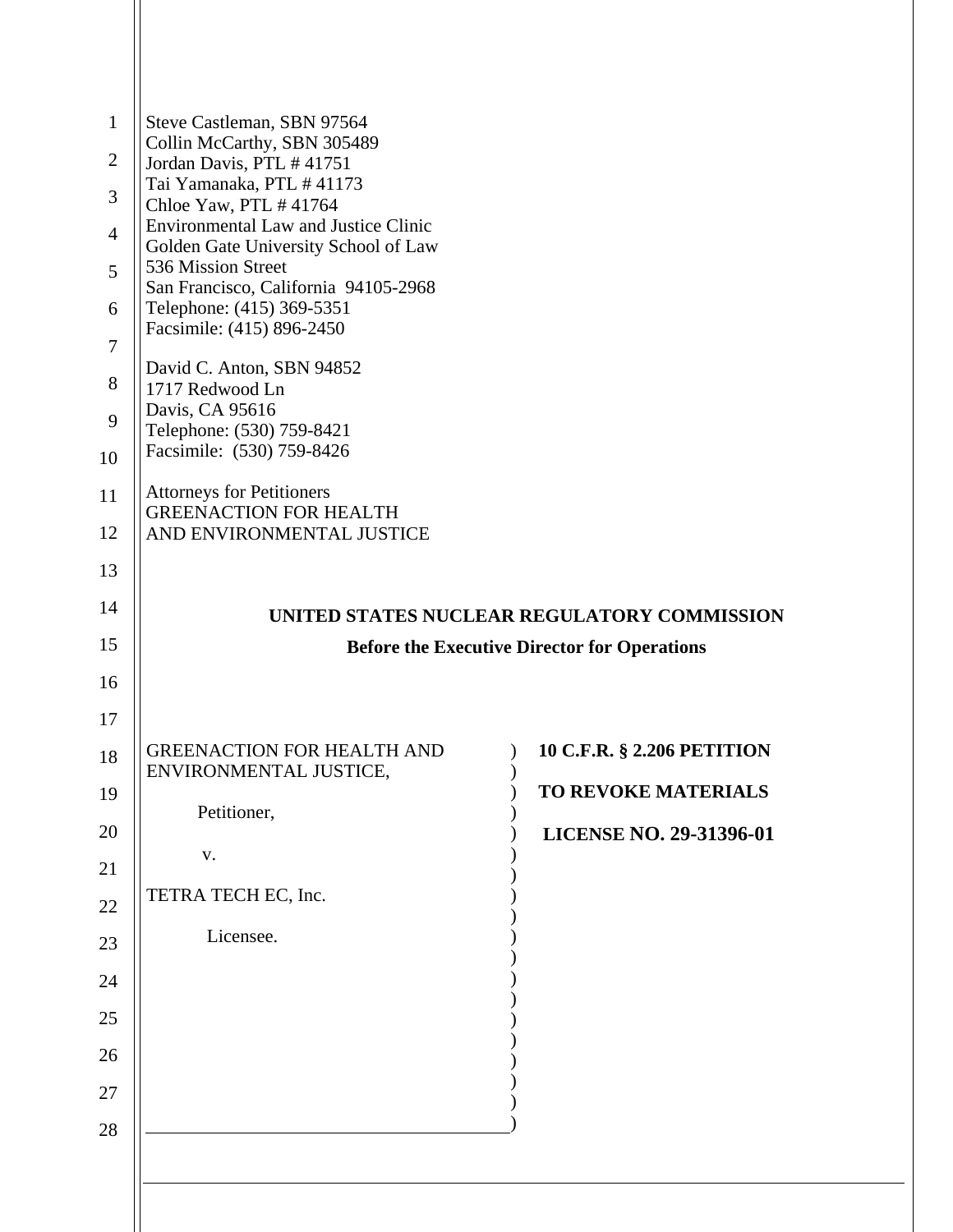2

3

4

5

6

7

8

9

10

11

22

23

24

# **I. INTRODUCTION**

Greenaction for Health and Environmental Justice ("Greenaction" or "Petitioner") hereby seeks the revocation of Materials License No. 29-31396-01, granted by the Nuclear Regulatory Commission ("NRC") to Tetra Tech EC, Inc. ("Tetra Tech"). This Petition is made pursuant to 10 C.F.R. § 2.206, which provides that any person may seek to modify, suspend, or revoke an NRC license.

The United States Navy contracted with Tetra Tech to assist in the cleanup of Hunters Point Naval Shipyard ("the Shipyard" or "HPNS") in San Francisco, California, a National Priorities List Superfund site, including remediation of radiological contamination. However, Tetra Tech's role was marked by intentional fraud, greed and disregard for the health and safety of present and future San Francisco residents as well as the greater Northern California community*.*

12 13 14 15 16 17 18 19 20 21 Tetra Tech employees and the radiological subcontractors it directly supervised were involved in at least six types of fraud: (1) fake sampling, in which soil samples – potentially thousands of them – were reported to have been taken at one location when they were actually taken from another; (2) discarding samples and analytical results when they came back radiologically too "hot" (i.e., above the cleanup standard); (3) altering scanning data to make them appear radiologically acceptable; (4) conducting false building surveys in which certain scan results were fabricated and others were falsified; (5) remediating radioactive material in soil improperly, resulting in potentially radioactively-contaminated soil being shipped offsite as well as being used as backfill for trenches at the Shipyard; and (6) altering Portal Monitor procedures so potentially radioactivelycontaminated soil was allowed to be shipped offsite for commercial purposes to places unknown.

Fraudulent sampling, scanning, and surveys led to fraudulent remediation; sites that required additional cleanup were not remediated and remain contaminated because fake samples indicated areas were "clean" when they were not.

25 26 27 28 Evidence shows Tetra Tech's top onsite management, its Project Manager and Construction Superintendent, participated in and directed the fraud. Their employees engaged in sustained widespread misconduct, significantly compromising the cleanup. Tetra Tech's willful fraud demonstrates it is unworthy of an NRC license.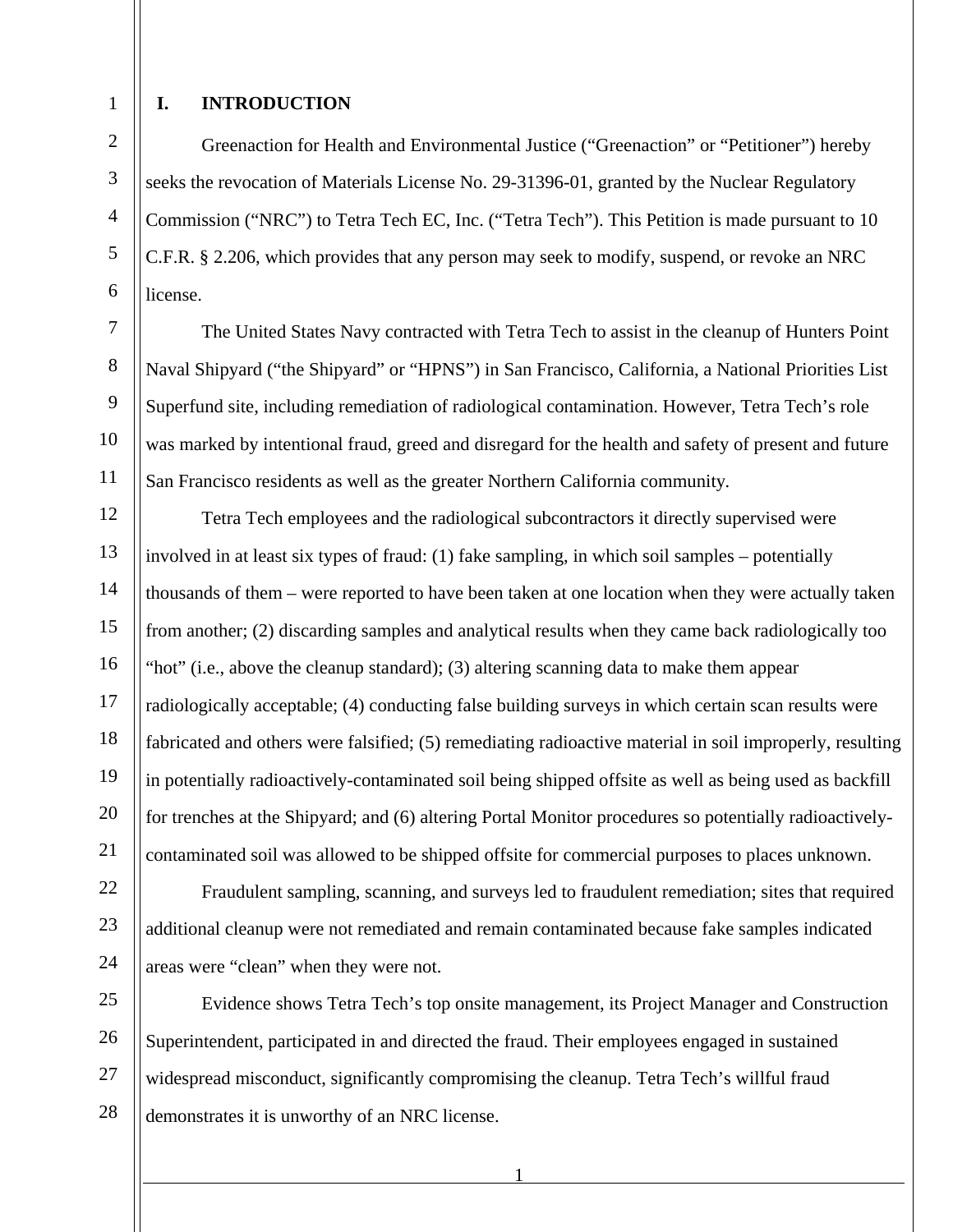2

3

4

5

6

7

8

9

10

11

# **A. Two Inadequate Investigations**

Tetra Tech has admitted it engaged in fraud. But it has not acknowledged the breadth and scope of the fraud, specifically that it was widespread and directed by onsite management. After the Navy confronted it with evidence of fraud, Tetra Tech conducted its own "investigation" into the faked samples (though Tetra Tech calls them "anomalous," rather than faked). The result was an April 2014 report, *Investigation Conclusion Anomalous Soil Samples at Hunters Point Naval Shipyard, Revision 1* ("*Anomalous Samples Report*")*.* But the investigation was fatally flawed. It was not conducted by trained investigators and failed to question former employees who were no longer in danger of losing their jobs if they told the truth. Consequently, the result of the internal inquiry was inconclusive; Tetra Tech claimed it neither determined the source of the phony samples, nor who was responsible. $<sup>1</sup>$ </sup>

12 13 14 15 16 17 18 As their sworn statements in support of this Petition attest, former employees know who was responsible. The soil sampling fraud involved multiple Health Physics Specialists ("HPs") and supervisors. It began at the direction of top Tetra Tech onsite management and took place over a period of years rather than weeks or months.<sup>2</sup> *Thousands* of samples may be involved, not just the few dozen originally identified by the Navy. Furthermore, the fraud involved a host of activities, not just the soil sampling addressed in the *Anomalous Samples Report*. Rather, the fraud spanned virtually all radiological remediation functions for which Tetra Tech was responsible.

19 20 21 22 23 24 The NRC also conducted an investigation (NRC Investigation Report 1-2014-018). The NRC investigation, conducted from April 29, 2014 to September 17, 2015, "revealed that a Radiation Control Technician (RCT) and a Radiation Task Supervisor (RTS) working for Tetra Tech at HPNS deliberately falsified soil sample surveys . . . . Based on the evidence gathered during the OI investigation, it appears that the RCT and RTS had deliberately falsified soil sample surveys of the HPNS Parcel C."<sup>3</sup> (HPNS is divided into Parcels A-H.) The NRC brought action against Tetra

25

 $\overline{1}$ <sup>1</sup> Exhibit H, Tetra Tech EC, Inc., *Investigation Conclusion Anomalous Soil Samples at Hunters Point* 

<sup>27</sup> *Naval Shipyard, Revision 1*, at ES 2-3 (Apr. 2014). 2 *See* Exhibit H, Attachment 15, *Chain-of-Custody Sheets, Gamma Survey Records, and Ancillary Information Associated with Survey Units Containing Anomalous Soil Sample Results as Listed in Tables 2 and 3*(Apr. 2014) ("Exhibit H2"). 3

<sup>28</sup> <sup>3</sup> Exhibit I, Letter from James M. Trapp, NRC Division of Nuclear Materials Safety to Andrew N.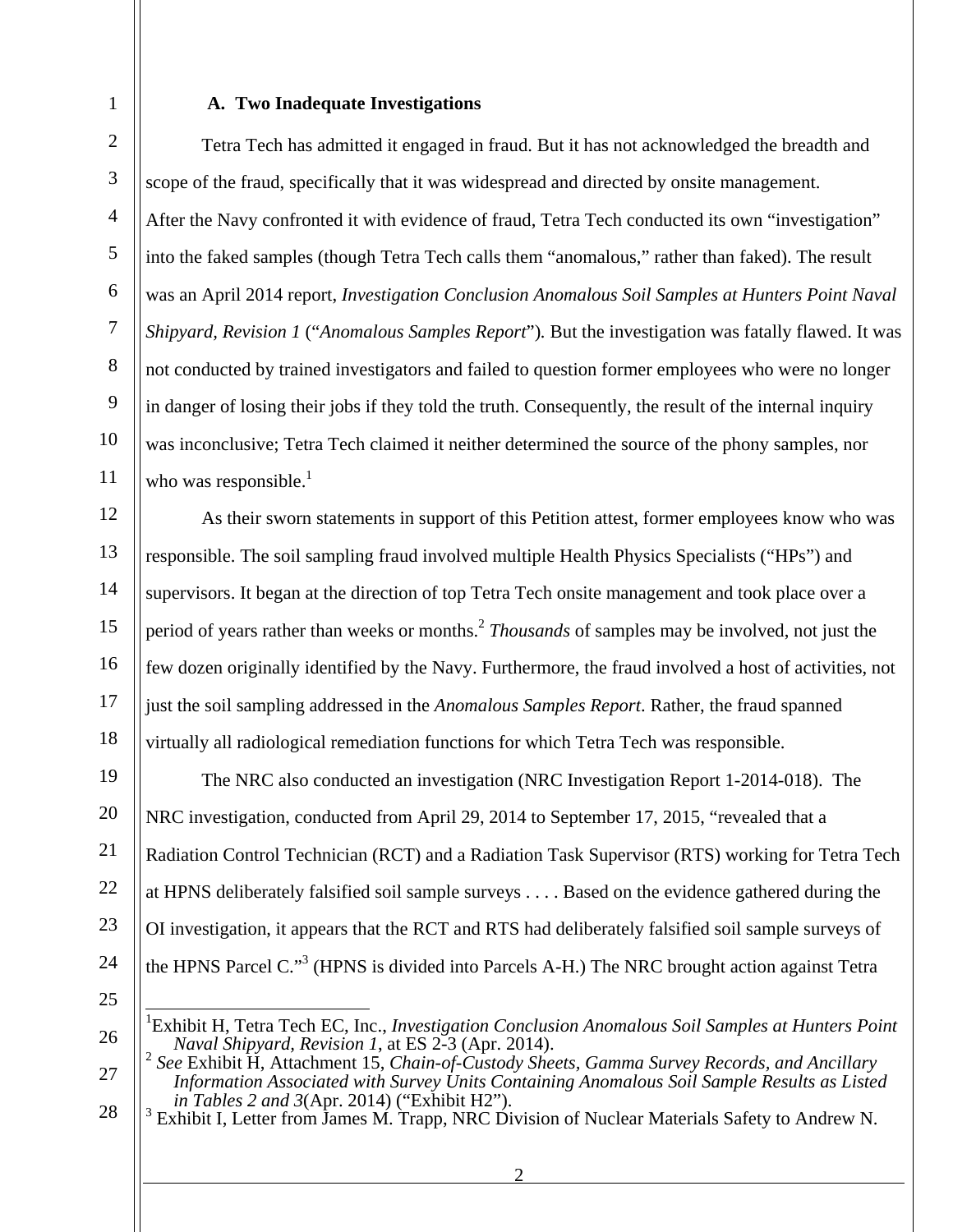4 Tech (Docket No. 03038199) and a single supervisor, Justin Hubbard.<sup>4</sup> It correctly concluded that between November 18, 2011 and June 4, 2012, Hubbard, "directed that soil samples be taken from areas that were suspected to be less contaminated and documented on related chain-of-custody forms that the soil samples had been taken from areas that had been specified.<sup> $,5$ </sup>

5 6 7 8 9 But the NRC also concluded, in error, that Hubbard was the sole supervisor to direct fraudulent sampling. It actually involved at least one other HP supervisor and Tetra Tech's top onsite management, including its Project Manager and Construction Superintendent. The NRC action against Hubbard was also limited to fraudulent samples taken in HPNS's Parcel C, when the fraudulent sampling actually took place throughout the Shipyard.<sup>6</sup>

10 11 12 13 14 The NRC's investigation was too narrowly focused to uncover the true breadth and depth of the fraud committed by Tetra Tech at the Shipyard. Multiple whistleblowers say they felt the NRC investigators "blew them off" rather than take their concerns seriously. For example, witnesses suggested the NRC interview witnesses whom the NRC investigators never contacted. The NRC also failed to follow up on suggestions for where to take samples and what buildings at HPNS to inspect.<sup>7</sup>

15 16 17 18 19 20 As a result of an inadequate investigation, the NRC took inadequate action. It initially fined Tetra Tech a mere \$7,000. But by Confirmatory Order of October 11, 2016,<sup>8</sup> the NRC waived even that minimal sum after alternative dispute resolution, leaving only an order that Tetra Tech train its personnel not to lie, cheat or steal – in other words, to do what was already required by law. The NRC took action against only supervisor Justin Hubbard, when other members of management knew about, participated in and directed the extensive radiological fraud.

21

1

2

3

- 22
- 23
- 24
- 25

Tetra Tech's pattern and practice of fraud at the Shipyard demonstrate it cannot be trusted to

- Bolt, President, Tetra Tech EC, Inc. on NRC Office of Investigation Report No. 1-2014-018, at 6 (Feb. 11, 2016).<br><sup>4</sup> Exhibit J, Letter from Daniel H. Dorman, NRC Regional Administrator to Andrew N. Bolt,
- President, Tetra Tech EC, Inc. on Tetra Tech EC, Inc. Notice of Violation and Proposed Imposition of Civil Penalty - \$7,000 – NRC Investigation Report No. 1-2014-018 with

- 
- 27  $\frac{6}{7}$  See Exhibit B, Decl. of Anthony Smith,  $\P$  7-11, 15-32.<br>  $\frac{6}{7}$  See Exhibit A, Decl. of Bert Bowers,  $\P$  79; Exhibit C, Decl. of Susan Andrews,  $\P$  56-59; Exhibit D, Decl. of Archie Jackson, ¶ 21.
- 28 Exhibit K, Confirmatory Order In the Matter of Tetra Tech EC, Inc., 81 FR 73144 (Oct. 24, 2016)

<sup>26</sup> <sup>5</sup> *Id*. Letter from Daniel H. Dorman, NRC Regional Administrator to Justin Hubbard on Notice of Violation (NRC Investigation Report No. 1-2014-018) (July 28, 2016).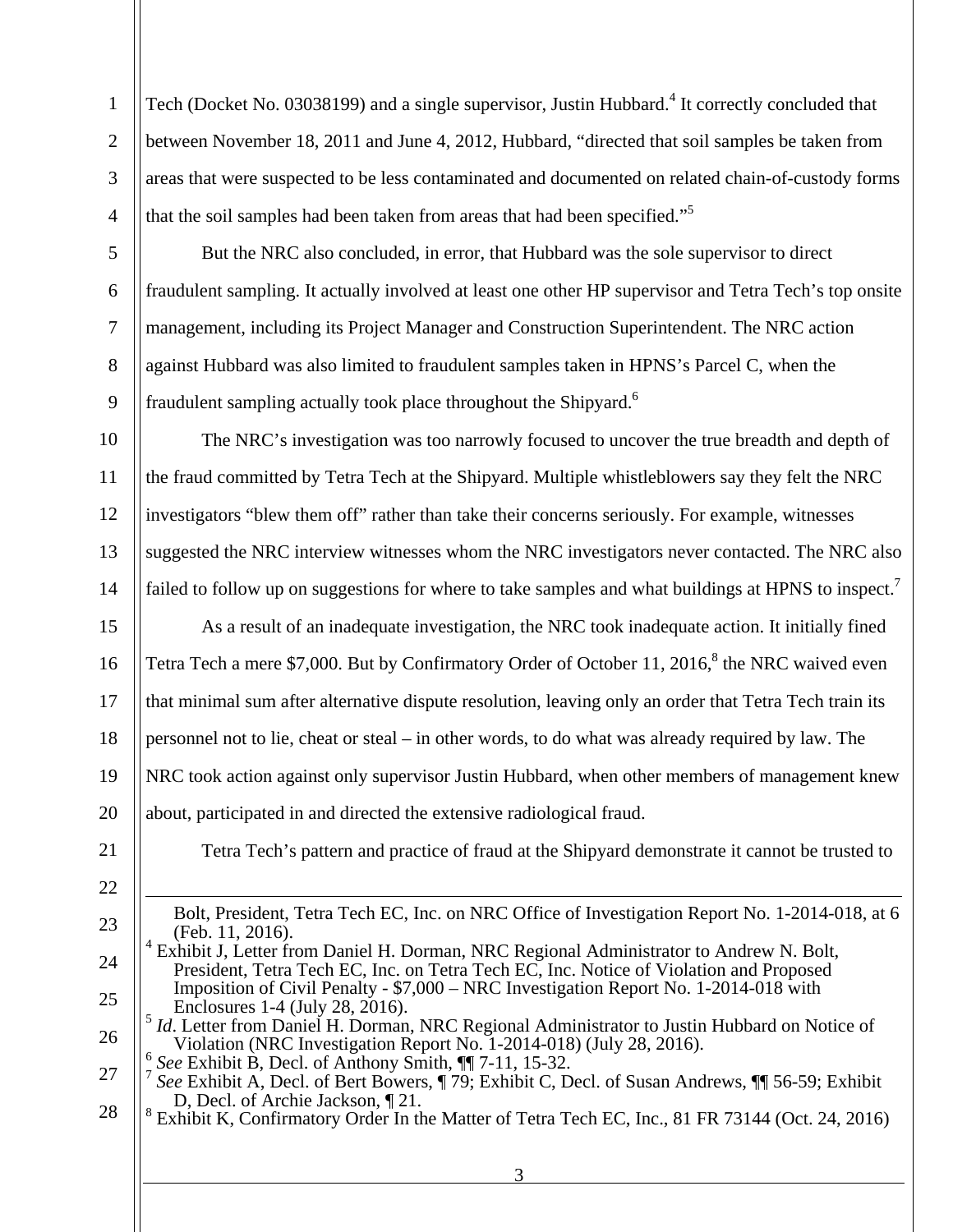2 3 4 investigate or remediate the site, a site that is anticipated to be transferred to the City of San Francisco for large-scale residential and commercial development. Tetra Tech's pattern and practice of fraudulent activities over years of work for the Navy demonstrate that it cannot be trusted with the great responsibilities the NRC has vested in Tetra Tech by issuance of an NRC license.

Petitioner respectfully urges the NRC to revoke Tetra Tech's license for its long-running fraud. Tetra Tech has fundamentally compromised the cleanup of the Shipyard. The NRC should ensure that the company can never again participate in radiological cleanup at the Shipyard or any other area of the United States. Finally, the NRC should revoke Tetra Tech's license to deter other license holders from engaging in similar fraudulent conduct.

10

11

1

5

6

7

8

9

#### **II. PARTIES**

12

## **A. Greenaction for Health and Environmental Justice**

13 14 15 16 17 18 19 Petitioner Greenaction is a non-profit corporation based in San Francisco, California. Founded in 1997, Greenaction's mission is to mobilize community power to change government and corporate policies and practices to protect public health and promote environmental, economic and social justice. To build a clean and healthy environment for all, Greenaction works with low income and disadvantaged communities to hold polluters accountable. Greenaction also challenges government agencies that regulate polluters to assure they protect health and promote environmental justice.

20 21 22 23 24 25 26 Some of Petitioner's members live in neighborhoods abutting the Shipyard and are concerned about its cleanup – particularly fraudulent cleanup – and its effect on their communities. Petitioner's members are directly impacted by the inadequate cleanup and seek to ensure fraudulent remediation is corrected, that the ongoing remediation be done properly and that both the existing neighborhoods and the new ones intended for the Shipyard be protected from environmental harm. Petitioner's members have lost all trust in Tetra Tech's integrity and ability to properly remediate the Shipyard and seek to ensure Tetra Tech is no longer permitted to participate in this and other cleanups by

27

28

<u>.</u>

(Docket ID NRC-2016-0212).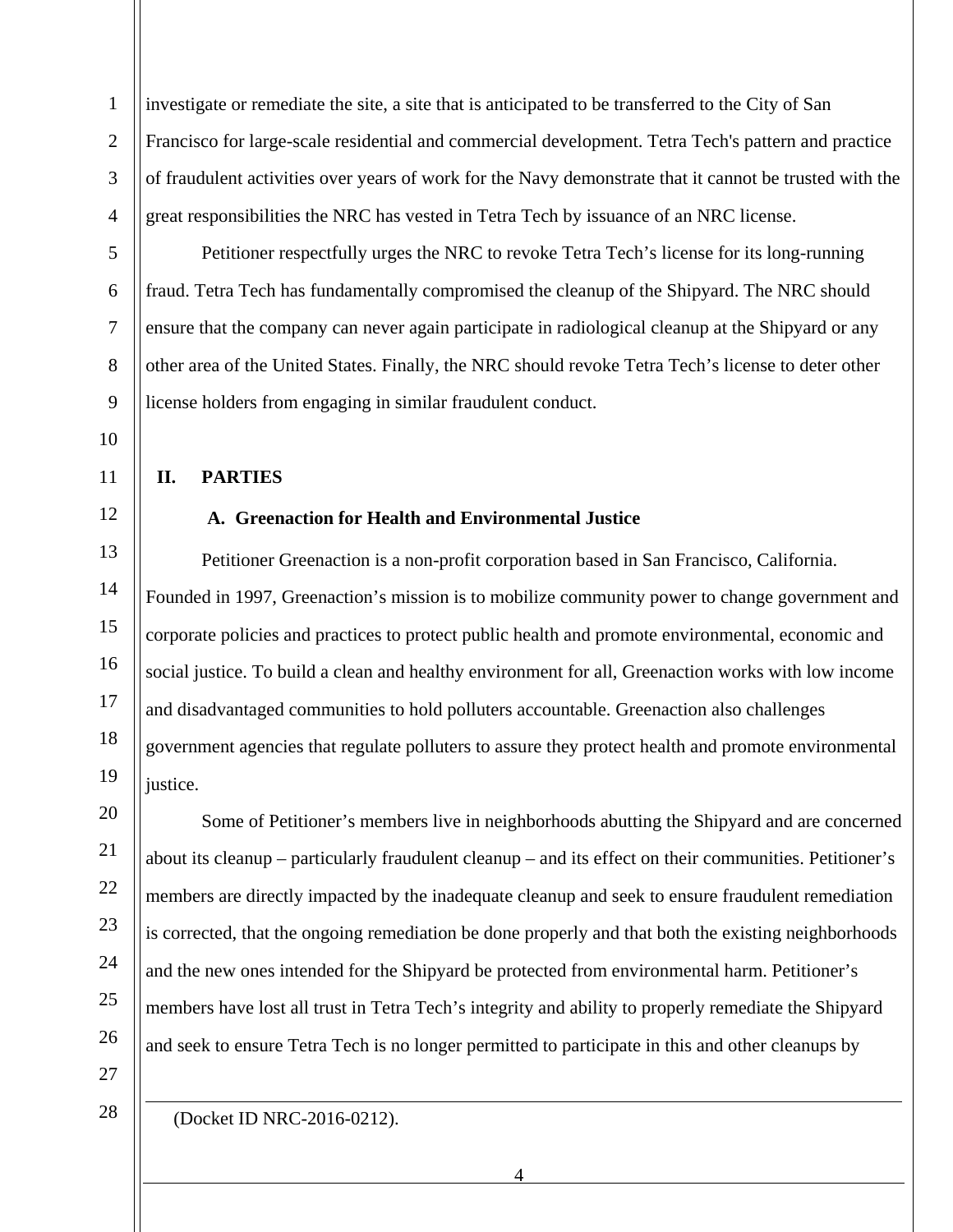2

3

4

5

6

7

8

9

10

11

12

13

revoking its license to do radiological work.

#### **B. Tetra Tech, Inc. and Tetra Tech EC, Inc.**

Tetra Tech, Inc. is a worldwide company with corporate headquarters in Morris Plains, New Jersey. Tetra Tech's website states that it provides engineering services to public and private clients addressing the need for water, a clean environment, infrastructure, resource management and international development. Tetra Tech EC, Inc. is a wholly owned subsidiary of Tetra Tech, Inc., and is based in Pasadena, California.

Tetra Tech EC, Inc. contracted with the United States Navy to perform remediation of radioactive materials at closed military bases, including the decommissioned Hunters Point Naval Shipyard in San Francisco. Tetra Tech initially hired New World Environmental Inc. ("NWE"), a radiological staffing firm, as a radiological subcontractor. Subsequently, on or about April of 2009, Tetra Tech invoked its first-ever use of its own NRC-issued Materials License, NO. 29-31396-01, and the company became directly responsible for radiological work at the Shipyard.

14 15

24

25

26

27

28

# **III. JURISDICTION**

16 17 18 19 20 21 22 23 The northern portion of HPNS is subject to exclusive federal jurisdiction. The United States obtained ownership of the property, the State of California ceded legislative jurisdiction to the United States, and the Federal Government accepted jurisdiction through letters of acceptance by the Secretary of the Navy on December 22, 1942, February 4, 1943, and June 4, 1943. The Federal Government has not relinquished exclusive legislative jurisdiction over the federal enclave to which the Federal Government accepted jurisdiction in 1942 and 1943. Attached as Exhibit L is a map of HPNS. The shaded area of the Shipyard is the area in which the Federal Government accepted exclusive jurisdiction and the NRC has jurisdiction to the exclusion of the State of California.

 California is an "agreement state" with the NRC. As such, the State of California has joint jurisdiction with the NRC in oversight of conduct of NRC-licensed entities in areas where there is no exclusive federal jurisdiction. As the United States did not obtain exclusive jurisdiction over the southern portion of HPNS, the State of California maintains jurisdiction in that area.

Tetra Tech's radiological fraud took place in both the exclusive Federal jurisdiction zone and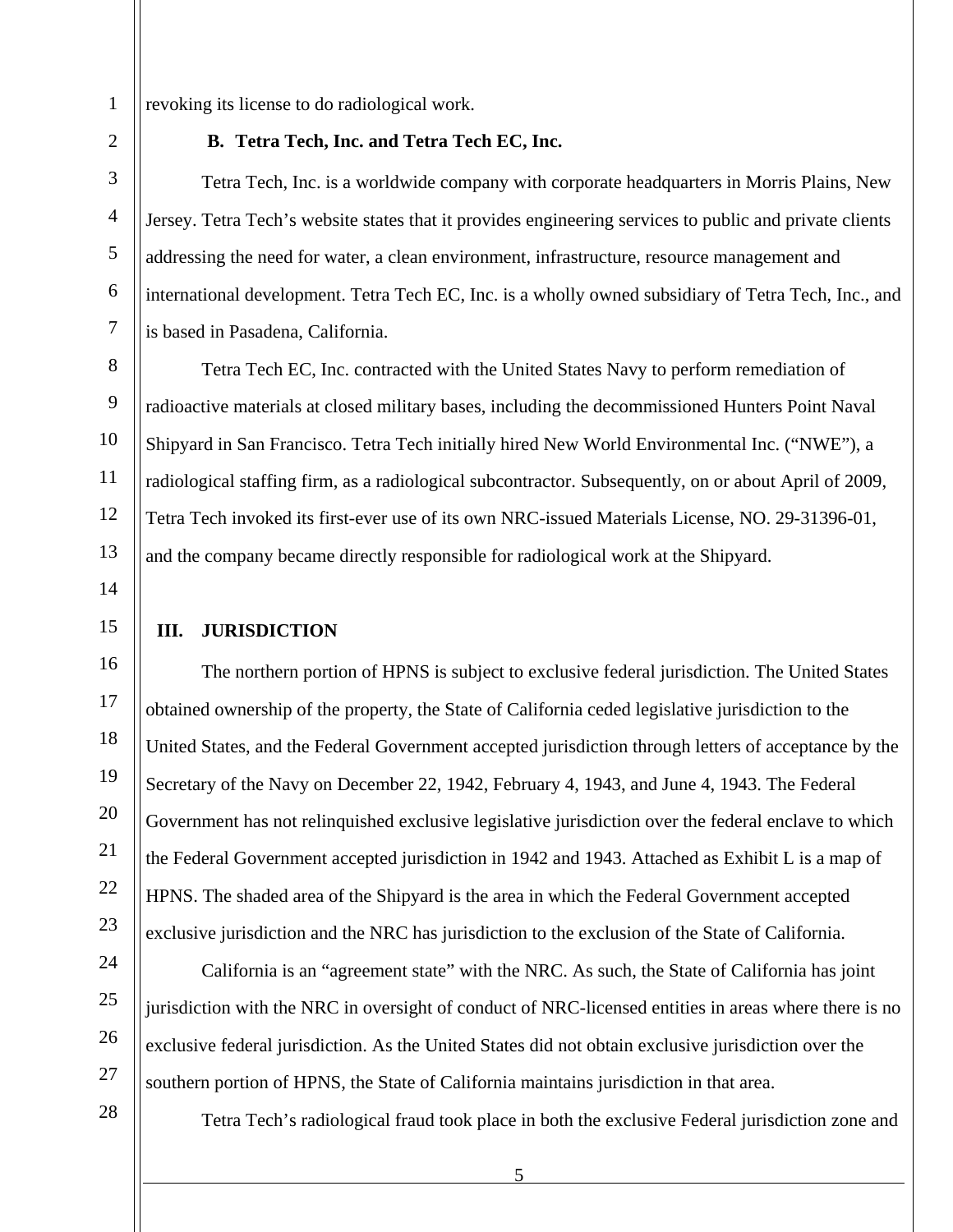the area under jurisdiction of the State of California.

#### **IV. STATEMENT OF LAW**

#### **A. NRC Authority**

6 6 7 8 9 28 The Nuclear Regulatory Commission has jurisdiction to issue licenses related to the handling of radioactive materials including jurisdiction over Materials Licenses granted to contractors involved in the remediation and handling of radioactive wastes. Tetra Tech has a Materials License issued by the NRC. The initial License was number 46-27767-01. Tetra Tech was subsequently issued License No. 29-31396-10. (License numbers have changed due to Tetra Tech changing the principal location of the Radiation Safety Officer ("RSO") named on the license. This move changed the region within which it was to be regulated and prompted the NRC to issue new license numbers to reflect the proper NRC Region responsible for oversight.) Licenses are required for byproduct material, source material and special nuclear material. Tetra Tech's NRC licenses were issued pursuant to these regulations: • 10 C.F.R. § 30.3: "[N]o person shall manufacture, produce, transfer, receive, acquire, own, possess, or use byproduct material except as authorized in a specific or general license issued in accordance with the regulations in this chapter." • 10 C.F.R. § 40.3: "A person subject to the regulations in this part may not receive title to, own, receive, possess, use, transfer, provide for long-term care, deliver or dispose of byproduct material or residual radioactive material as defined in this part or any source material after removal from its place of deposit in nature, unless authorized in a specific or general license issued by the Commission under the regulations in this part." 10 C.F.R. § 70.3: "No person subject to the regulations in this part shall receive title to, own, acquire, deliver, receive, possess, use, or transfer special nuclear material except as authorized in a license issued by the Commission pursuant to these regulations." The NRC has promulgated regulations and procedures to provide the public with the means to request that the Commission modify, suspend or revoke a license.<sup>9</sup> This Petition is brought pursuant to 10 C.F.R. § 2.206. 9 10 C.F.R. § 2.206; *see also* NRC, Management Directive 8.11: Review Process for 10 C.F.R. §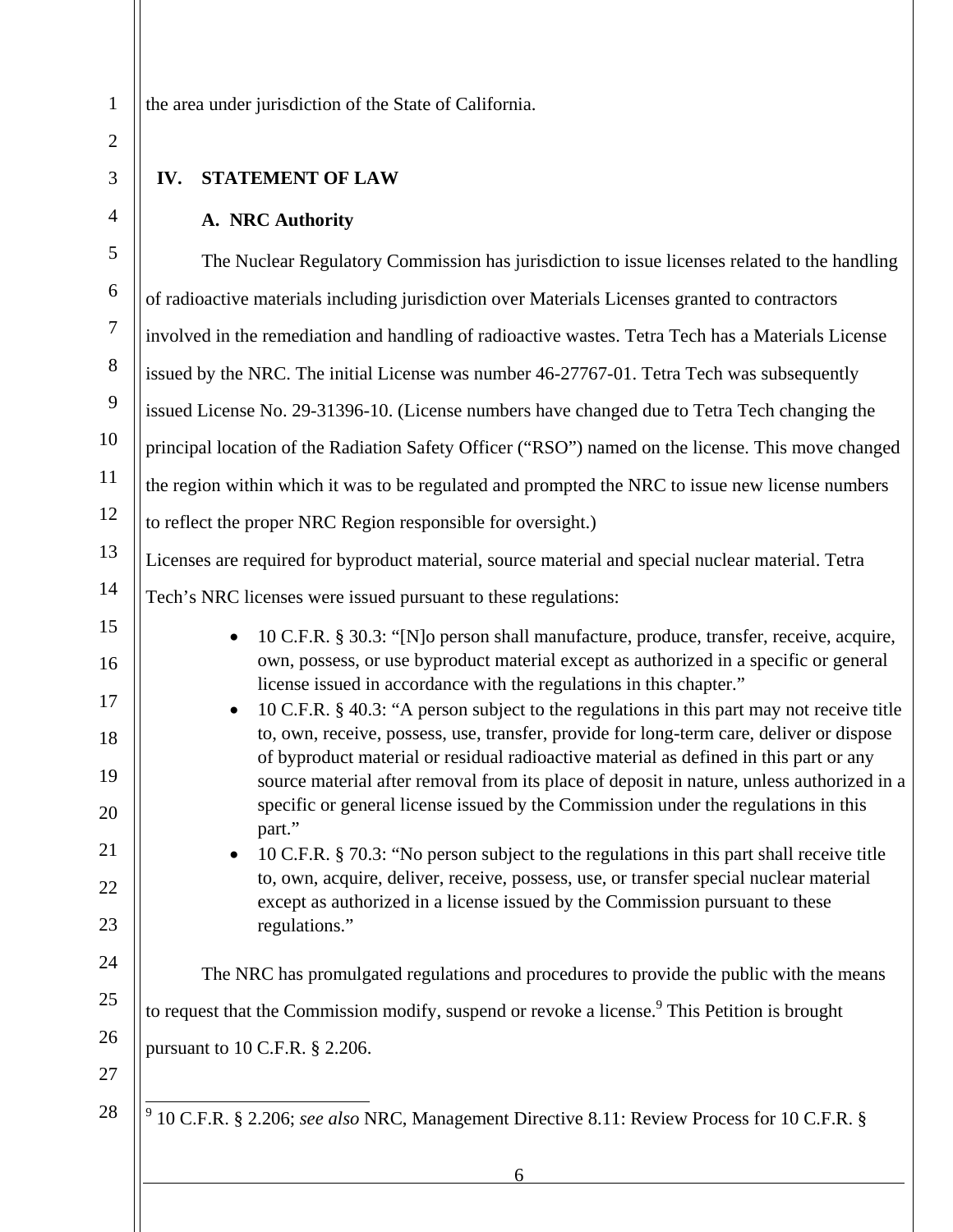2

3

4

5

6

7

8

9

10

11

12

13

14

15

16

17

18

19

20

21

22

23

24

# **V. STATEMENT OF FACTS**

# **A. Discovery of Part of the Fraud**

The initial suspicion that Tetra Tech engaged in fraudulent sampling was raised in October 2012, by the Navy's Radiological Affairs Support Office ("RASO"). While reviewing postremediation soil sample results, a RASO official identified discrepancies between the first two sets of systematic sample results from the footprint of former Building 517 ("B517")<sup>10</sup> and the third set taken from that site post-remediation: "These results reported low potassium-40 (K-40) sample activity (i.e.  $\lt$  5 picocuries per gram) coupled with low activity for radium 226 (Ra-226), bismuth-214 (Bi-214) and lead-214 (Pb-214) in 36 out of 36 samples."<sup>11</sup> This difference in lab results raised the prospect that the post-remediation samples were taken from a different site than the first two sets of systematic samples, that is, a different location from that claimed on chain-of-custody ("COC") documents.

In response to the Navy's concerns, Tetra Tech conducted an "investigation" and compiled its findings in the *Anomalous Samples Report*. Tetra Tech conceded that the "anomalous" samples were not taken from the areas that were claimed, and speculated the samples could have been taken from two areas of the Shipyard: "Either the former Building 707 Triangle Area or the Building 253/211 drill cuttings, or a combination of both, may have been used as substitute soil samples; however, the investigators were unable to conclusively determine a source."<sup>12</sup>

Not only the low K-40 results indicated fraudulent sampling. So did the sample's uniform physical characteristics: "One clear feature is that the samples from the third set of systematic samples do not appear similar in color to any of the other systematic samples, and all of the samples within the set look extremely similar, if not identical. This color uniformity coupled with the homogeneity of the low K-40, Ra-226, and progeny concentrations . . . led the investigators to

25

<u>.</u>

26

27

28

2.206 Petitions.

 $10$  Building 517 had previously been used as a brig (jail) and the Naval Radiological Defense Laboratory Cobalt Animal Irradiation Facility. Exhibit H at 3.<br>Exhibit H at ES-1.

<sup>12</sup> *Id.* at ES-2.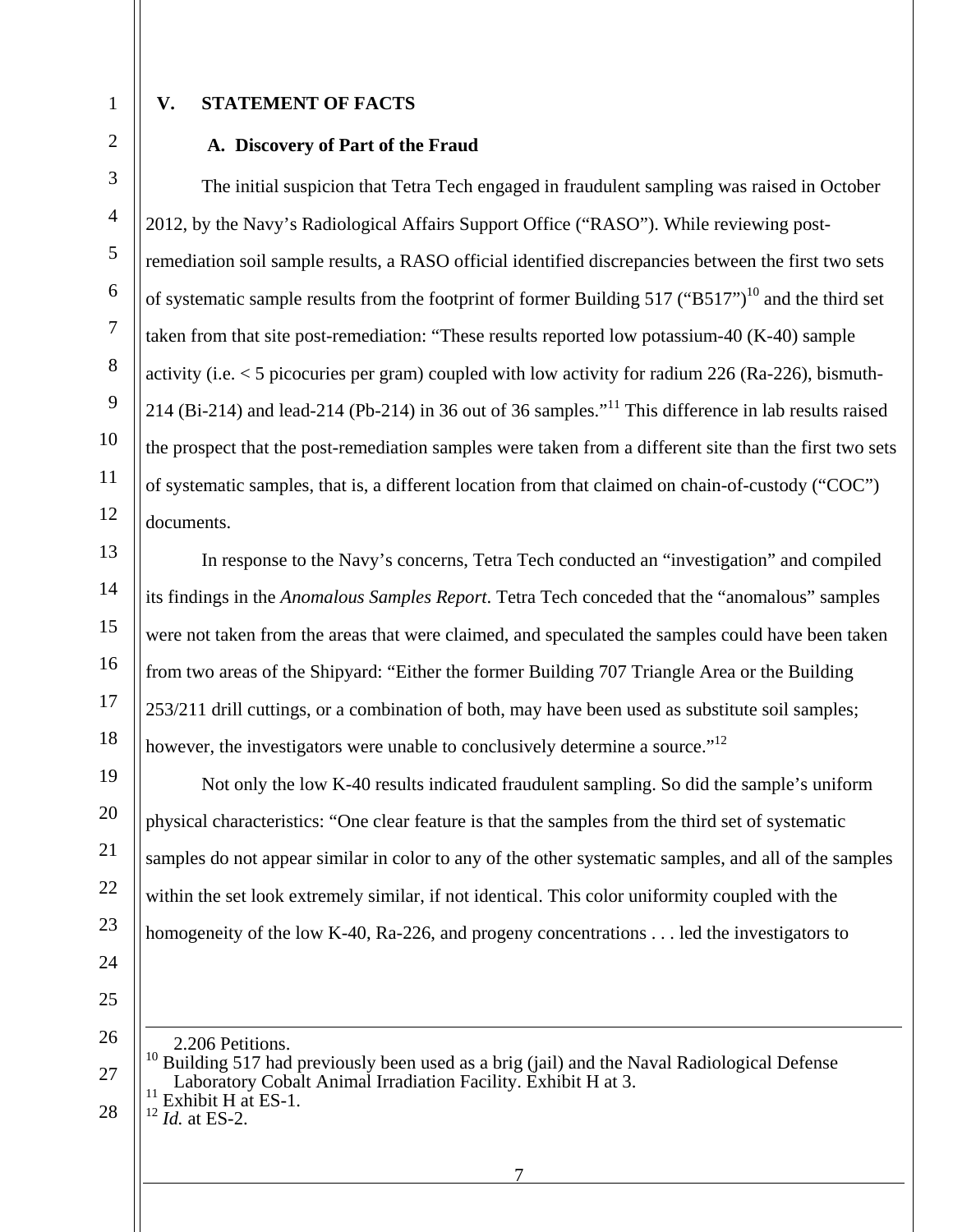1 conclude that the soil samples were not collected from B517."<sup>13</sup>

2 3 4 5 6 7 8 9 10 In fact, examination of the COCs alone substantiates fraud. Proper procedure<sup>14</sup> calls for samplers to note the correct time and location for every sample. However, COCs for anomalous samples purport they were collected in exact five-minute intervals, precisely on the five-minute mark. For example, COCs for anomalous samples which identify Jeff Rolfe as the sampler claim he took 8 samples (Nos. 03707-S0016-F079-01 through 03707-S0016-F086-01) on June 7, 2011 at 13:40, 13:45, 13:50, 13:55, and every five minutes thereafter, exactly, until 14:15. The next day, COCs claim he took 20 samples (03707-S0009-F059-01 through 0307-S0009-F078-01) every 5 minutes from 8:15 am until 10:20 and an additional 20 samples (03707-S0017-F064-01 through 03707-S0017-F083-01), every 5 minutes from 10:30 a.m. until 12:05 p.m.<sup>15</sup>

11 12 13 Similarly, COCs for 20 anomalous samples (No. 02-NPR-S0007-F030-01 through 02-NPR-S0007-F049-01) purportedly taken by Justin Hubbard, an HP supervisor, claim he took them on June 4, 2012 at: 13:00; 13:05; 13:10 and exactly five minutes thereafter until 14:35.16

14 15 16 17 18 19 According to experienced HPs, however, soil samples cannot be taken with such rigid regularity. The need to prevent cross-contamination of samples and sampling equipment from one sample location to another precludes it; HPs need to follow exacting practices to decontaminate all sampling equipment between samples, making five-minute intervals impossible.<sup>17</sup> Indeed, in an interview of Justin Hubbard conducted by Tetra Tech in connection with the *Anomalous Samples Report*, Hubbard notes that "[o]ne sample could take 40 minutes."<sup>18</sup>

20 21 22 Other COCs claim samples were taken precisely every three minutes without deviation. For example, 18 anomalous samples purportedly taken by Joe Cunningham (Nos. 02-PCT-302-005 through 02-PCT-302-022) on May 22, 2012 were supposedly taken at 10:00; 10:03; 10:06; 10:09;

23 24

 $\overline{1}$ 

25

26

27

 $\frac{13}{14}$ *Id.* at 15. <sup>14</sup> See Exhibit O, U.S. Navy Base Realignment and Closure Program Management Office West, *Base-Wide Radiological Work Plan, Revision 1, Hunters Point Shipyard, San Francisco, CA* <sup>15</sup> Exhibit H<sub>2</sub> at 419.

<sup>28</sup> *Id.* at 64.<br>*See* Exhibit B at 11 21-23; Exhibit A at 173.

Exhibit H, Attachment 9, *Personnel Interviews*, 7 ("Exhibit H1").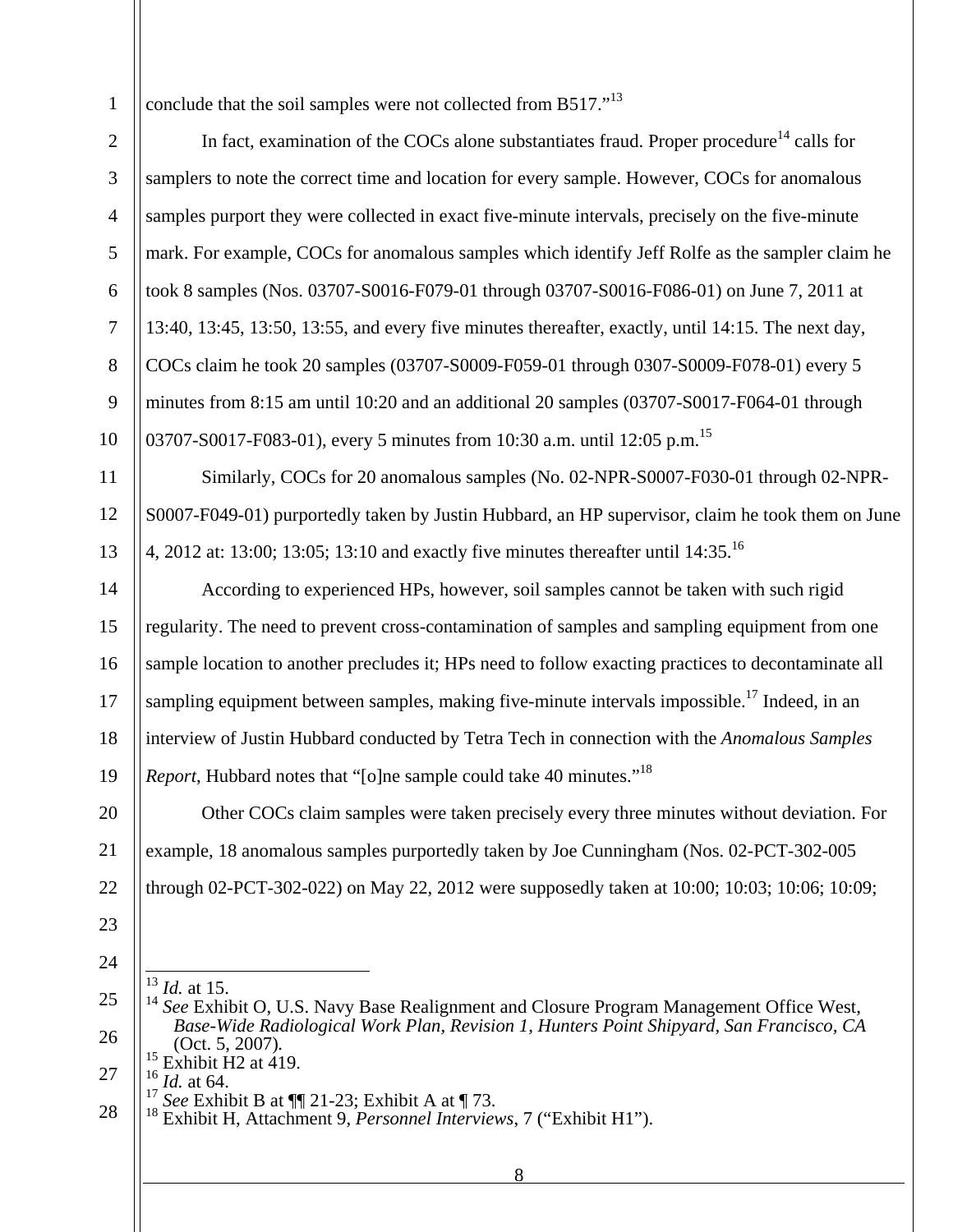10:12; 10:15; 10:18, and continuing exactly every three minutes thereafter until  $10:51$ .<sup>19</sup>

To Petitioner's knowledge, neither Tetra Tech nor the Navy has ever offered an explanation for these dubious patterns on the COCs. However, former employee Anthony Smith can explain it. As further detailed below, he says the COCs were filled out in advance – including the time of sampling and who took the sample – by someone other than the actual sampler, calling into question the entire sampling and documentation process. $^{20}$ 

7 8 9 10 11 12 13 14 COCs also reported that samplers took more samples than was physically possible and that HPs were in two places at once. When interviewed by Tetra Tech, "both Justin Hubbard and Ray Roberson stated that collection of more than two sets of systematic samples in one day would be difficult." But "Roberson was listed on chains of custody for four sets of systematic samples from the North Pier, which is extremely rocky and difficult to sample, as well as an additional trench segment survey unit, all on May 31, 2012."<sup>21</sup> Even more remarkably, Roberson (who has since died) supposedly collected soil samples at Survey Unit 304 "at the same time he was listed as collecting soil samples at North Pier Survey Unit 11."<sup>22</sup>

15 16 17 18 19 20 False samples were also taken over a lengthy period of time. According to the COCs in Attachment 15 to the *Anomalous Samples Report*, the earliest listed phony samples were taken on March 4, 2011 (Nos. 03707-S0016-F050-01 and 03707-S0016-F057-01), while the latest were taken nearly a year-and-a-half later, on August 15, 2012 (Nos. 03707-S0022-F056-01 through 03707- S0022-F080-01). Former employees say the COC fraud went on even longer, beginning before 2009 and continuing until at least late September  $2012^{23}$ 

21 22 23 The Navy's original suspicions centered on 36 phony samples. But a review of the sampling results contained in Attachment 15 to the *Anomalous Samples Report* indicates there were many more samples with K-40 below 5 picocuries per gram: "Since January 1, 2008, approximately 2,500

- $\overline{1}$ Exhibit H2 at 789-790.
- 26 <sup>20</sup> *See* Exhibit B. at **[1]** 21-23.<br><sup>21</sup> Exhibit H at 11.
- 27
	- $^{22}_{23}$  *Id.* at 16.

24

25

1

2

3

4

5

<sup>28</sup> Exhibit B at  $\P$  7, 15-20; Exhibit F  $\P$  2, 9 (Chain-of-custody fraud ongoing in 2007-2008 during those 2 years of her employment at HPNS).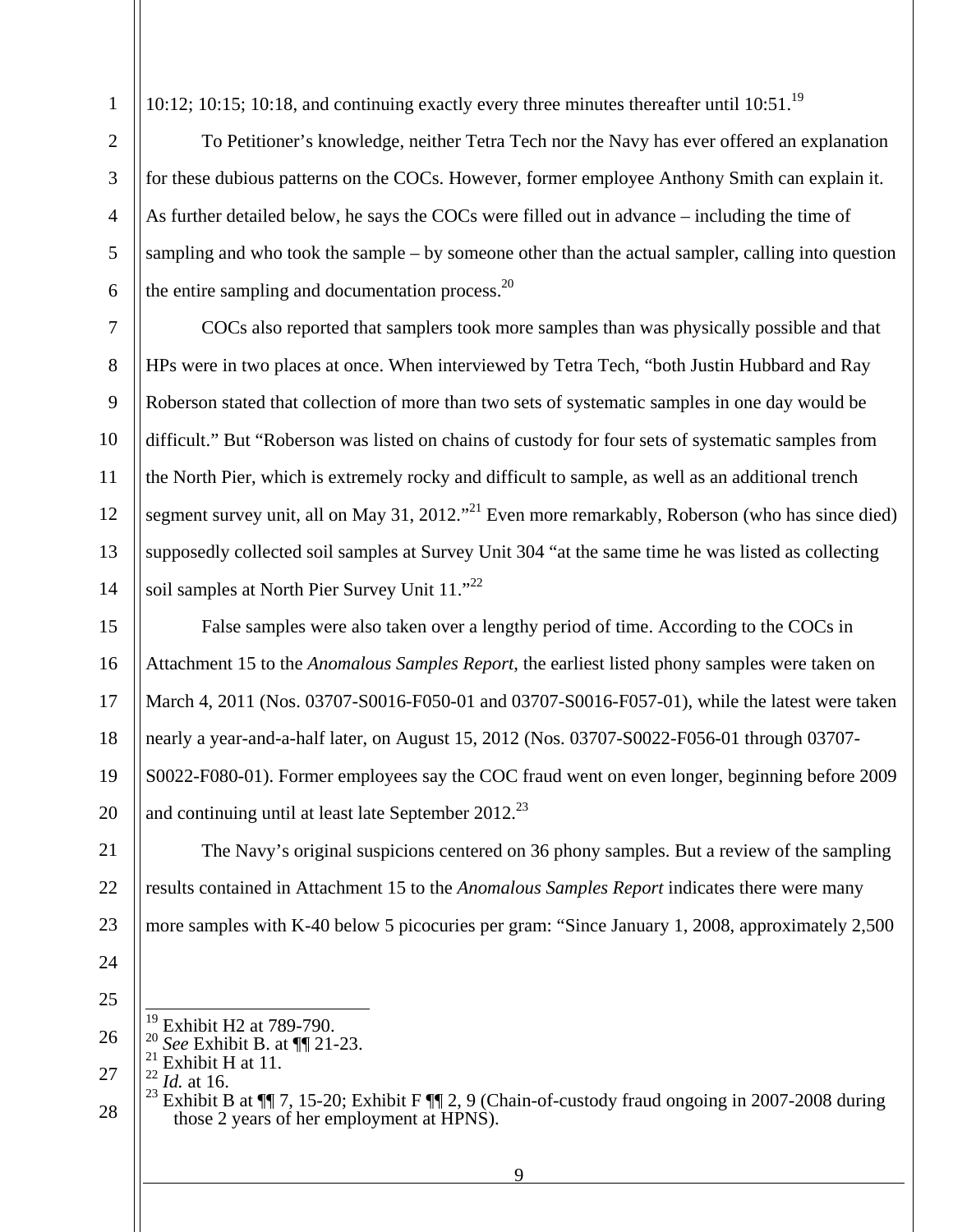2

3

4

5

6

7

8

9

10

samples meeting the definition of 'low K-40' samples have been collected at HPNS."<sup>24</sup>

Although Tetra Tech interviewed various people during its investigation – some of those listed on the COCs, their supervisors, other members of the sampling crews and laboratory personnel – it stated, "[t]he results of the interviews were inconclusive."<sup>25</sup>

Tetra Tech's investigation was inconclusive because it failed to ask the right people the right questions. Tetra Tech directed the fraud and did not want its fraudulent conduct exposed. Had Tetra Tech employed trained investigators, they would have insisted on speaking to the right people, including former employees who no longer had a motive to keep quiet or be fired. A competent investigation would have discovered a pattern and practice of fraudulent activity directed by Tetra Tech's top onsite management.

11 12 13 14 15 16 Tetra Tech's investigation, though gravely flawed, got some things right: some of the causes of the fraud. Possible causes, the *Anomalous Samples Report* says, could be: improper focus on production ("i.e., that completion of work by a scheduled date was of undue importance"); inadequate field supervision; inadequate quality control; inadequate review of data; and inadequate concern for others (i.e., "individual workers may not have questioned actions by co-workers that appeared to be nonstandard"). $^{26}$ 

17 18 19 20 21 22 The *Anomalous Samples Report* failed to recognize a major driver of the fraud, however, namely that in order for Tetra Tech to get paid the final installment on a contract it needed to obtain final radiological clearance. The added cost and time involved in doing a proper and complete radiological remediation was more time and money than Tetra Tech was willing to expend, cutting into the company's profits.27 In short, the *Anomalous Samples Report* was an effort to whitewash the soil-sampling fraud directed by Tetra Tech's management.

23

#### **B. Types of Fraud**

24 25 Former employees at HPNS describe six types of fraud: (1) fake sampling, in which soil samples were reported to have been taken at one location when they were actually taken from

26

27  $\overline{a}$ 

- $^{24}_{\sim}$  Exhibit H at 3. *Id.*
- 28  $26$  Exhibit H at 20.

<sup>27</sup> *See* Exhibit A at ¶¶ 11-12, 14, 51-52; Exhibit B at ¶¶ 10-11, 15-20, 24-27, 33-34.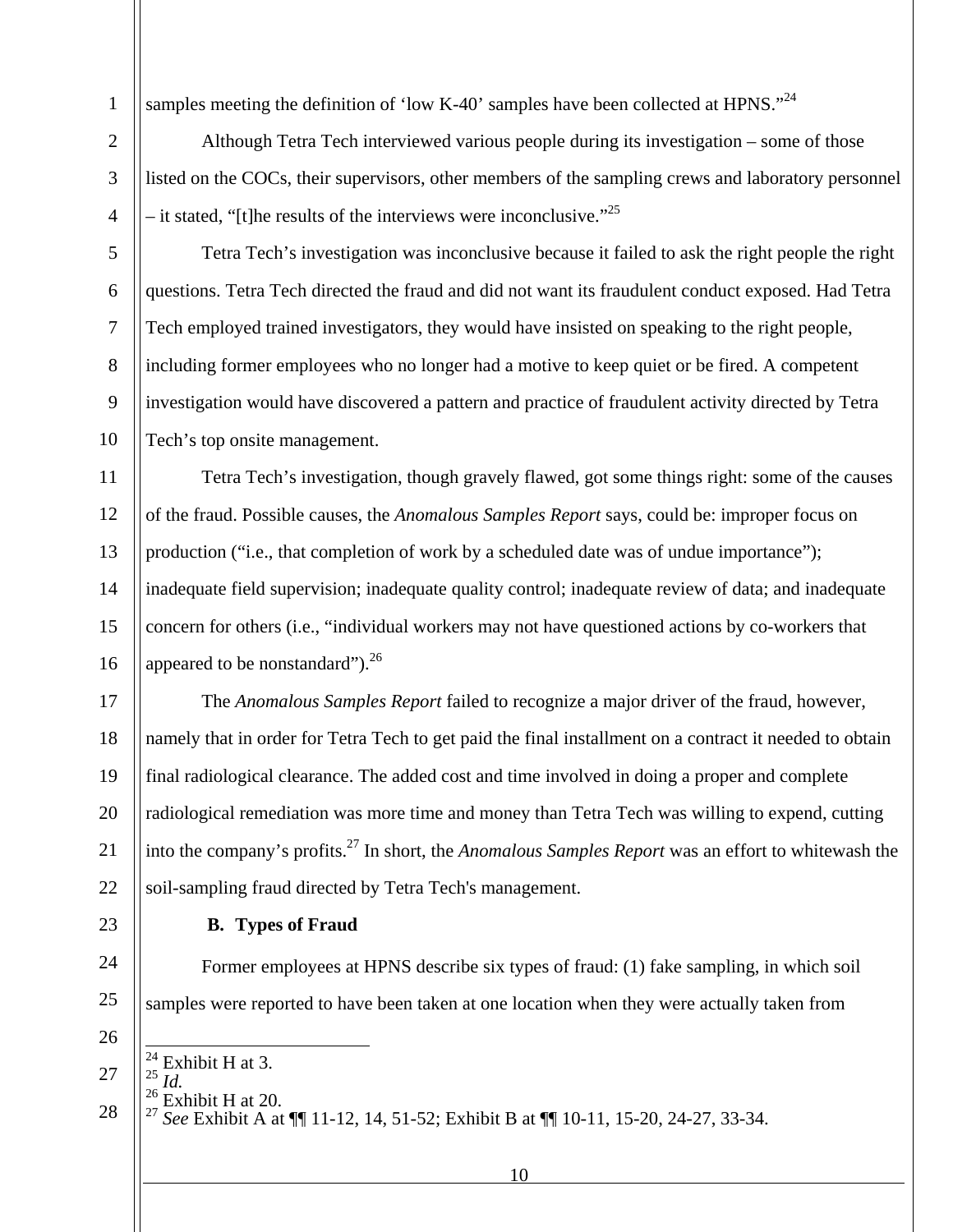1 2 3 4 5 6 another; (2) samples and their analytical results were discarded because they came back too "hot;" (3) scanning data were altered to make them appear acceptable; (4) building survey data were fabricated; (5) radioactive material in soil was inadequately remediated, resulting in potentiallycontaminated soil being used as backfill for trenches at the Shipyard; and (6) Portal Monitor procedures were altered resulting in potentially radioactively-contaminated soil being allowed to be shipped offsite to points unknown.

#### **1. Fake Soil Sampling: Parcels C, D, E**

#### **a. Fraudulent Sampling - Stage 1**

As the *Anomalous Samples Report* details, samples purportedly taken from the footprint of former Building 517 (Parcel D) were actually taken from a different location. According to former employees at the Shipyard, B517 was not the only place from which samples were faked. Phony samples supposedly taken from various sites on the Shipyard, including the areas around Building 707 (Parcel E), the 500 Series of buildings (Parcel D), and Parcel  $C<sub>1</sub><sup>28</sup>$  were actually taken elsewhere.

Senior HP Anthony Smith says fake sampling took place in two stages. At first, HPs were directed to take samples from the general location intended to be sampled, but to fudge the specific location of the samples. $2^9$ 

When they were tasked with soil sampling, proper procedure was for HPs to initially scan the soil seeking radioactive hot spots. The scanning data were used by engineers to identify locations of high radioactivity and then to plot out their locations on a map, with the highest readings delineating where soil samples should be taken.

HPs followed the correct procedure in the early years at Hunters Point. But that practice changed in the latter part of 2008 and early 2009. At that time, Tetra Tech was having difficulty obtaining free releases; post-remediation samples came back too "hot."

In response, HPs were ordered by their supervisors not to take the samples from the spots marked by the engineers as the highest radioactive-reading spots. Rather, the HPs were told to make it appear they took the samples from the marked spots, but to actually take the samples from clean

27 28

 $\overline{a}$ 

7

8

9

10

11

12

13

14

15

16

17

18

19

20

21

22

23

24

25

<sup>28</sup> *See* Exhibit I at 1, 6 (findings of fraudulent soil samples from Parcel C).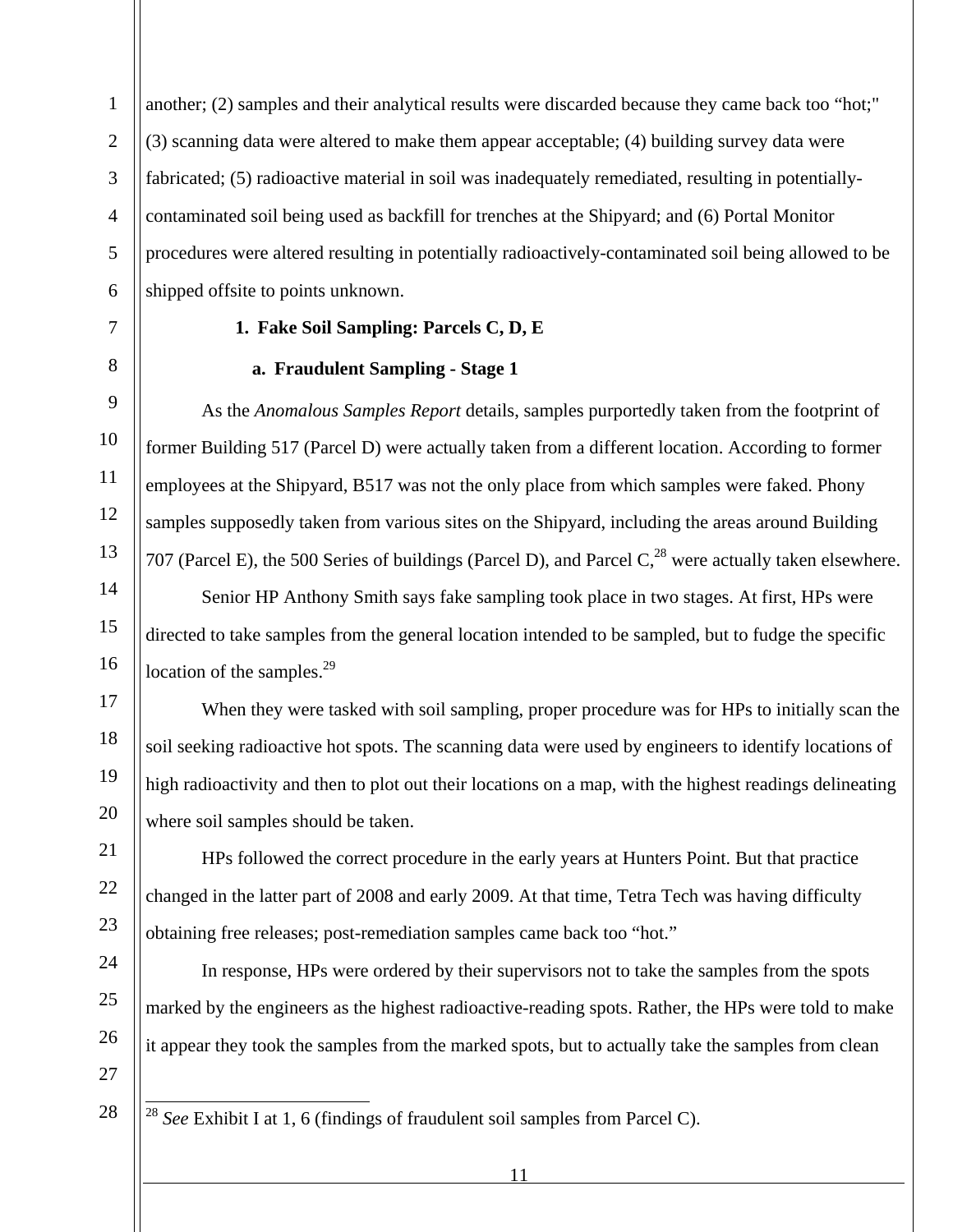1 2 3 4 5 areas close by.<sup>30</sup> An HP (also known as a Radiation Control Technician, or "RCT") admitted this form of fraud to the NRC: "the RCT stated that, when sufficiently low contamination levels were not obtained, the RTS [Radiation Task Supervisor] would direct the RCT to move 5 to 10 feet in another direction and obtain a new sample from that location. Meanwhile, the new sample would be represented as having been obtained from the original, specified location."<sup>31</sup>

These close-by phony samples would be expected to have the same K-40 levels as other samples from the area, and might not involve K-40 activity below 5 picocuries. Thus, there is a strong likelihood that substantial numbers of fraudulent samples could not be identified by the Navy and regulators by focusing on the K-40 levels.

10

6

7

8

9

## **b. Fraudulent Sampling – Stage 2**

11 12 13 14 15 Time and again the fraudulent post-remediation soil samples resulted in laboratory results with radioactive contamination above the free release levels. For example, around Building 707 repeated rounds of remediation failed to decontaminate all the soil; successive post-remediation samples came back too "hot." When sample results exceeded the free release levels, Tetra Tech was required to do more cleanup, which cost time and money.<sup>32</sup>

16 17 18 19 20 21 Due to the frustration of Tetra Tech's attempts to obtain free release and the desire to cut costs to increase profits, the manner of the fraud changed. HPs were directed by their supervisors to obtain false samples nowhere near the area intended to be sampled, but rather in at least three remote locations known from prior sampling to contain "clean" soil. Tetra Tech management pressured its supervisors to have the HPs engage in fraudulent sampling that would guarantee lab results under the free release levels so it could get fully paid without incurring the full costs of the cleanup.<sup>33</sup>

22 23 24 Former employees, like Senior HP Anthony Smith, state that he and others took the secondstage type of fraudulent samples from at least three locations known to be low in radiological activity. The specific location was chosen depending on the type of soil they were trying to match.<sup>34</sup>

- 25
- 26 27 29 Exhibit B at ¶¶ 15-16; *see also* Exhibit I at 6.  $\frac{30}{31}$  *See* Exhibit B<sup>"</sup> at ¶ 15.<br><sup>31</sup> Exhibit I at 6. <sup>32</sup> *See* Exhibit B at ¶¶ 16-19; Exhibit A at ¶¶ 11-12. 33 *See* Exhibit B at ¶¶ 16-17. 34 *Id*. at ¶ 18.
- 28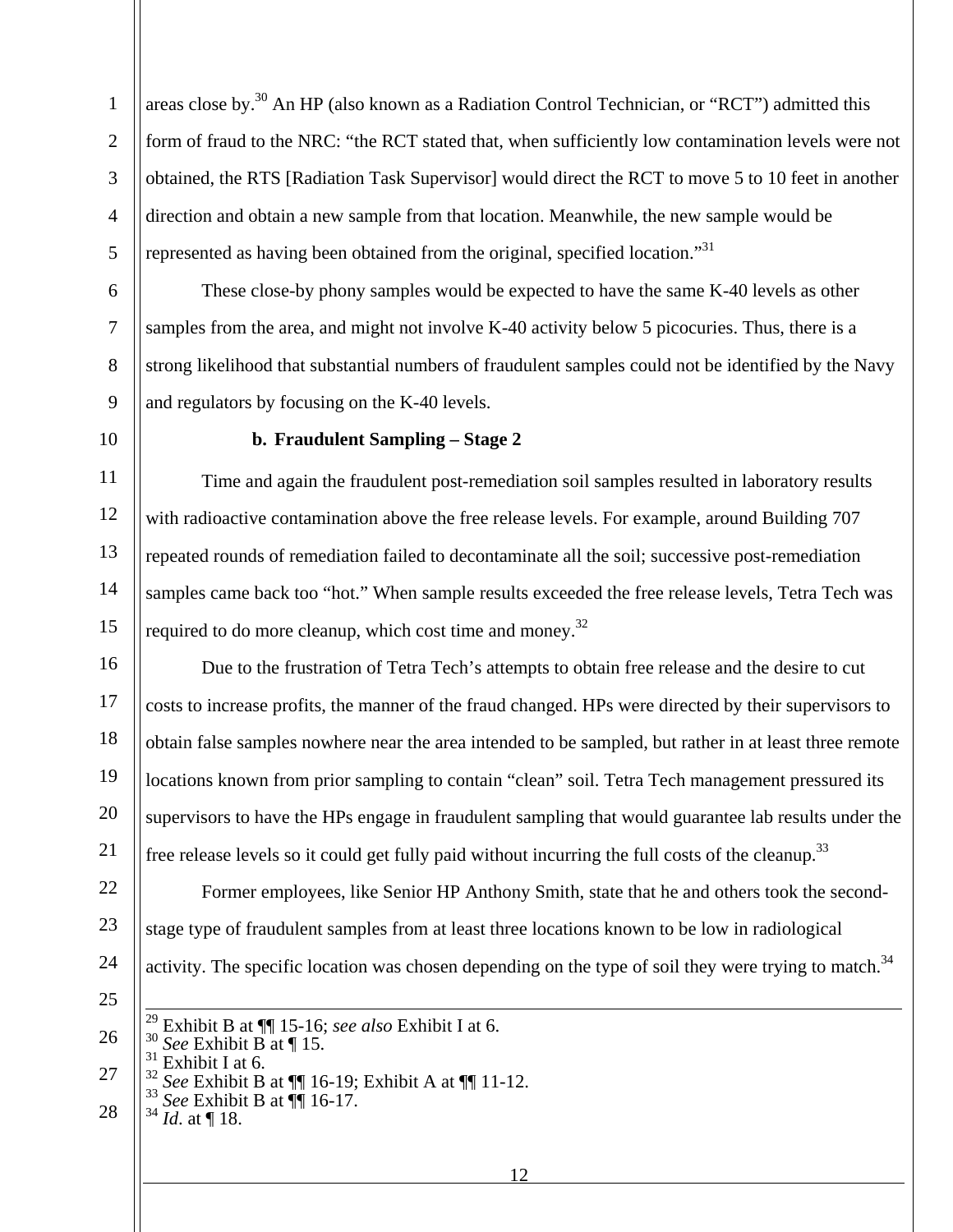If HPs needed to match "green serpentine"<sup>35</sup> soil, Smith and others took false samples from one of two locations. Originally, the green serpentine soil used to submit false samples was taken from a sewer trench in front of the Building 500 series of buildings. That site was supplanted by a second one, an area inside the remains of the foundation of an old movie theater in the 500 series area. According to Smith, the theater foundation was preferable to the sewer trench because it afforded greater privacy – employees could take samples there unseen when inside the foundation walls. Smith says he would wait until laborers not involved in the fraud went to lunch or left for the day and he would then fill a 5-gallon bucket with soil from the theater site which he knew to be clean.36

10 11 12 If HPs needed to match sandy soil, they would fill five-gallon buckets with soil taken from an area under two palm trees in the vicinity of an old pump house (Building 521) that was also near the old movie theater foundation.<sup>37</sup>

13

1

2

3

4

5

6

7

8

9

#### **c. Substituting Clean Soil for Potentially "Hot" Soil**

14 15 16 17 18 19 20 21 Senior HP Smith states he would take the five-gallon buckets of either green serpentine or sandy soil to the Conex (a shipping container that acted as a temporary field office), where HP supervisor Steve Rolfe, his wife HP Tina Rolfe, and HP Rick Zahensky would transfer the soil into sample containers to substitute for real samples. The original, and potentially "hot" samples, would be emptied into another 5-gallon bucket and Smith would dump that soil into open trenches that had been dug for sewer removal. In short, the true soil samples were switched with the soil known to be radiologically clean with the intent to fraudulently "prove" to the Navy, regulators, and the public that all radiological hazards had been removed.

22 23

Smith estimates this type of false sampling happened "pretty much every day" over at least the last one-and-a-half years he worked at the Shipyard. He says fake soil samples he took from all three sites – the sewer trench, the palm tree site and the theater – resulted in 800 to 1,000 false

25

26

27

24

 $\overline{a}$  $35$  Exhibit H, Attachment 1 Site Conceptual Model for Low K-40 Soil, at 1 ("As mapped by the United States Geological Survey (USGS), the upland portion of HPNS consists of Franciscan bedrock and includes serpentine, chert, altered volcanic rocks, and interbedded sandstones and shales." The serpentine rock and soil derived from it at HPNS has a slight green tint.).

<sup>28</sup> <sup>36</sup> Exhibit B at ¶ 18.<br><sup>37</sup> *See* Exhibit M (map of Hunters Point Naval Shipyard identifying buildings by number).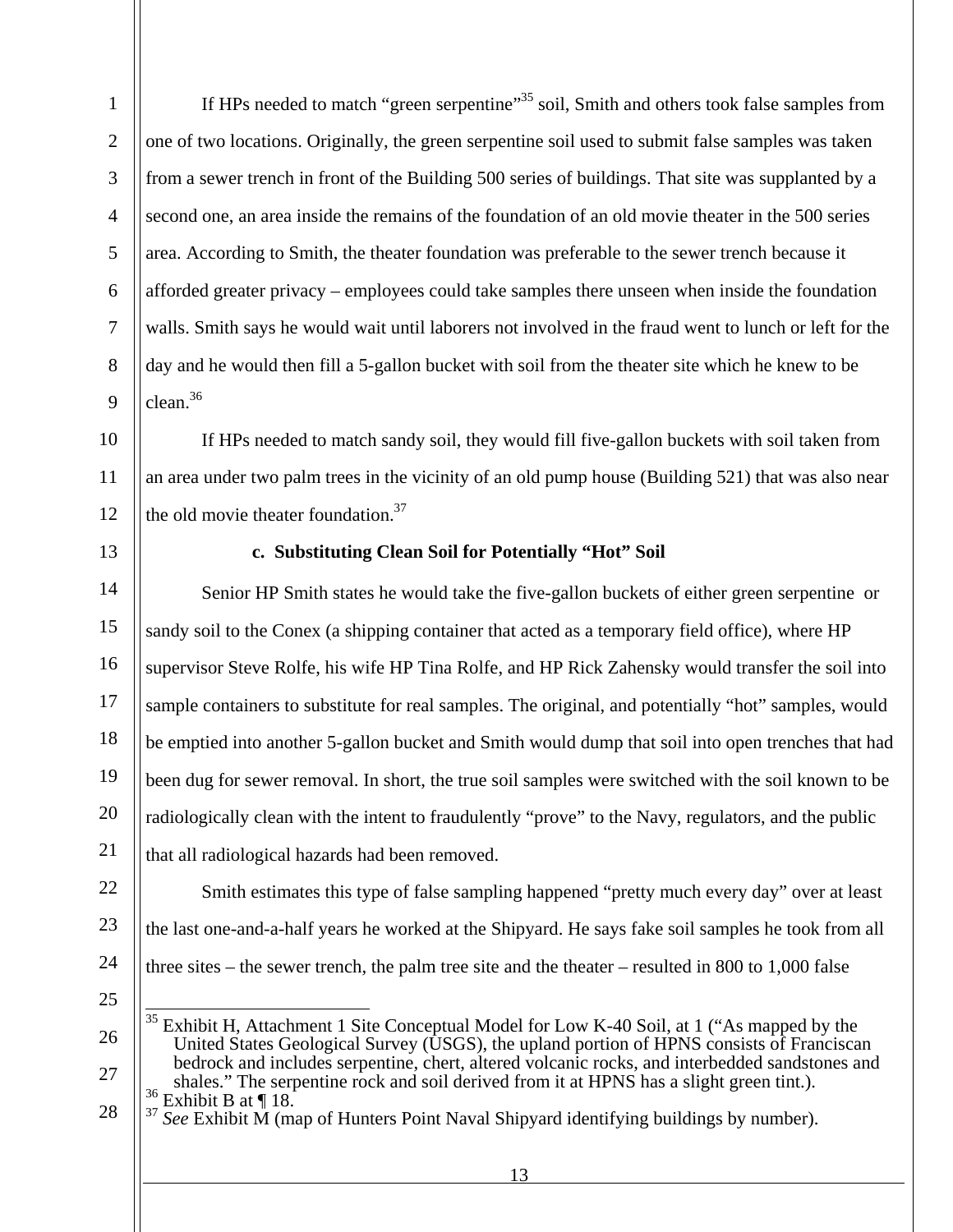samples.<sup>38</sup> Other HPs on the team under Smith's supervisor, Steve Rolfe, also regularly engaged in taking false soil samples, as did HPs under the supervision of Justin Hubbard.<sup>39</sup>

Samples were switched not only from the former site of Building 517, as acknowledged by the *Anomalous Samples Report.* Smith avers he switched samples taken from the area around the Building 707 "Triangle Area" in Parcel E, and the area of the former 500 series of buildings in Parcel D.<sup>40</sup> Other areas had falsely switched samples taken by HPs other than Smith, as reflected in the *Anomalous Samples Report*, including the North Pier and structures referred to as "shacks" 79 and 80, and in Parcel C, as the NRC Investigation Report states. $41$ 

9 10 11 12 Former employees declare that the fraudulent practices escalated in the years after Tetra Tech's contract with the Navy changed from a time-and-materials contract to a firm fixed-price contract.<sup>42</sup> This provided a financial incentive for fraud: the less time and resources Tetra Tech spent on sampling and cleanup, the more profit they would make. $43$ 

13 14 15 16 17 It is not clear if the switched soil samples taken from the 500 series trench, the old theater foundation and the two palm trees *all* had low K-40 activity or if one or more did not. If any of these locations had K-40 activity in soil over 5 picocuries, samples taken from them could not be identified as "anomalous" based on K-40 readings and the number of fraudulently switched soil samples could grow dramatically.

18

19

21

23

24

1

2

3

4

5

6

7

8

# **2. Destruction of "Hot" Soil Samples and Their Records**

#### **a. Building 351A**

20 22 Building 351A had been used by the Navy's Radiological Defense Laboratory for decades conducting extensive experiments with hazardous radionuclides.<sup>44</sup> It was one of the last buildings in Parcel G that had not been free released. Clearance of building 351A was holding up final payment to Tetra Tech for all of the work the company had done in that parcel, potentially millions of dollars.

25 26 27 28  $\overline{a}$ *See* Exhibit B at ¶ 19.<br> *Id.* at ¶ 20<br> *Id.* at ¶ 17.<br>
Exhibit I at 6.<br>
Exhibit B at ¶ 7-11, 16, 34. See Exhibit A at  $\P\P$  6, 11-13.<br>Exhibit B at  $\P$  8.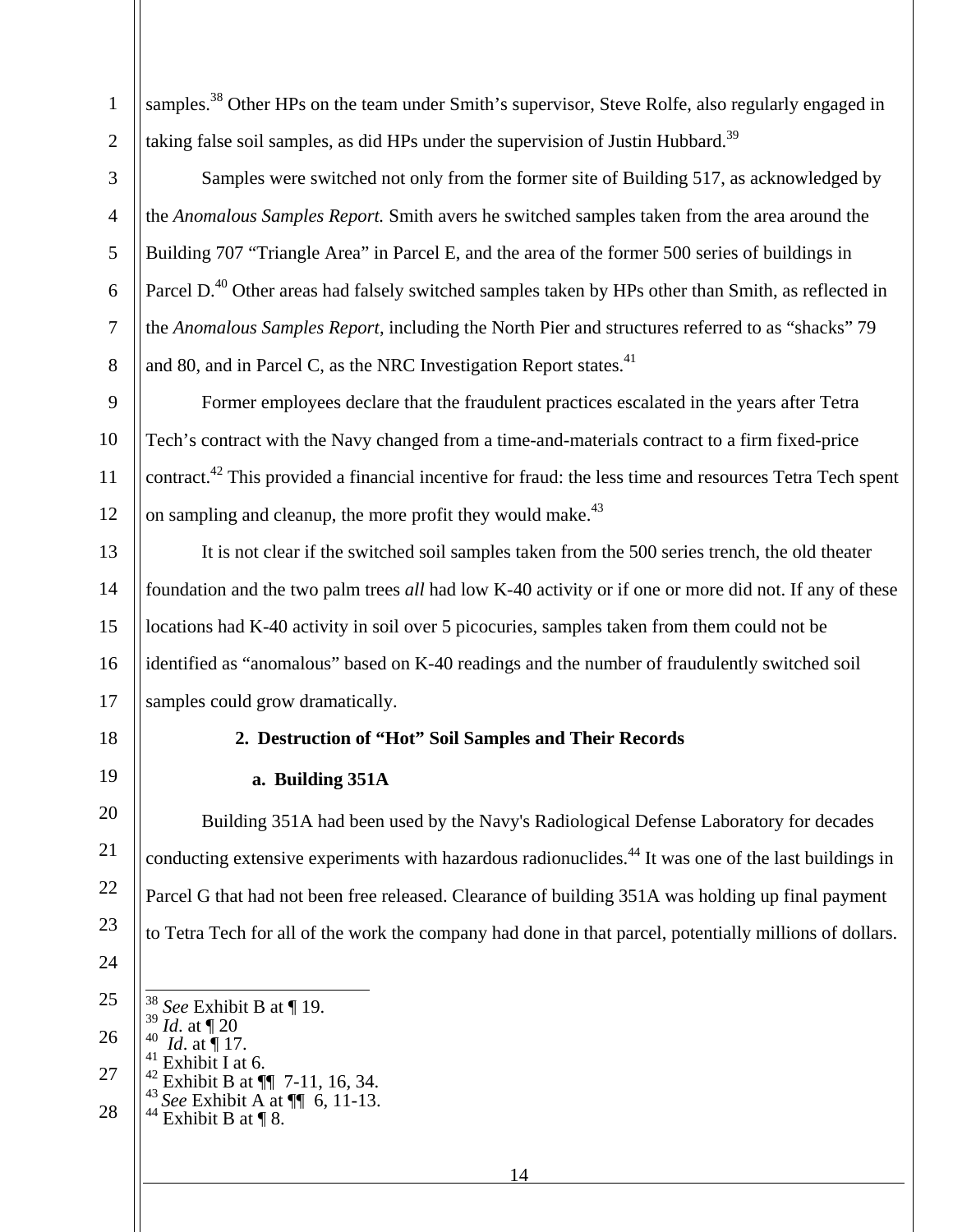4 5 6 7 Direct readings from radiological survey detection instruments indicated the presence of elevated radioactivity in a large amount of soil in a crawl space under Building 351A. Remediation attempts within the crawl space were performed in 2008 by a group of laborers who dug up the soil while HPs Anthony Smith and Josh Hooper monitored them. The laborers used pick axes, shovels and trowels to loosen the soil and a large vacuum truck that sucked the soil from under the building through an 8-inch hose. The soil was ultimately placed in bins to be disposed offsite as radioactive waste.<sup>45</sup>

8 9 10 11 12 13 14 15 At the conclusion of approximately two weeks of remediation, HPs Anthony Smith and Josh Hooper took post-remediation soil samples from the crawl space in an attempt to demonstrate that there was no longer any residual radiological contamination above established free-release levels. However, a post-remediation sample came back too "hot," demonstrating the radioactive cleanup had not been successfully completed. Proper procedure mandated another round of soil removal. This additional round of remediation would once again involve laborers and a vacuum truck, followed by another round of post-remediation sampling. However, Tetra Tech's management directed that proper procedures be ignored.

16 17 18 19 20 21 22 Smith and Hooper were summoned to a meeting that included Bill Dougherty, Tetra Tech's HPNS Project Manager, and Dennis McWade, Tetra Tech's Construction Superintendent, among other senior Tetra Tech and sub-contractor managers. Speaking of the vacuum truck, Dougherty told Hooper and Smith "Do you know how much that machine cost to rent for two weeks? We can't afford to do that again, get rid of that sample," or words to that effect. McWade gave Smith the containerized sample and its COC document, completely contrary to acceptable procedures, and Smith and Hooper did what they were told. They got rid of the sample and the COC record.<sup>46</sup>

23 24 25 Thereafter they engaged in the first type of soil-sampling fraud described above and took a false sample under Building 351A. Tetra Tech had its engineers mark the areas under the building that were known to be *clean* so that Smith could be assured he would not obtain another soil sample

27

26

1

2

3

28  $\overline{\frac{45}{}}$ Id. <sup>45</sup> *Id*. 46 *Id.* at ¶¶ 10-11.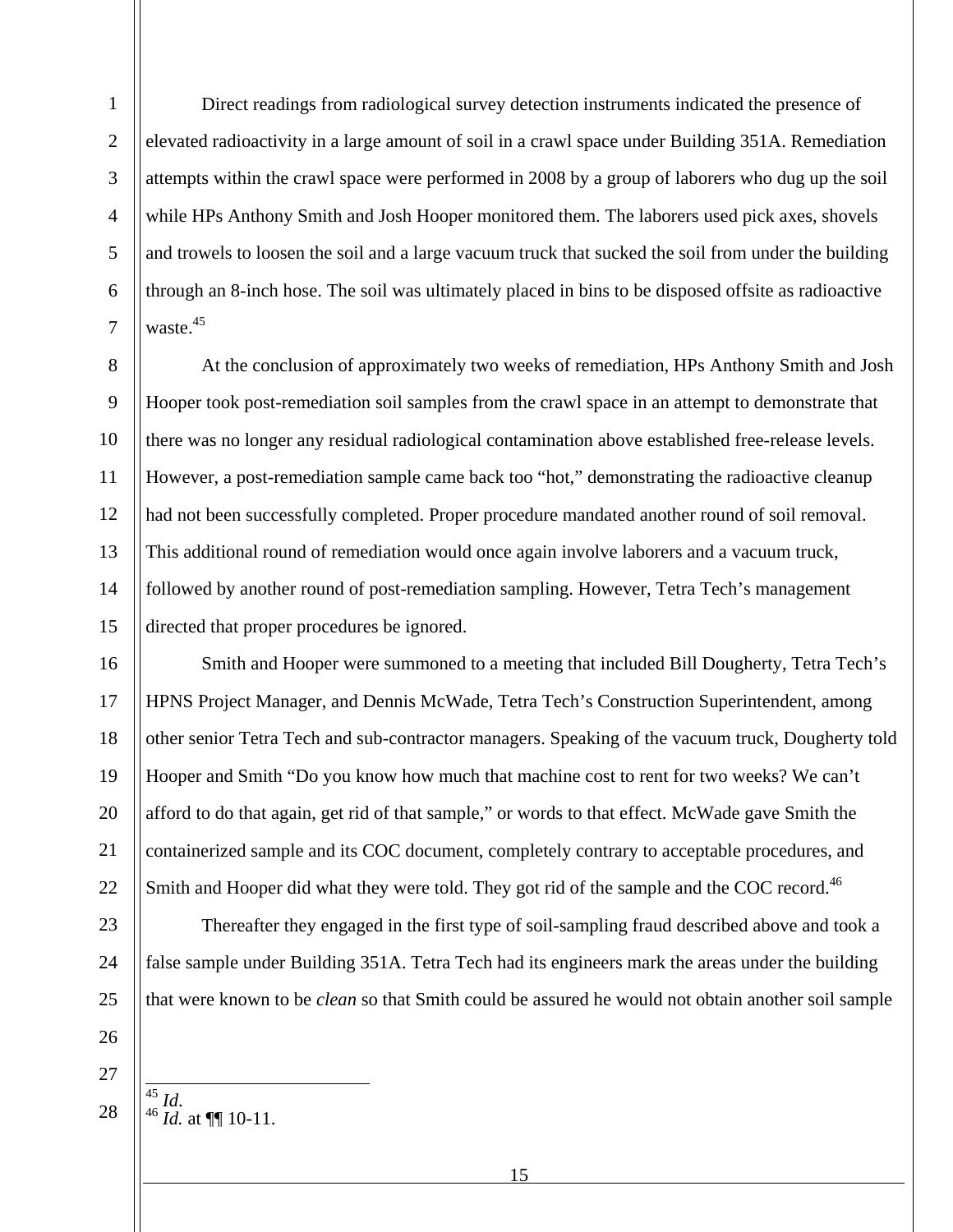that came back too "hot."47 Smith says he understood, based on what his supervisors told him, that Tetra Tech wanted to get free release of the building despite the remaining contamination so Tetra Tech would get paid the final installment for its work in Parcel G.

Tetra Tech submitted false documents to the Navy claiming that Building 351A had been properly cleared of all radioactive material above release levels, when significantly elevated radioactivity, beyond free release levels, was known to still exist in the crawl space under the building. The radioactive contamination was not remediated over the next three-plus years that Smith continued to work at the Shipyard. To the best of his knowledge it never has been.<sup>48</sup>

9 10 Smith states that the soil sample from under Building 351A was the first instance where he was told to get rid of a sample. As further described below, it was not the last.

11

1

2

3

4

5

6

7

8

#### **b. Parcel A Background Sample**

12 13 14 15 16 17 18 19 In July or August 2009, Tetra Tech was about to start, or had just started, a project to remove sewer lines from under Fisher Avenue and Spear Streets in Parcel C. Smith was directed by Hubbard to obtain a background reference sample (i.e., a sample known not to be radioactively contaminated) for the Spear/Fisher sewer projects. Smith had been told that Parcel A was never used for any industrial purpose, that it was deemed by the Navy to be free of contamination and, as a result, had been transferred to the City of San Francisco for development in 2004. Because of its close proximity to the Fisher/Spear project and assuming Parcel A was clean, Smith determined it would be an appropriate place to obtain a background sample.<sup>49</sup>

20 21 22 23 24 25 Smith proceeded to a location just north of the intersection of Fisher Avenue and Spear Street.<sup>50</sup> On the north side of the road next to Fisher Avenue and just beyond the sidewalk, there is a concrete wall which descends in height as it extends west and parallel to Fisher Avenue. Beyond the wall is a hill that rises to the top of Parcel A. Just before the stop sign at the intersection of Fisher and Spear (i.e., just northeast of the intersection) and approximately 20 feet from a light pole on the north side of Fisher Avenue, the wall was about waist-high for Smith. Because of how the hill rose

26

 $\overline{47}$  *Id.* at  $\P$  11.

27

28

*Id.* Exhibit B at ¶ 12. <br>In Exhibit M the location of Anthony Smith's Parcel A sample is marked in red.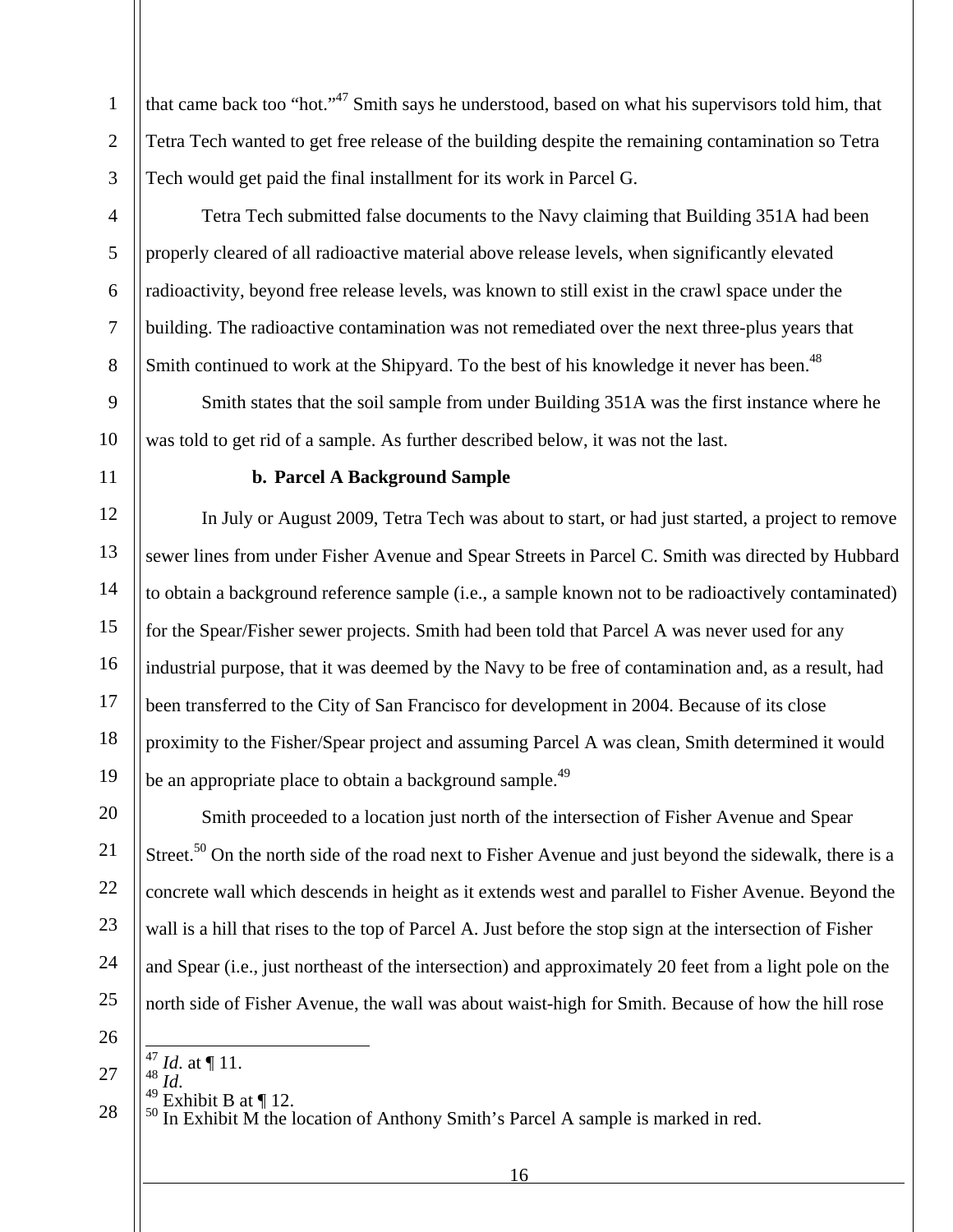behind the wall, Smith was able to reach over the wall and use a trowel to take a sample without bending over. He dug a hole about 6 inches deep in the hillside and took a sample from the bottom of the hole. He gave the sample to Justin Hubbard, who took it to the laboratory. In a violation of proper procedure, there was no chain-of-custody document accompanying the sample.<sup>51</sup>

5 6 7 8 9 10 11 12 13 14 The next day, Hubbard approached Smith and had the sample with him. In the presence of HPs Jeff Rolfe, Ray Roberson and Carey Bell, Hubbard told Smith the sample had come back "hot." Hubbard said it contained 2 to 3 picocuries per gram of cesium-137, which Smith knew was much higher than background levels and the cesium-137 cleanup standard of 0.113 picocuries per gram – 18 to 26 times higher than the set health and safety ceiling. Hubbard gave the sample to Smith and told him to "get rid of it and not say a word," or words to that effect. Smith took the sample back to the site where he had taken it and put the soil back in the hole he created earlier for taking the sample. He disposed of the plastic sample container by putting it in a bin set aside for radiological waste. That same day, Smith took a different sample, to be used as the background sample, from a distant site on the shipyard he knew to be clean from prior sampling and analysis.<sup>52</sup>

15 16 To the best of Smith's knowledge, the soil contamination he discovered in Parcel A was never thereafter remediated for cesium-137 or other potential radioactive contaminants.<sup>53</sup>

17

1

2

3

4

#### **c. Radioactive Fencing**

18 19 20 21 Tetra Tech established fenced-off areas within HPNS to separate locations known to contain radioactive contaminants from other areas that were not contaminated. These areas were referred to as Radiologically Controlled Areas or "RCAs." Much of the fencing used to establish the Radiologically Controlled Areas was rented from private companies.

22 23 24 25 26 In 2009, a large amount of fencing that had established the perimeter of an RCA was no longer needed. Tetra Tech directed HPs to scan the metal fencing panels for clearance to release the fencing to the rental company. Susan Andrews, a Senior HP, along with two other HPs, scanned the fencing with radiation detection field instruments. During the scanning, Tetra Tech Construction Superintendent McWade pressured the HPs to scan the fence quickly to obtain its release so it could

27

28

 $\overline{a}$ 51 Exhibit B at ¶ 12. 52 *Id*. at ¶ 13.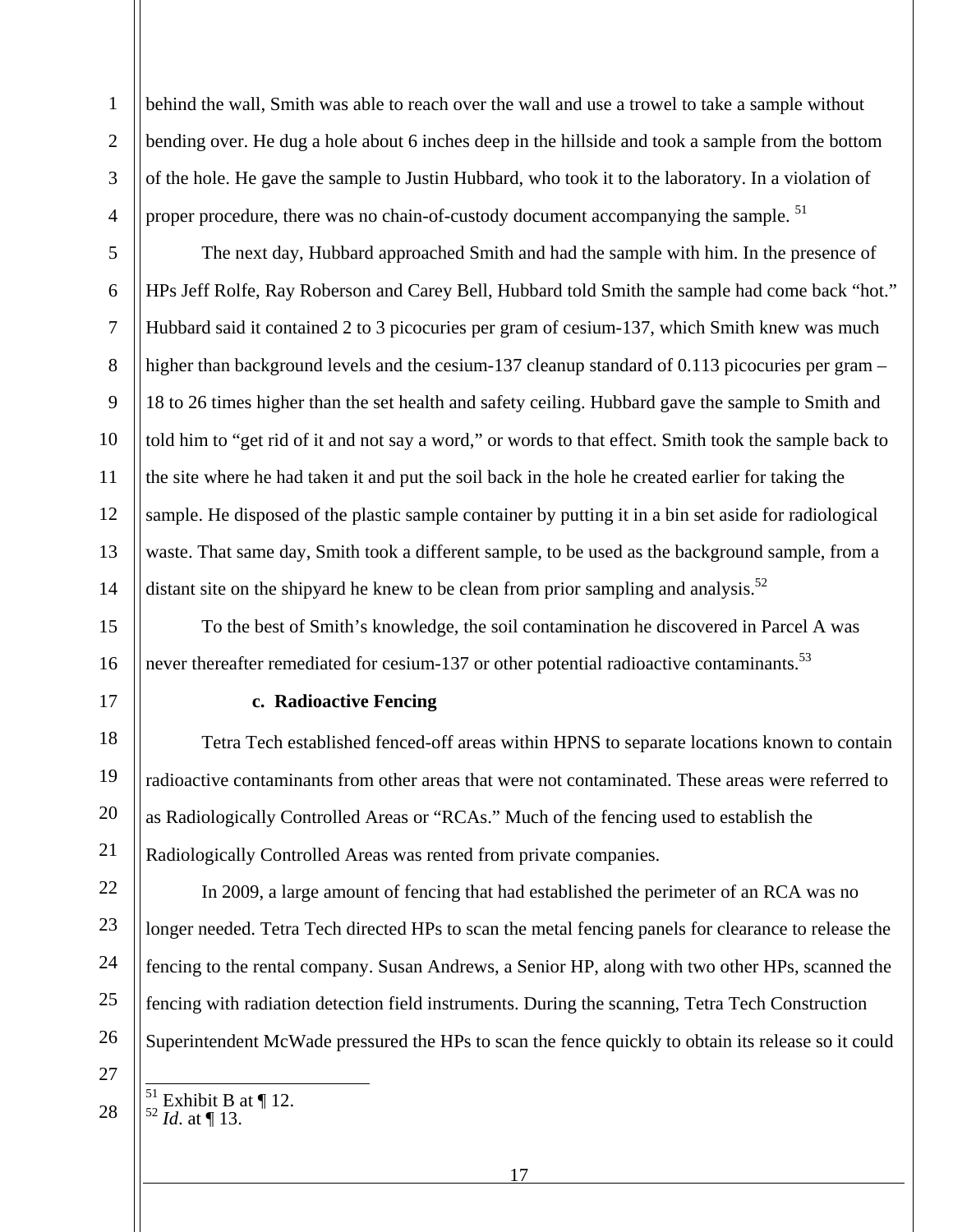2

3

4

5

6

7

8

9

10

be returned to its owner.<sup>54</sup>

Andrews' scanning detected significant radiation on the fence, what she termed "screaming hot." The fencing had apparently become infused with radioactive contaminants due to the length of use on the Shipyard. In an effort to be sure of her scan results, Andrews asked for HP Phil Poole's sensor to scan the same fence panels. The scan with Poole's sensor registered the same high radioactive readings. She then asked for HP Bob Evan's sensor and scanned the same fence panels, again getting the same "screaming hot" readings, far above release levels.

Proper procedure required that the fencing be put into an RCA because any radioactive material was required to be confined there. However, Construction Superintendent McWade refused to allow the fencing to be put into an  $RCA$ <sup>55</sup>

11 12 13 14 15 16 17 Andrews completed her scanning and smears (i.e., swab samples) of the fencing. Following proper procedure, she took the scan meter and the smears to the lab at HPNS and turned the material in. The next day, Tetra Tech alternate Radiation Safety Officer Representative (RSOR) Charles Taylor told Andrews that the lab results from the smears she had submitted tested high for radioactivity, beyond free-release levels. Taylor informed Andrews that the sensor readings also showed elevated radioactivity above release standards. Andrews reviewed the lab results and the sensor readings, confirming the high radioactivity.<sup>56</sup>

18 19 20 21 22 23 24 25 Taylor told Andrews that Tetra Tech would not treat the fencing as radioactively contaminated despite the lab results and sensor readings. Tetra Tech RSOR Taylor ordered Andrews to go to the laboratory and obtain the smears and their associated records and destroy them. Taylor also ordered Andrews to delete the records of the elevated fencing readings from her sensor and from the Tetra Tech computer or else she would be fired. Andrews received this order in the presence of her supervisor Rhonda Richardson, who expressed concern that if these orders were not followed that both Andrews and she might be terminated. At no time did Richardson object to Taylor's orders or contend that the destruction of legitimate lab results and instrument readings was

27 28 <sup>53</sup> *Id.* at ¶ 14. 54 Exhibit C at ¶ 30. 55 *Id.*  <sup>56</sup> *Id*. at ¶¶ 31-32.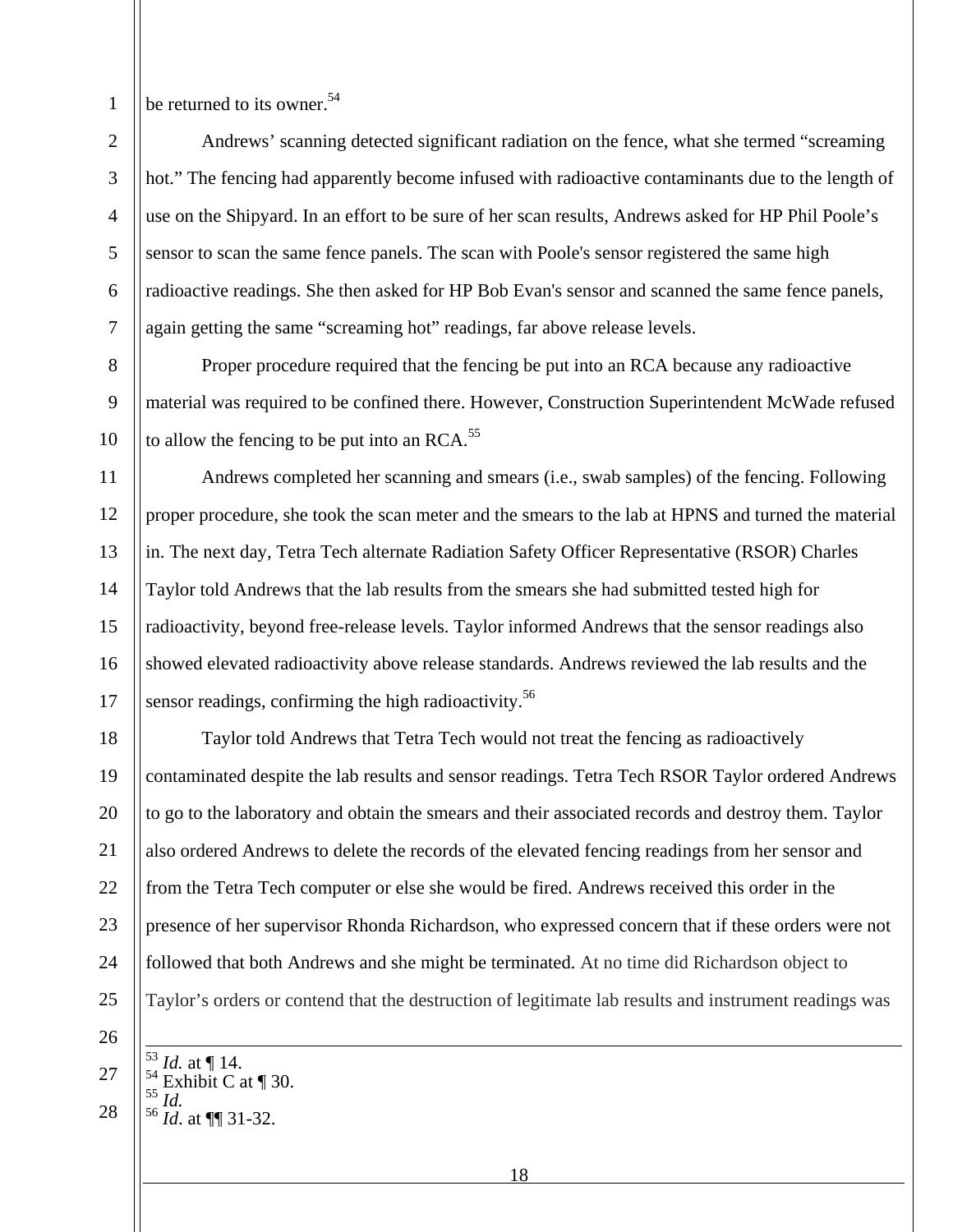2

3

improper.<sup>57</sup>

4 5 6 7 8 Andrews did what she was told. She went to the lab, obtained the smears and records and destroyed them. Andrews had worked in the lab previously, for about 4 years, and was familiar with the computer system, called "Access." Andrews erased the sensor readings from the computer but believed, from her experience and training, that her efforts did not erase them from the computer's hard drive, meaning a competent investigator might still be able to locate the records. Andrews subsequently informed Richardson and Taylor that she had complied with his order to destroy the smears, the lab results and the sensor data.<sup>58</sup>

9 10 11 12 Andrews says that thereafter the fence was stored outside an RCA for approximately a month, after which it was gone. Senior HP Bob Evans told Andrews he had gotten the fence released so it could be returned to the rental company. When she questioned how that happened, he replied, "I didn't scan where you did, dummy."<sup>59</sup>

13

## **3. Fraudulent Building Surveys**

14 15 16 17 18 19 20 The contract between the Navy and Tetra Tech required the company to perform static scans and smears of buildings to determine if they were contaminated with radioactivity beyond free release levels. When a building was found to have elevated levels of radioactivity, Tetra Tech was contracted to engage in remediation to remove the radioactive contamination and bring contaminant levels below release levels. After remediation, Tetra Tech was required to again scan and take smears of the building to determine if all radioactive readings were within acceptable levels. Tetra Tech ordered the post-remediation building scans be done fraudulently so as to obtain free release.

21 22 23 Tetra Tech supervisors divided building areas into three classes, Class 1, 2 and  $3.^{60}$  They classified the floors and lowest two meters (or approximately 6 feet) of the walls to be Class 1. The proper way to conduct a Class 1 survey was to slowly scan the "probable sites" of contamination,

24

25

<sup>26</sup> 27 28 57 *Id* at ¶ 33.<br><sup>58</sup> *Id* at ¶ 34.<br><sup>59</sup> *Id* at ¶ 35.<br><sup>60</sup> *See* Exhibit A at ¶ 75. The contract between the Navy and Tetra Tech defined Class 1, 2, and 3 differently from the way Tetra Tech supervisors in the field used the terms. Under the contract, Class 1, 2, and 3 were defined in large part based on information as to whether the area was known to be contaminated with radioactivity, suspected to be contaminated, or not believe to have contamination above free release levels, respectively.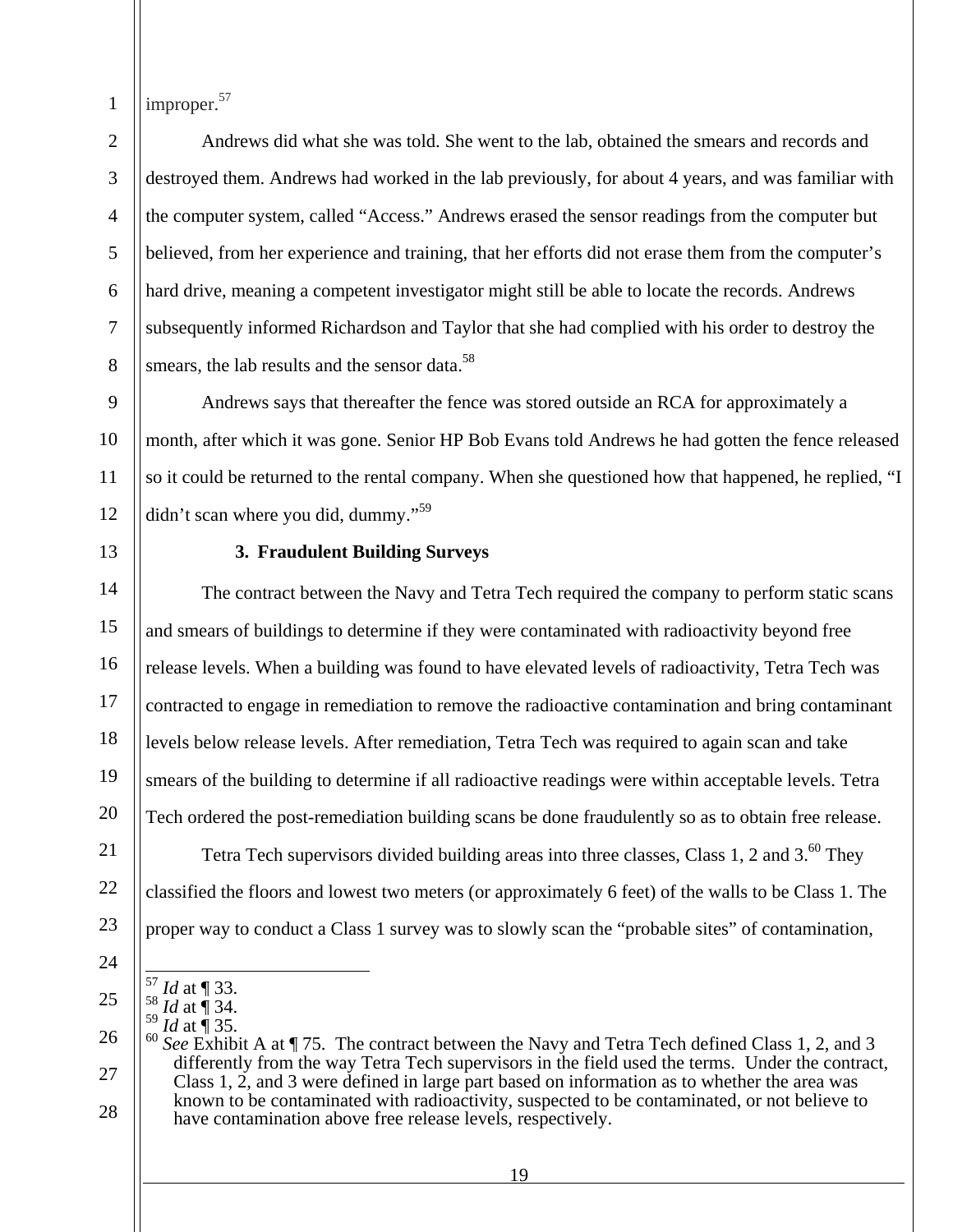2 3 4 such as drains down which radioactive liquids might have been poured, and to scan each surface (i.e., the floor and lower walls) using a Ludlum 2350 scanner (which measures gamma radiation) in a systematic grid. In addition, smear samples were to be taken from area surfaces which the scans identified as highest in radioactivity.

For Class 2, HPs were supposed to take static scan and smear samples in a systematic grid from the higher sections of the walls, above 2 meters. Class 3 areas were considered the ceiling and roof. Scans and smears were to be taken of these areas, but without requiring the strict grid patterns of a Class 1 or 2.

8 9

5

6

7

1

Proper building survey procedure was not followed.

10 11 12 13 14 15 16 17 18 19 20 Anthony Smith was assigned to perform a large number of building surveys. Sometime between the summer of 2010 and early 2011, he was assigned to do building surveys in Building 707, buildings and building footprints throughout the 500 series and Buildings 351, 351A, 411, 401, 414, 406, 144, 146, 130, 103, 113, and 521. Smith's Tetra Tech HP supervisor, Steve Rolfe, told his survey team, consisting of Jeff Rolfe, Rick Zahensky and Smith, not to worry about doing Class 2 or 3 scans and smears at all. Rather, they were instructed to "just get some numbers and get it done," or "just set your meter down on the ground and let it count," meaning they should allow the scanner to operate in order to obtain data, but that the scanner should be stationary rather than doing a systematic survey of the area as required. Smith and his co-workers followed instructions, did not do proper Class 2 and 3 scans, and reported fraudulent data for the Class 2 and Class 3 scans for nearly all buildings at Hunters Point.<sup>61</sup>

21 22 23  $24$  When Smith challenged this practice, Tetra Tech HP supervisor Steve Rolfe told him, "That's what Bill Dougherty [Tetra Tech's Project Manager] wants." The false scanning was also done on other buildings by HP Supervisor Justin Hubbard's team, including Buildings 103, 114, 145, 130, 439, 366, and 813.

25

26

27

# **4. Fraudulent Data Reporting**

The contract between the Navy and Tetra Tech required the company to do scans for radioactive contaminants of buildings, developed areas, and areas of open soil.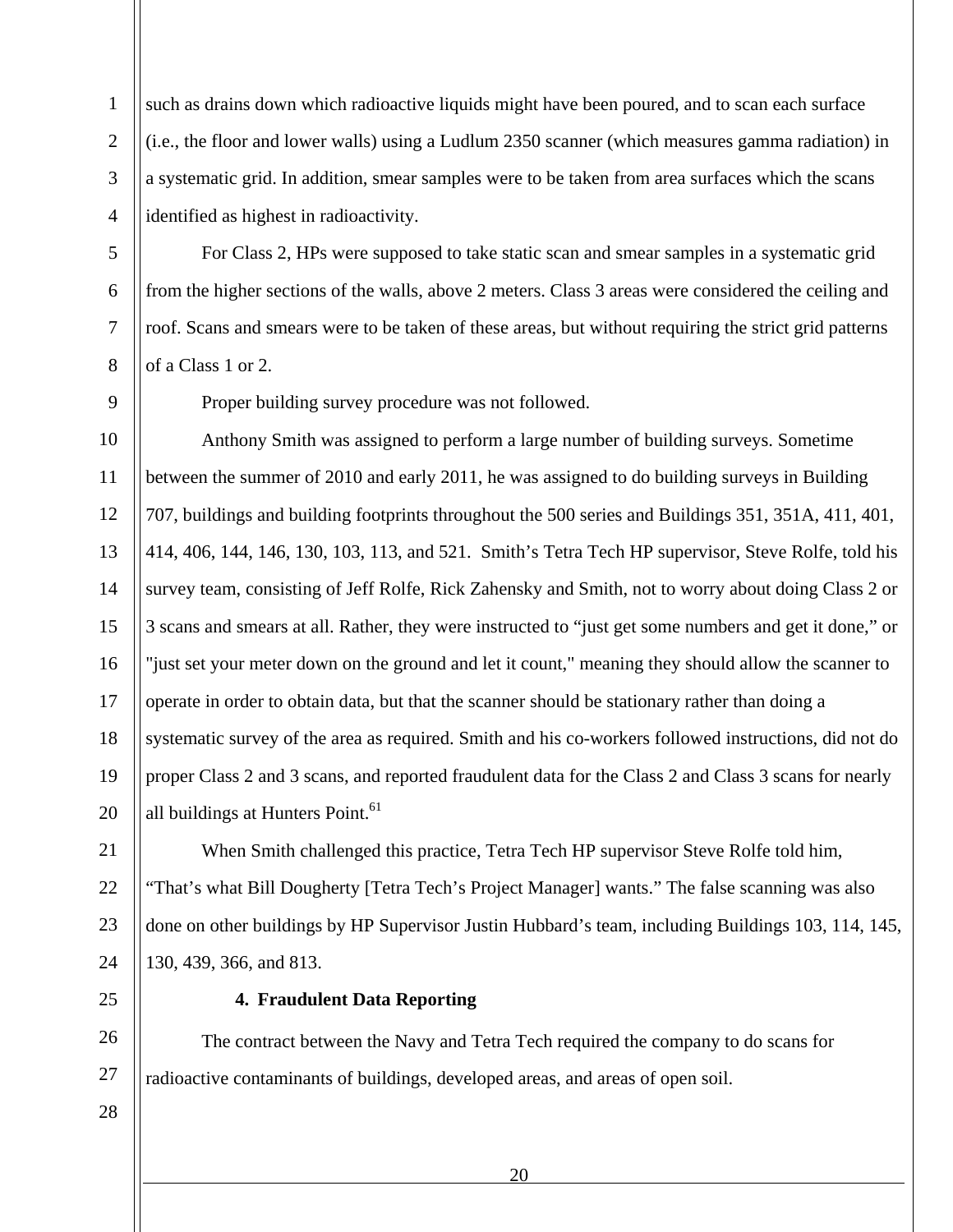Tetra Tech directed that scan data be altered that were too high, which would result in having to do additional expensive remediation, or too low, which would raise questions about the scan integrity and potentially require that the scanning be entirely redone.

3 4

5

6

7

8

9

10

11

12

1

2

Anthony Smith personally witnessed HP Tina Rolfe changing scan results so that they would fall within acceptable limits, that is, not too high but not too low to raise suspicions. One time when Smith was downloading data from his equipment onto a computer, he came up behind Tina Rolfe and saw her working on a computer changing readouts from a Ludlum 2350. Smith estimates that the HPs downloaded thousands of scan results per day. He states that changing these scan numbers was a very simple thing to do. He also saw her changing numbers on readings from a Ludlum 2360 (which collects surveillance data for alpha and beta radiation). The fact that Tetra Tech was "changing the numbers" was common knowledge among the HPs. Both HPs Ray Roberson and Joe Cunningham told Smith they were aware that scan results were being altered.<sup>62</sup>

13 14 15 16 17 18 Smith observed that Tina Rolfe was directed to change the numbers by her husband, Steve Rolfe, a Tetra Tech HP supervisor. Several times he heard Steve Rolfe say of one sample or another, "that number's too high, it's way above background," and he directed that it be altered to be lower to be closer to the background levels.<sup>63</sup> Tetra Tech HP supervisor Justin Hubbard was also aware of the alterations. Smith complained about the scan results being changed, and Hubbard told him that Tetra Tech was doing it everywhere else on the Shipyard.<sup>64</sup>

19 20 21 22 23 24 Smith reports that Senior HP Rick Zahensky told him he also changed scan result numbers for an extended period, involving many months, if not years. On numerous occasions Zahensky took a computer home in order to change scan results overnight. Zahensky told Smith that at times he worked until the early hours of the morning to "get the numbers right." Smith was present on several occasions when Zahensky did not "get the numbers right," and was "chewed out" by Steve Rolfe. Smith also witnessed Tina Rolfe being "chewed out" by her husband Steve, when numbers remained

25

26

27 28 <sup>61</sup> Exhibit B at ¶ 25.<br><sup>62</sup> *Id*. ¶ 26.<br><sup>63</sup> Exhibit B at ¶ 26.<br><sup>64</sup> *Id*. at ¶ 27.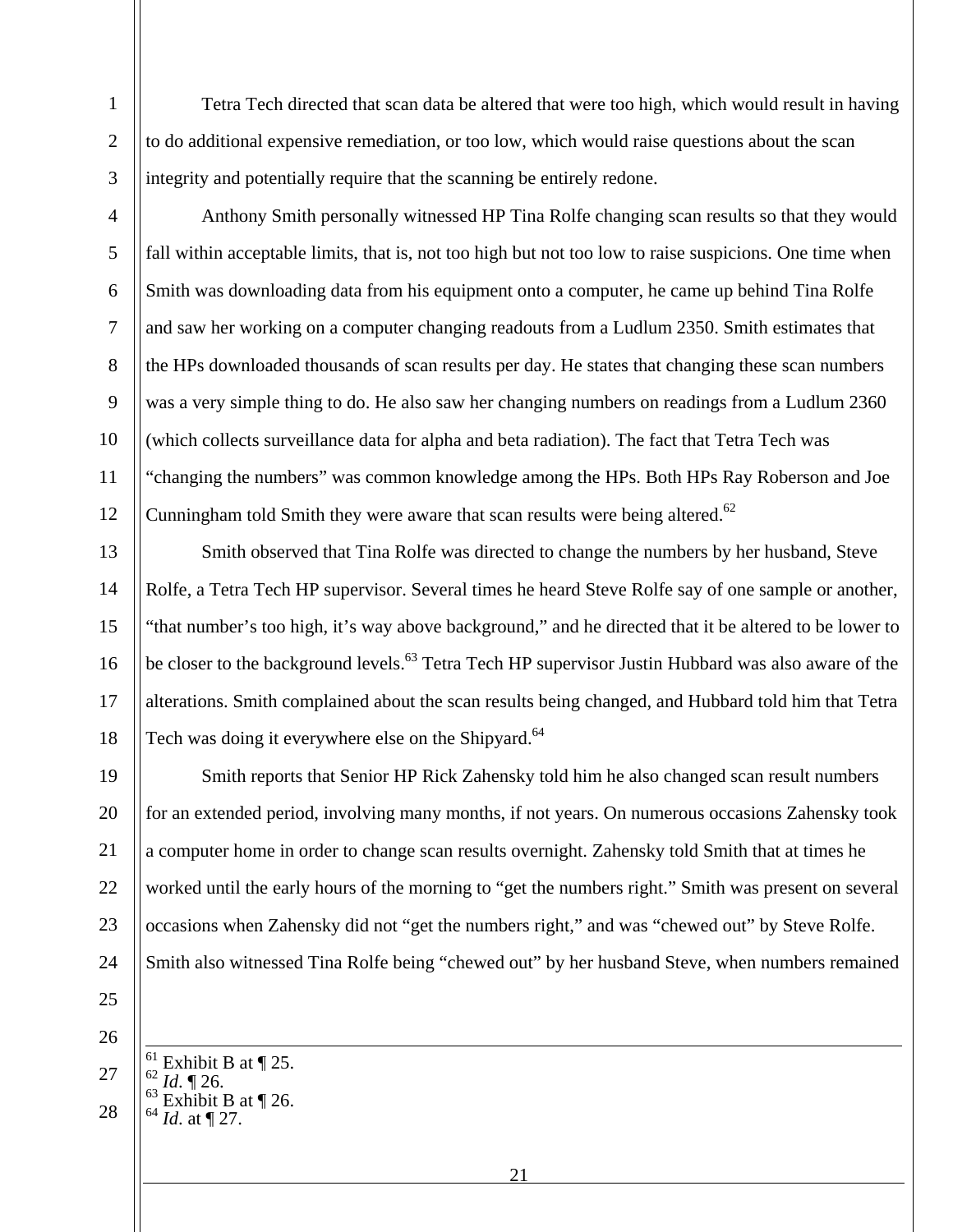too high or too low.65

2 3 4 5 6 7 8 9 Tetra Tech also violated proper protocol by holding up the delivery of the scan results to the project management office. Proper procedure was that the scan results were to be submitted to the office by the end of each day on thumb drives. However, rather than submit scan results by day's end, the scan results were held up so that employees like Zahensky could manipulate results that were deemed too high or too low. When Zahensky was given the scan results to take home in the evening, the thumb drive was not submitted until the following day at the earliest. The office had no objection to the tardy delivery of the scan results, since their fraudulent manipulation was done at the direction and insistence of Tetra Tech's upper-level onsite project management.<sup>66</sup>

10 11 12 13 14 15 16 Bert Bowers, the former RSOR, states that a lab technician, Neil Berrett, and a lab supervisor, Phil Smith, came to him on separate occasions complaining they were being asked by upper level project management to "write away" laboratory analysis results, that is, change the results of sample analyses and scans. Bowers directed the employees to go back to the project management, talk with them, and come back to Bowers if they were not satisfied. At that time, Bowers had not been aware project management had been ordering the falsification of samples and scan results. $67$ 

17

#### **5. Potentially Hazardous Radioactive Soil Shipped Offsite and Backfilled at HPNS**

18 19 20 21 22 23 24 25 In the years preceding the Shipyard cleanup, Navy studies established that many of the drain and sewer lines throughout the base were contaminated as a result of the Navy having previously disposed of radioactive waste by simply dumping it down the drain. Investigation also found that many of the drain and sewer lines had severely broken or cracked over the years, causing radioactive contamination to leach into the surrounding soil. Remediating the extensive radioactive contamination stemming from drain and sewer lines was thus a major component of Tetra Tech's cleanup responsibilities at HPNS, and included large-scale soil excavation and sewer and drain line removal.

26 27

28

Soil removed from around the sewer lines was required to be scanned and remediated as

 $\overline{\phantom{a}}$ <sup>65</sup> *Id*. at ¶ 26. 66 *Id.*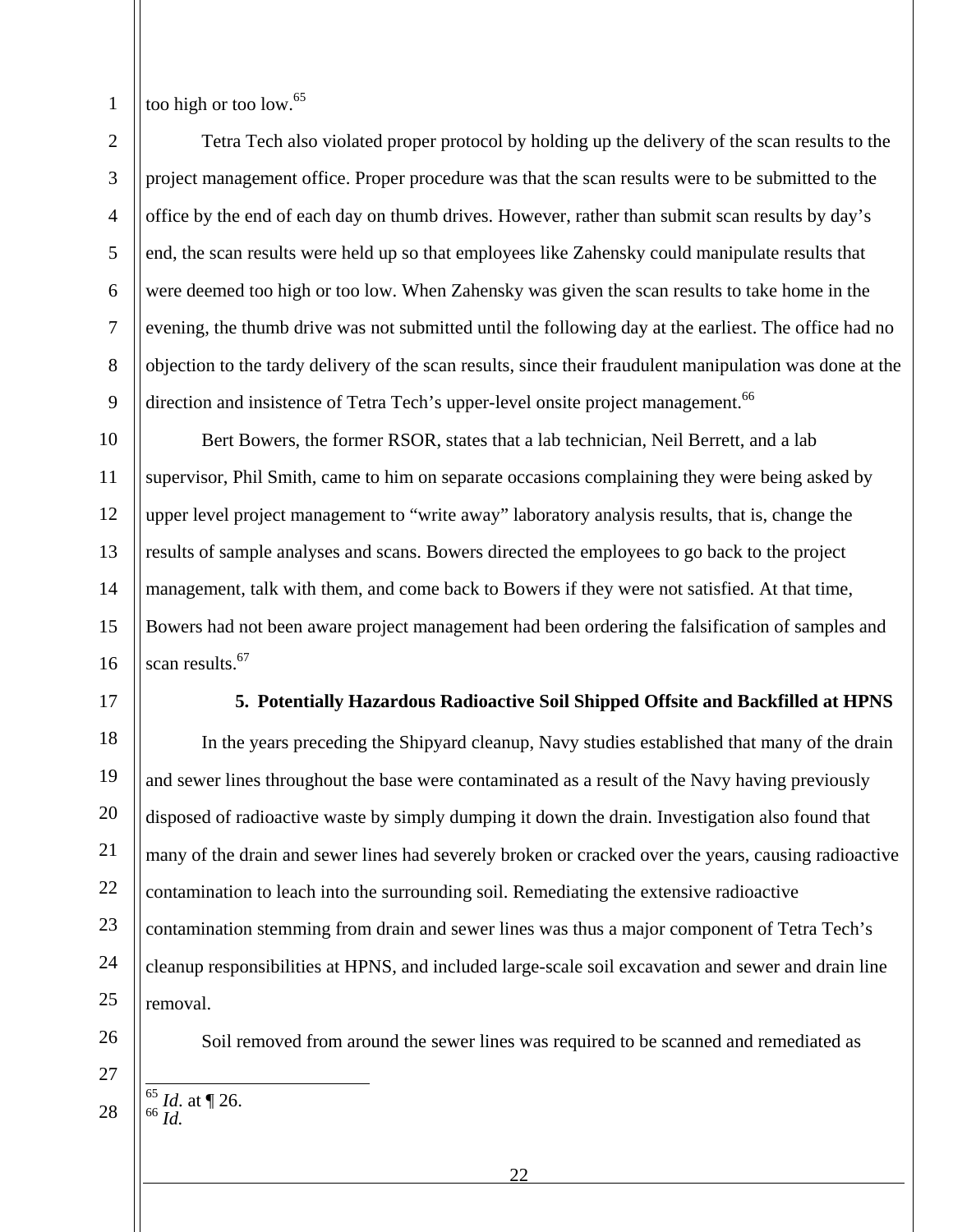necessary. Soil that remained contaminated with radiation was to be disposed of as low-level radioactive waste. Soil that was deemed successfully remediated was either backfilled into trenches at the Shipyard or shipped offsite to be used for commercial purposes.<sup>68</sup>

From the very beginning of the sewer trench remediation, however, potentially radioactive soil was allowed to be shipped offsite that Tetra Tech claimed was free of radioactive materials when it may not have been. Tetra Tech management engaged in deliberate fraudulent practices to conceal the potentially radioactive nature of soil cleared for use as backfill. To date, Tetra Tech has failed to alert the public of the potentially hazardous nature of soil that left the Shipyard or acknowledge that potentially radioactive soil was backfilled throughout the Shipyard.

10

1

2

3

4

5

6

7

8

9

## **a. Potentially Hazardous Radioactive Soil Shipped Offsite**

11 12 13 14 15 16 17 18 19 20 In late 2005, soon after Tetra Tech began remediating soil that had been removed from trenching in connection with drain and sewer line removal and the broad remediation of areas within Parcel E, Tetra Tech established a conveyor belt system at HPNS to screen soil for radioactive material above release levels.<sup>69</sup> Under this system the soil was first spread no more than 6 inches deep on a conveyor belt. The soil was then to be moved at an established slow speed under radiological sensors that would set off an alarm if the sensors picked up excessive radioactivity. If the alarms sounded, the soil within a specified number of feet on either side of the sensors was to be removed from the conveyor belt and placed in low level radioactive containers for offsite disposal. The soil that did not set off the radiological sensor alarms was permitted unrestricted radiological release from Hunters Point unless it was chemically contaminated.<sup>70</sup>

21 22 23 24 25 Sometime in early 2006, RSOR representative Bert Bowers contacted Ulrika Messer, a Tetra Tech manager in San Diego who was responsible for the conveyor belt system and the specific contracts under which the conveyor belt processing was being undertaken. Bowers informed Messer that NWE had reached 80% of the budgeted costs Tetra Tech had allotted for the conveyor belt processing of radioactively contaminated soil. Messer reacted very strongly, screaming at Bowers

26

27 Exhibit A at ¶ 53.<br> *See* Exhibit A at ¶ 43; Exhibit B at ¶ 28.<br> *Id.* at ¶ 17-18.

28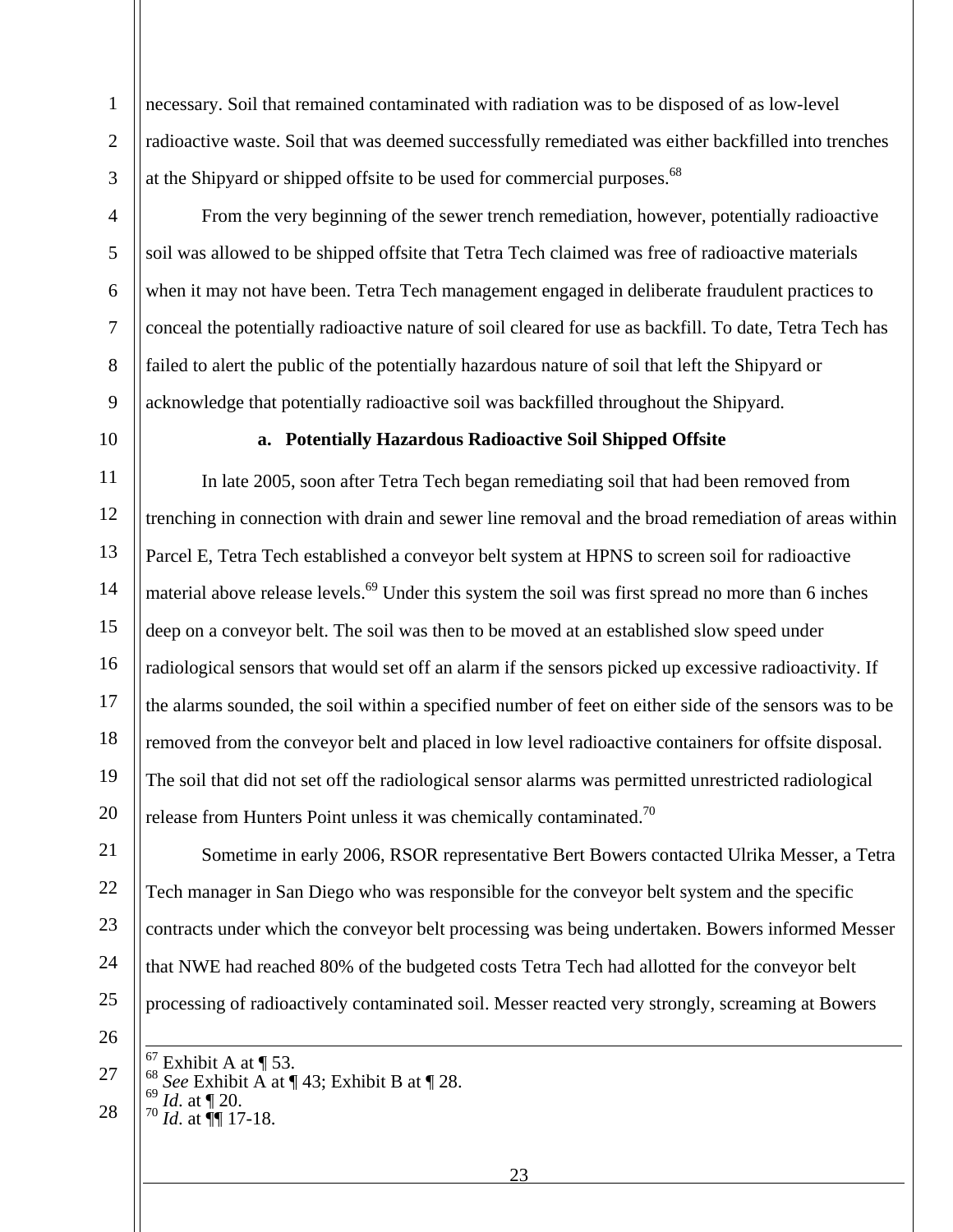and saying she would have to go to Tetra Tech VP Neil Hart to "beg" for more money for the convevor belt processing of the remaining soil.<sup>71</sup>

3 4 5 6 7 8 9 10 After Bowers alerted Tetra Tech to the budgeted funds running low, Tetra Tech Construction Superintendent Joe Levell, who reported to Messer, substantially increased the conveyor belt speed. Increasing the speed made the radiation detectors much less able to detect radiological contamination. Tetra Tech's internal memos admit that the speeds were increased to double the approved speed. However, HPs who worked on the conveyor belt system report that the speeds were actually increased by a factor of 6 to 9 times the authorized convevor belt speed.<sup>72</sup> Bowers estimates that the high scanning speed would make the radiation detectors nearly worthless, unable to detect all but extreme radiation emissions.<sup>73</sup>

11 12 13 14 15 16 In that same 2006 timeframe, further efforts to cripple the effectiveness of the conveyor belt system were taken. Messer communicated regularly with NWE CEO Mike Wilson. The brother of Mike Wilson, Gary, was a senior HP working at the Shipyard for NWE. Sometime shortly after Bowers informed Messer that the budget for operating the conveyor belt systems was nearly maxed out, Gary Wilson, with the assistance of HP Jane Taylor, silenced the sensor alarms so the sensor system would never alert that excessive radioactive contamination was present in the soil.<sup>74</sup>

17 18 19 20 21 22 After months of the improper conveyor belt speed and alarm deactivation, HPs raised objections to Tetra Tech, ultimately forcing it to stop the improper conveyor belt use in July 2006. When Gary Wilson was questioned about why he and Jane Taylor deactivated the sensor alarms, he stated that they were silenced because they were going off so much that a large amount of the soil was found to be radiologically contaminated and Tetra Tech wanted less soil deemed contaminated. Wilson also said the alarms were silenced due to pressure from Tetra Tech management.<sup>75</sup>

23 24 25 In the months prior to July 2006, before the use of the conveyor belt system was stopped, tens of thousands of cubic yards of soil were fraudulently "cleared" as non-radiologically contaminated due to the excessive conveyor belt speed and disabling the alarm. Tens of thousands of

26

27

1

- $\overline{a}$
- *Id.* at ¶ 20.<br>*Id.* at ¶ 17, 21-23; *see also* Exhibit B at ¶ 29; Exhibit N, Decl. of Robert McLean, ¶ 8-11.<br>*See* Exhibit B at ¶ 29, Exhibit A at ¶ 23.
- 28
- 24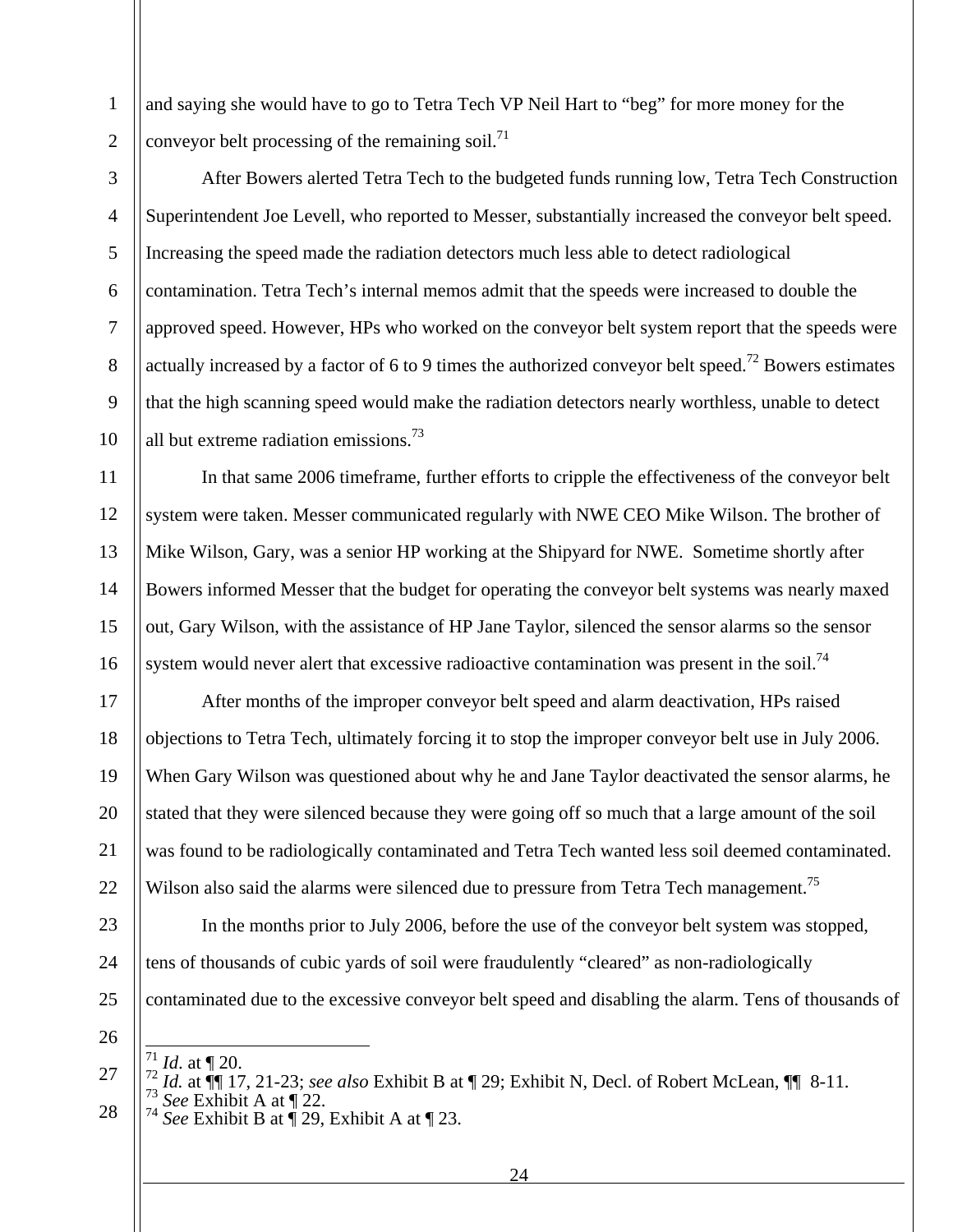1 2 cubic yards of soil fraudulently "cleared" were shipped off Hunters Point for use by unknowing customers before July of 2006.

3 4 5 6 7 8 9 10 Tetra Tech management, including Tetra Tech Vice President Neil Hart, was aware that tens of thousands of cubic yards of potentially contaminated soil with levels of radioactivity above release levels had been improperly screened by the conveyor belt system. VP Hart and others in Tetra Tech management also knew that Tetra Tech could not represent that the soil was free of hazardous radioactivity. Despite this knowledge, Tetra Tech took no steps to inform the recipients of the soil that it was potentially hazardous. Moreover, Tetra Tech took no steps to inform appropriate regulatory agencies.<sup>76</sup> Tetra Tech's failure to warn the public and regulatory agencies of the risk it created is a breach of the trust the NRC placed in the company by granting it a license.

11

#### **b. Potentially Hazardous Radioactive Soil Used As Backfill**

12 13 14 15 16 17 After the conveyor belt system was exposed as having been misused and ineffective, Tetra Tech implemented an alternative soil scanning system using Radiological Screening Yard ("RSY") pads. In the RSY pad system, soil excavated from trenches was spread out in an approximately 6 inch layer across a pad roughly the size of a football field and scanned for radioactivity above release levels. At first, HPs walked the pad hand scanning for radioactivity and they would remove soil registering above release levels.

18 19 20 21 22 23 24 Later, as the process of having HPs walk and scan the RSY pads proved to be time consuming and expensive, Tetra Tech switched to using an array of radioactive sensors pulled behind a small tractor, known in the field as a "towed array." With the towed array system, the information gathered by sensors, including GPS data, was transmitted to a data center computer. A data specialist would then develop a detailed map of the areas of soil on the pad marking the highest radioactive readings. The map was then transmitted to an HP who would direct other HPs to the high-level spots to remove the radioactive soil.<sup>77</sup>

25

26

27

28

The RSY pad system was central to determining if soil removed from the trenches was to be

<sup>75</sup> *See* Exhibit A at ¶ 23; Exhibit B at ¶ 30. 76 *Id*. at ¶ 24; *see also* Exhibit B at ¶ 32. 77 Exhibit A at ¶ 37.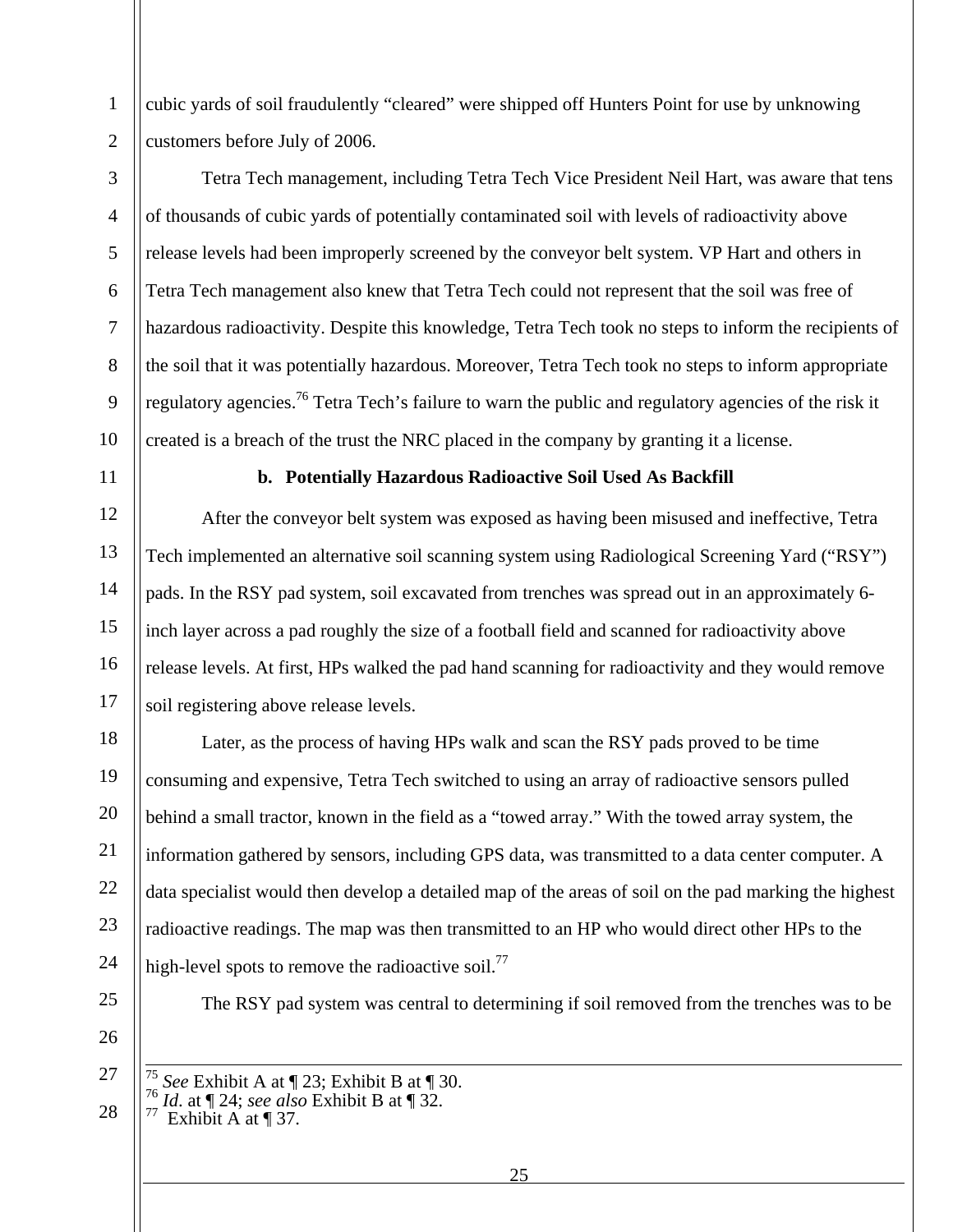1 2 3 4 5 6 disposed of as radioactive waste or could be used as backfill at the Shipyard.<sup>78</sup> In its early stages. 2008 and early 2009, the towed array appears to have been used properly and experienced and qualified HPs led the process. The towed array procedure for the RSY pads also proved much more effective compared to having the HPs hand-scan the soil. Still, RSY pad processing was expensive and time consuming for Tetra Tech, and the fixed price contracts provided an incentive for work to be performed quickly and fraudulently at minimal cost.

# **c. Unqualified Supervisors and Untrained Workers Responsible for RSY Pad Soil Processing**

Beginning in 2009, Tetra Tech undertook conduct aimed at cutting the cost of the RSY pad soil processing and in turn severely undermined the credibility of RSY remediation work. Most notably, Tetra Tech installed unqualified workers in positions of responsibility at the RSY pads, some of whom had no experience in the radiological industry.

For example, Jane Taylor was hired as a Junior HP in 2006 despite suspicion her resume was fraudulent. Jane Taylor had a daughter, Samantha Taylor, who was a Junior HP at the Shipyard. Jane Taylor wanted Samantha Taylor to help her get a job at Hunters Point. According to Senior HP Arthur Jahr, Samantha Taylor asked him to lie on Jane Taylor's behalf, asking Jahr to falsely state he had previously worked with Jane in the radiological field. Jahr refused.<sup>79</sup> Furthermore, according to Senior HP Richard Stoney, Samantha Taylor told him that her mother had no radiological experience.

In applying for a job through New World Environmental, Jane Taylor submitted a resume that claimed she had years of radiological experience working for a firm called "Taylor Made Construction." However, RSOR Bert Bowers was familiar with firms that did radiological work, had never heard of "Taylor Made," and came to the conclusion that the resume was fraudulent. Bowers shared this suspicion with Kari Guidry, NWE's Human Resources Director. Subsequently Jane Taylor submitted a second resume that omitted any reference to "Taylor Made Construction" and the claim she had prior radiological experience.

 $^{78}$  *Id.* at ¶ 43.

7

8

9

10

11

12

13

14

15

16

17

18

19

20

21

22

23

 $24$ 

25

26

27

Exhibit E, Decl. of Arthur Jahr III, ¶ 10-11; *see also* Exhibit C at ¶¶ 18-25; Exhibit G, Decl. of Richard Stoney,  $\P\P$  5-9; Exhibit A at  $\P$  $\overline{\P}$  29-36.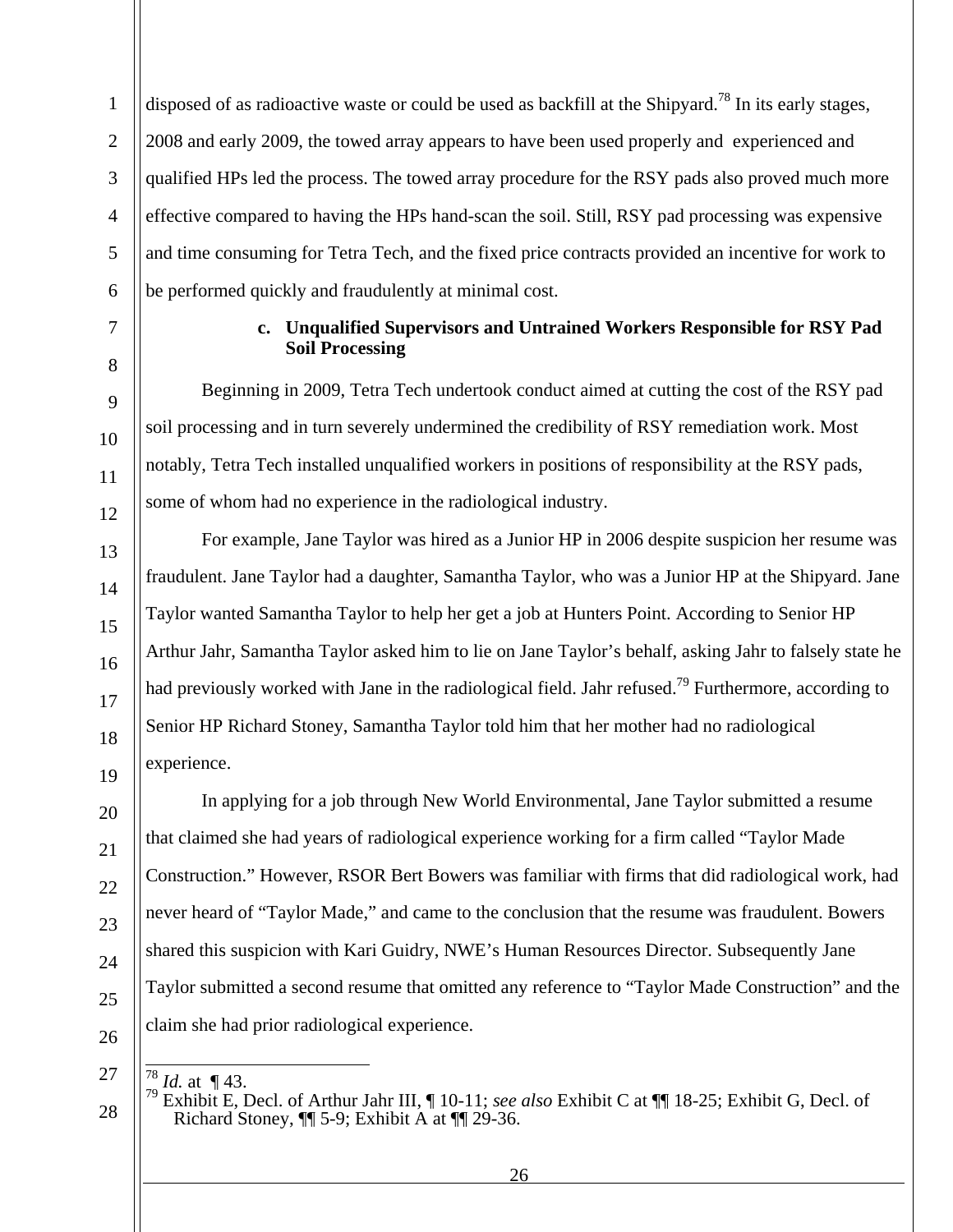Despite the red flags raised about her resume, Taylor was hired as a Junior HP, and within just a few months, promoted to Senior HP even though it normally took Junior HPs at least several years to gain the experience necessary to be a Senior.

Other HPs who observed Taylor's work saw that she was not competent to be an HP at all, let alone a Senior HP.

Subsequently, Taylor left HPNS to pursue work elsewhere. However, she was rehired a short time later. At the insistence of Construction Superintendent Dennis McWade, with whom Taylor had a romantic relationship (and later married), Taylor was re-hired as a Senior HP.<sup>80</sup>

Sometime in 2009, Taylor was put in charge of the RSY pad radiological remediation.<sup>81</sup>

10 11 12 13 In early 2009, Tetra Tech hired Thorpe Q. Miller to oversee the data system used for the RSY pad processing, including the development of the maps used for the remediation of soil on the RSY pads. Bowers states that Miller did not have the education, training, or experience required by the Navy contracts to hold this position. $82$ 

14 15 16 17 18 19 However, Miller is the son of Laurie Lowman, who was the Lead Environmental Protection Manager in the Navy's Radiological Affairs Support Office (RASO), responsible for oversight of Tetra Tech and the radiological remediation at Hunters Point. Tetra Tech employed him apparently as a favor to Lowman and to curry favor with her. Miller was originally a Tetra Tech employee, but its management arranged to have him employed by a subcontractor, though his job was exactly the same, in an attempt to avoid the conflict of interest being so obvious.  $83$ 

20 21 22 23 With Miller and Taylor in charge of the RSY pad processing, Tetra Tech stopped having qualified HPs perform soil sampling and removal on the pads. Tetra Tech instead had unskilled laborers assist Taylor at the RSYs. According to accounts of former HPs, trained and skilled Senior HPs were not regularly assigned to RSY pad processing from 2010 on.<sup>84</sup>

- 24 25 The use of unskilled laborers for the RSY pad processing under the supervision of Taylor put the health and safety of the laborers at risk. The laborers were not sufficiently trained to understand
- 27 28  $\frac{1}{2}$ Exhibit A at **[[**] 33-34.<br> *Id.* at **[**] 36.<br> *Id.* at **[**] 37.<br> *Id.* at **[**] 38-40.

26

1

2

3

4

5

6

7

8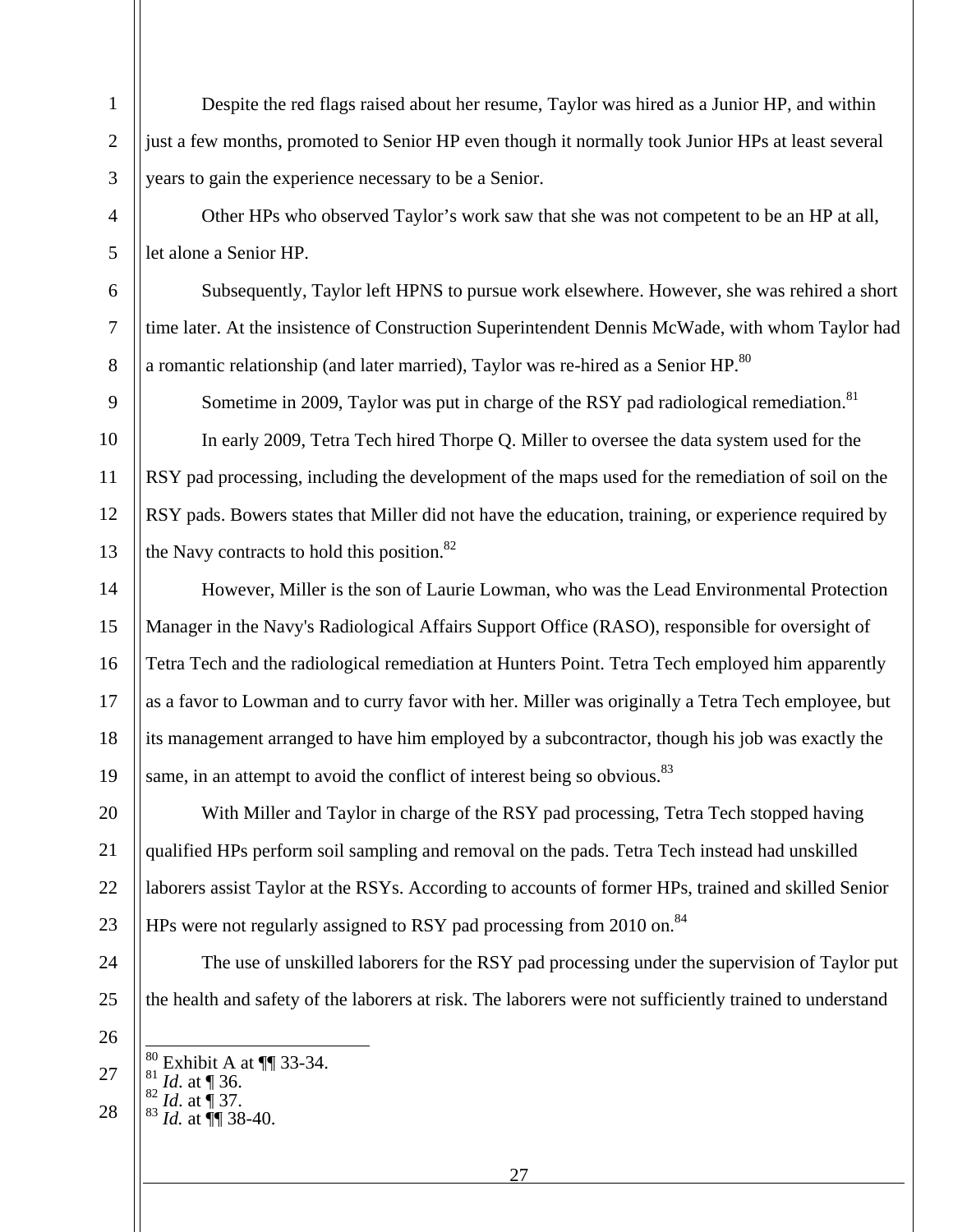1 2 3 4 5 6 7 8 9 the health risks of inhaling or ingesting the radioactive contamination they were working with, and Taylor lacked the competence to ensure the laborers performed the work properly and safely. Senior HP Art Jahr observed laborers working the RSY pads with Taylor without the proper protective equipment, such as gloves and respiratory protection. Jahr also observed the laborers creating unnecessary dust and misusing the Ludlum sensors by swinging them too high and too fast over the ground, rendering the instruments ineffective. In August of 2010, Jahr brought his concerns over the laborer's conduct and the lack of proper supervision by Taylor to a Tetra Tech supervisor, Brian White. Jahr told White that if NRC inspectors saw the conduct Taylor was supervising, the NRC would shut down the HPNS project. Jahr was terminated shortly thereafter.<sup>85</sup>

10 11 12 13 14 15 16 17 Other Senior HPs also observed the conduct of Taylor in her supervision of the RSYs. For example, in processing the RSY pads, soil samples were to be taken from the 32 highest radioactive reading spots that the towed array identified and Miller mapped. On one occasion, Senior HP Archie Jackson overheard laborers tell Taylor they had collected less than the necessary 32 samples from a pad. Jackson then overheard Taylor direct the laborers to "just get the soil from anywhere," that is, it did not matter if the soil samples came from the proper RSY pad.<sup>86</sup> The direction given by Taylor was in clear violation of procedures and resulted in the fraudulent submission of soil samples from the wrong location. It also calls into the question the legitimacy of the RSY remediation process.

18

#### **d. Backfilling with Potentially Hazardous Radioactive Soil**

19 20 21 Taylor and Miller were responsible for selecting the locations from which soil samples were taken at RSY pads. The protocol established by the Navy required that the soil samples be taken from the locations on the pad with the highest readings of radioactive activity. $87$ 

22 23 24 25 26 Some soil processed at the RSY and determined to be free from contamination was used as backfill. Other soil cleared from the RSY pads as no longer containing high levels of radioactive contamination was to be shipped offsite, going through the Portal Monitor for a final check.<sup>88</sup> Miller and Taylor saw to it that the large majority of soil excavated from the sewer trenches

27 *Id.* at ¶ 36; Exhibit E at ¶| 13, 18; Exhibit D, Decl. of Archie Jackson, ¶| 10-12.<br>Exhibit E at ¶ 18.<br>Exhibit D at ¶| 15-17.<br>*See* Exhibit A at ¶ 37; Exhibit C at ¶|| 41-42.

28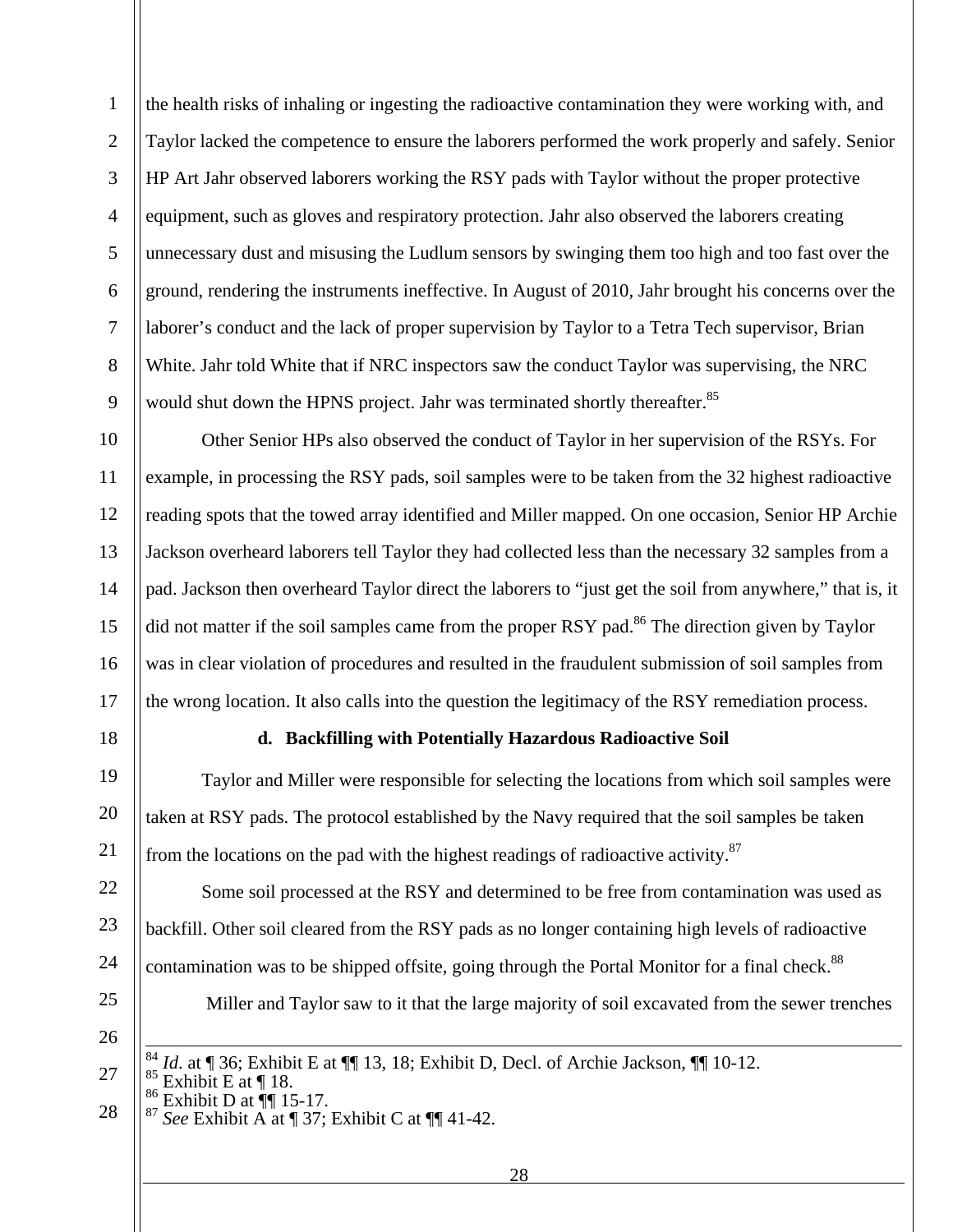1 2 3 4 5 6 7 was not treated as radioactively-contaminated soil. For example, soil removed from a parcel referred to as "UC-3 Work Area #16" had 1,023 cubic yards of soil removed. After processing which Miller and Taylor oversaw, only 10 cubic yards of soil were remediated as containing radioactive and chemical contamination, or less than .01% of the soil processed.<sup>89</sup> Through intentional fraud or incompetence, taking samples that avoided the existing high radioactivity in the RSY pad soil permitted the tests to incorrectly meet the Navy standards and incorrectly obtain clearance for the RSY pad soil to be used as backfill at Hunters Point. $90$ 

8 9 10 11 12 13 14 Tetra Tech knew that the RSY pad processing under the supervision of Miller and Taylor resulted in dramatically more Portal Monitor failures in 2010 and the first 9 months of 2011. Tetra Tech also knew that the soil cleared to be used as backfill at HPNS never went through the Portal Monitor screening process.<sup>91</sup> Despite the fact that the soil leading to increased Portal Monitor alarms had been processed by the same individuals as the soil cleared for backfill, Tetra Tech never took any steps to verify that the soil that was to be used as backfill at Hunters Point did not contain the same type of residual radiological contamination that led to increased Portal Monitor failures.

15

#### **6. Change in the Portal Monitor Process**

16 17 18 19 20 21 When the Portal Monitor process was first instituted, the Navy required loaded trucks to pass through the Portal Monitor to detect whether hazardous radioactive contamination existed in the truckload. If a truckload set off the Portal Monitor alarm, the truck was to go through the Portal Monitor two more times. If the truck failed two out of three passes, then the load was not to go offsite. Rather, HPs were to scan the truck's load in an effort to locate the radioactive material and the load was required to be taken back to the RSY pads to be reprocessed.<sup>92</sup>

22 23 24 25 26 By 2011, trucks loaded with RSY-processed soil were frequently failing the Portal Monitor screening. Senior HP Susan Andrews recalls, and entered into her logs, that when working the Portal Monitor in the first half of 2011, nearly all of the 37 loaded trucks she screened one day set off the Portal Monitor alarm, requiring all loads to be returned to the RSY pad to be re-worked. The time

27 28 See Exhibit A at  $\P$  43.<br>Exhibit A at  $\P$  44; Exhibit A, Attachments 4, 5 ("Exhibit A4" and "Exhibit A5," respectively).<br>See Exhibit C at  $\P$  44-45.<br>Id. at  $\P$  42-43; see also Exhibit C at  $\P$  43-44.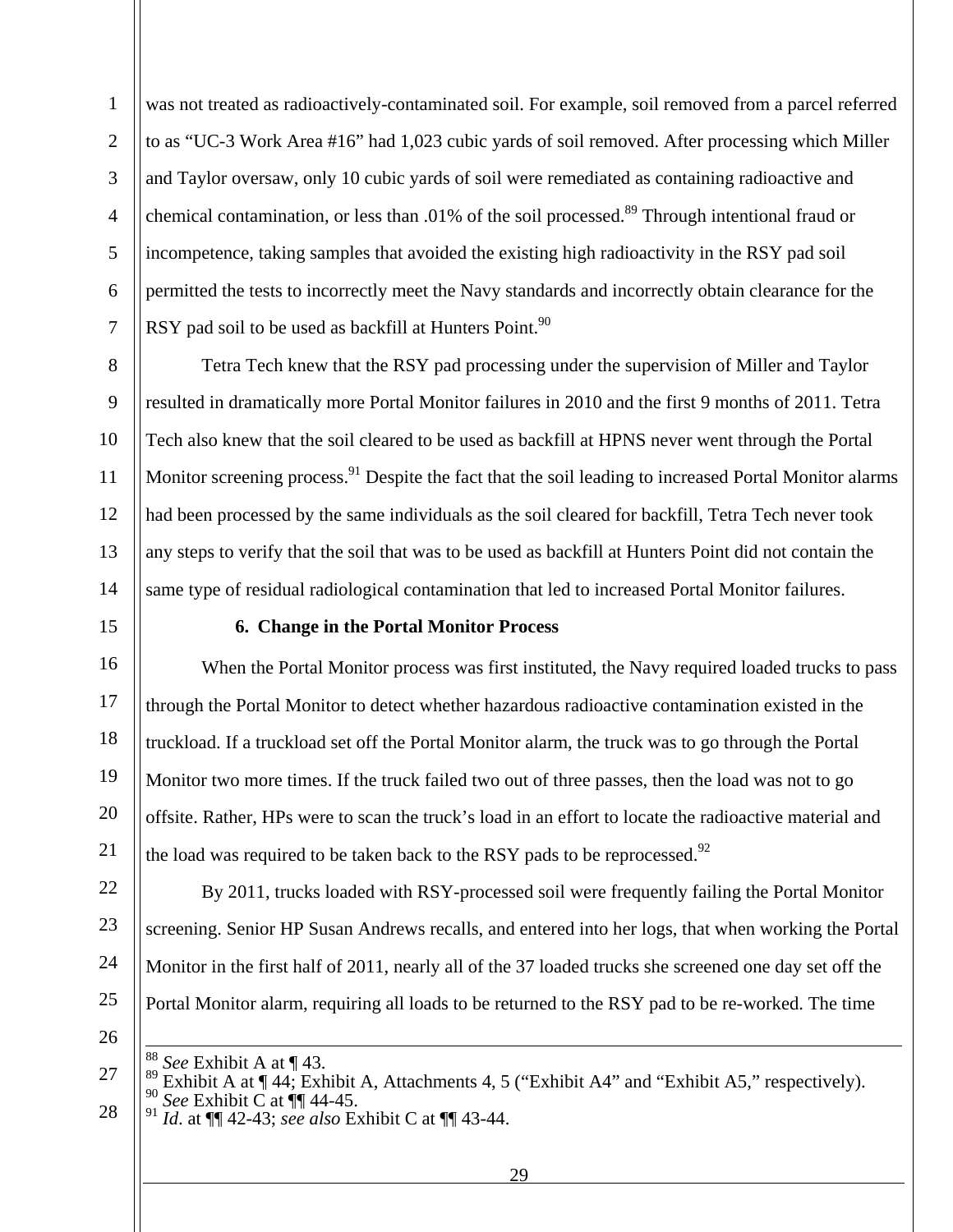and expense to Tetra Tech associated with the Portal Monitor failures was significant as loads needed to be reprocessed entirely.<sup>93</sup>

In early September 2011, Tetra Tech responded to the increased Portal Monitor failures by making two fundamental changes affecting loads of soil from the RSY pads. First, Tetra Tech substantially decreased the sensitivity of the Portal Monitor from "sigma 3 plus mean background level" to "sigma 8 plus mean background level."<sup>94</sup> This means in plain language that the sensor sensitivity was decreased by nearly two-thirds. Radioactivity that should have set off the alarm no longer set it off. This change crippled the Portal Monitor's effectiveness in catching excessive radioactivity that could cause disease, including cancer.

10 11 12 13 14 Second, Tetra Tech weakened the procedure for scanning trucks after radioactivity set off the Portal Monitor alarm. Before the September 2011 changes, a truckload that set off the alarm on two out of three passes had to have the load returned to the RSY pads to be re-worked. After the change in procedure, Tetra Tech instituted a hand-scanning process that virtually ensured hazardous levels of radioactivity would not be found, allowing the truckload to be released and leave Hunters Point.

15 16 17 18 19 Tetra Tech had learned from years of experience with the Portal Monitor that HPs usually located the radioactive materials that set off the alarm when they scanned the soil in the load by climbing a scaffold and scanning over the top of the trailer. Tetra Tech also knew from the prior years that very few scans through the body of the trailer were able to detect the radioactive materials due to shielding by the metal trailer body and the thickness of the soil in the trailer.<sup>95</sup>

20 21 22 23 24 In September 2011, Tetra Tech forbade the HPs to use the scaffolding and required that the scanning be done solely through the metal shell of the trailer. This change also allowed a load that failed the newly weakened Portal Monitor to leave the Shipyard without having to be sent back to the RSY pads to be reworked.<sup>96</sup> The Portal Monitor became largely irrelevant because loads that failed the Portal Monitor were allowed to leave Hunters Point as non-radioactive based on a corrupt

25

1

2

3

4

5

6

7

8

9

26 27 28 <sup>92</sup> *See* Exhibit C at ¶ 46. 93 *Id*. at ¶¶8, 45. 94 Exhibit C at ¶ 46. 95 *See id*. at ¶ 48. 96 *Id*. at ¶¶ 49-50.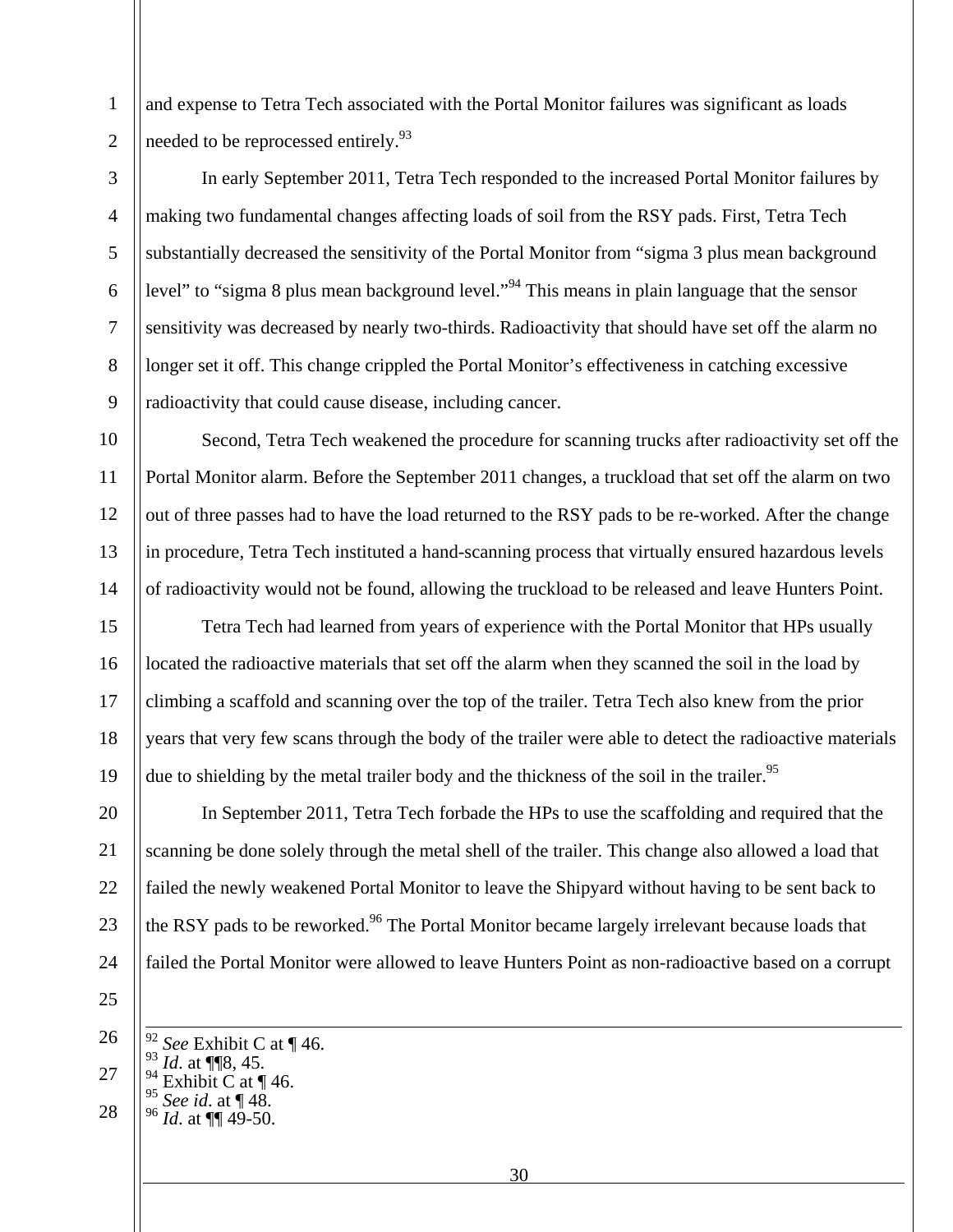2

3

scanning procedure. $97$ 

4 5 6 As a result of the changes Tetra Tech made to the Portal Monitor, potentially hazardous radioactive materials were regularly permitted to leave Hunters Point designated as free of hazardous radioactivity. Tetra Tech was able to dramatically reduce the costs it incurred for the soil processing. The September 2011 changes increased profits at the expense of those who unknowingly received potentially hazardous radioactive soil from the Shipyard.<sup>98</sup>

7 8 9 10 11 12 Tetra Tech's practice of putting incompetent individuals in charge of the critical RSY screening process, removing competent HPs from the process, reducing the sensitivity of the Portal Monitor, and barring HPs from scanning truckloads from an overhead scaffolding increased the likelihood that radioactive soil above the cleanup standard was shipped off HPNS. To date, Tetra Tech has not alerted the entities that received soil from HPNS after September 2011 that the soil may contain elevated radioactivity at levels potentially hazardous to health.

13

# **C. Tetra Tech's Motive to Commit Fraud**

14 15 16 17 Tetra Tech put its production schedule and profits ahead of proper radiological sampling and remediation. As early as 2006, it demonstrated it was willing to cut corners, taking steps to fraudulently disable its scanning system for detecting elevated levels of radioactivity in soil, resulting in potentially contaminated soil being shipped offsite.

18 19 20 21 Starting in 2009 and continuing thereafter, the agreements between the Navy and Tetra Tech changed from cost-plus contracts to firm fixed-price contracts.<sup>99</sup> which significantly accelerated Tetra Tech's fraudulent practices. After this change, Tetra Tech faked both radiological investigation and remediation; unlike previously, cutting costs led directly to increased profits.

22 23 24 25 Furthermore, under the fixed-price contracts, the bulk of the payments to Tetra Tech – and bonuses for its management – depended on the Navy obtaining free release of materials, soil, areas and buildings. Tetra Tech was to be paid in incremental stages on each contract covering specific areas, but was not to be paid the largest share of the contract – 40% – until all hazardous radioactive

26

27

- $\overline{97}$  *Id* at ¶ 50.
- 

*Id.* at ¶ 49.<br>*See* Exhibit A at ¶ 11; Exhibit A, Attachment 1(Scope of Work Contract dated June 24, 2011) ("Exhibit A1").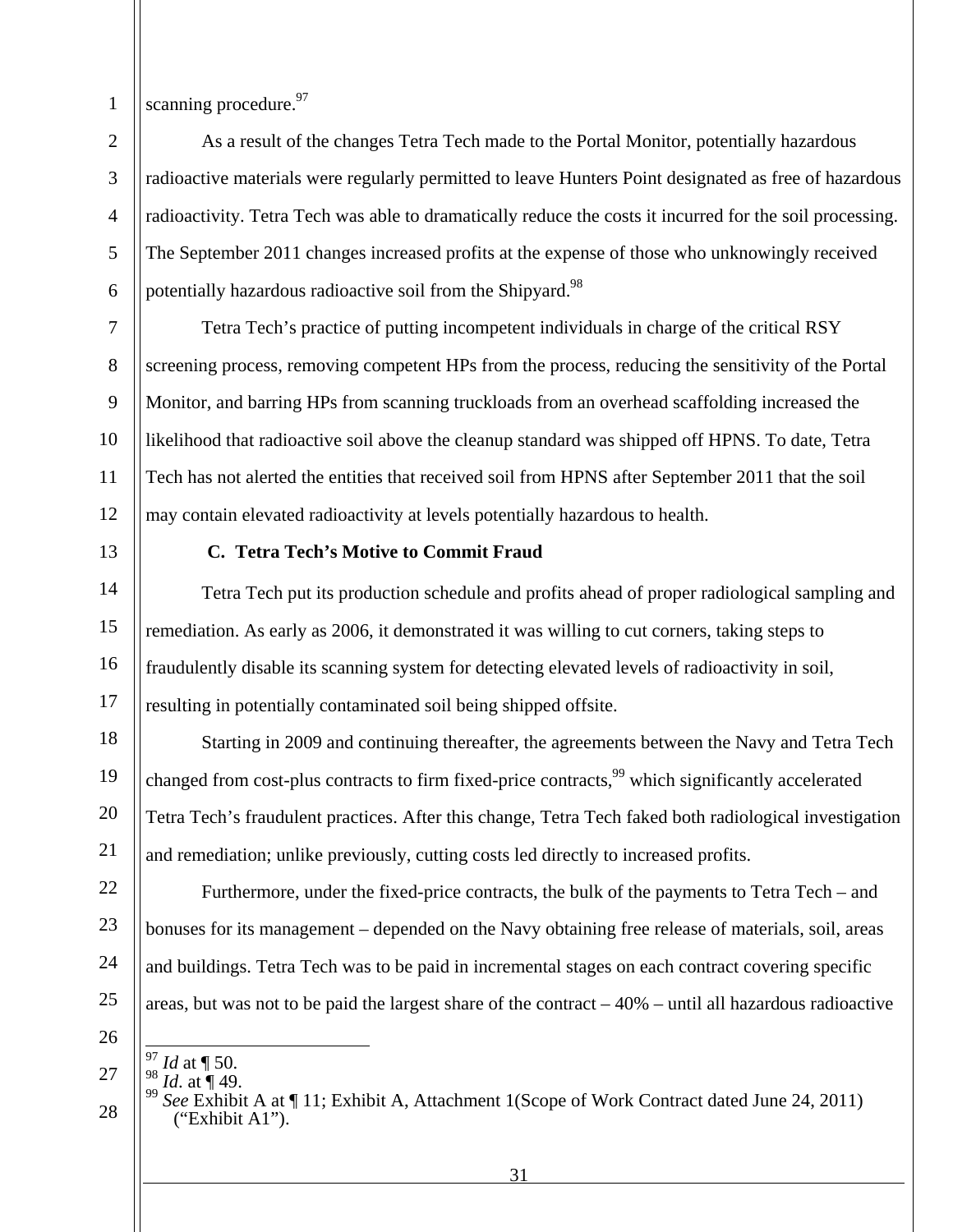1 2 3 4 materials were removed and post-remediation sampling indicated radioactivity fell below cleanup levels established under the contract. This substantial final payment motivated the fraudulent sampling and remediation necessary to obtain free release, encouraging Tetra Tech to falsely claim remediation was successfully completed when it was not.

5 6 7

8

9

Tetra Tech found that certain areas of the Shipyard, like the Building 707 "Triangle" area, proved difficult to meet free release levels because elevated radioactivity continued to be found in post-remediation samples despite repeated efforts at remediation. Tetra Tech chose not to incur the additional costs of cleanup and have payment delayed. Rather, the management of Tetra Tech directed HPs to engage in fraud.<sup>100</sup>

10 11 12 13 14 15 16 17 HPs also had an incentive to go along with the fraud. They were paid both a salary and a generous tax-free per diem, adding up to substantial compensation. In addition, the cleanup was slated to last for years, making a job at the Shipyard unusually stable, unlike the short stints of work HPs were used to during nuclear plants' temporary shut-downs. The money and stability were powerful inducements to be complicit in the management-directed fraud rather than to challenge improper practices, no matter how wrong they were.<sup>101</sup> In addition to the inducements of stable employment and substantial pay, Tetra Tech also kept HPs in line with threats. Management compelled HPs to engage in fraud or be fired.<sup>102</sup>

18 19 20 21 22 This combination of "carrots" and "sticks" created a toxic Tetra Tech culture of fraud. But some HPs were sufficiently offended by Tetra Tech's practices that they quit rather than be complicit. Others felt badly enough about what they had been ordered to do that they "blew the whistle" after they left the Shipyard. These HPs are the whistleblowers whose declarations, under penalty of perjury, support this Petition.

23

27

28

# **D. A Culture of Fraudulent Work and Cover-up**

24 25 26 Tetra Tech's toxic culture overemphasized production at the expense of radiological safety. Its onsite management viewed radiological investigation and remediation as impediments to the construction schedule. Its Radiological Safety Department was not sufficiently independent of the

- <sup>100</sup> *See* Exhibit B at ¶¶ 7-11, 15-20, 24-31. 101 *Id.* at ¶ 34.
- 32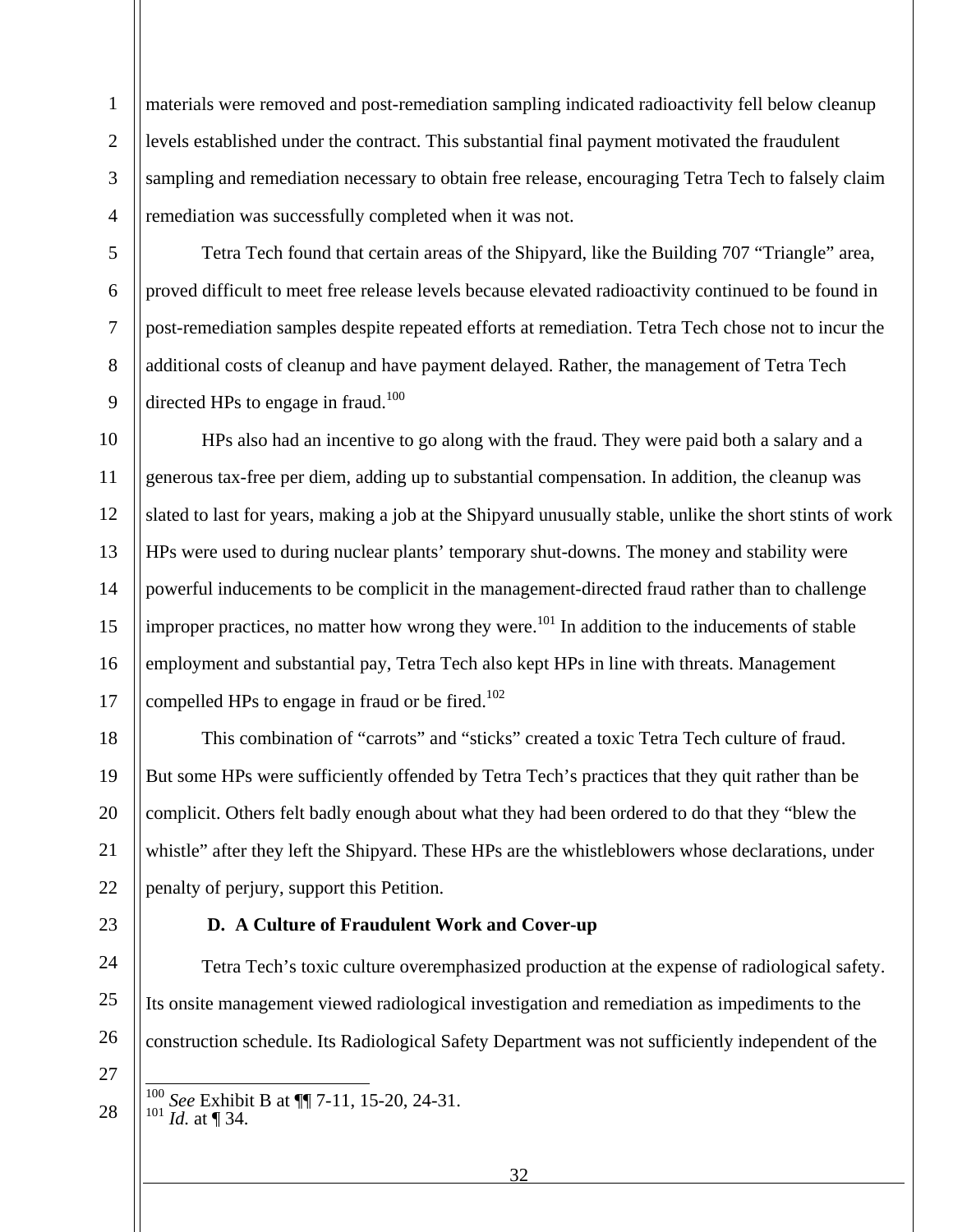Construction Department. The perceived needs of the Construction Department to speed up work and cut costs overrode proper radiological practices.<sup>103</sup>

Tetra Tech's culture was also one of favoritism, where preferred people were made senior HPs and supervisors despite not having the experience necessary for those positions.<sup>104</sup> Lack of qualified supervisors contributed to slipshod and fraudulent work by the HPs working for them, seriously compromising sampling and remediation.

The company also had a system of covering up improper practices. HP supervisors had an "early warning system," which alerted them when the chief onsite radiological safety officer, the Radiation Safety Officer's Representative was about to come out to the field. Thus alerted, employees knew not to continue to engage in fraud, at least until the RSOR went back to his office.

11 12 13 Furthermore, managers were nearly all from outside the San Francisco Bay Area. They expressed little concern that residual radioactive contamination might remain on the Shipyard because of an attitude of, "We're not going to live here."<sup>105</sup>

14

15

1

2

3

4

5

6

7

8

9

10

# **VI. DISCUSSION**

16 17 18 19 20 21 The United States Navy hired Tetra Tech to participate in the proper radiological cleanup of HPNS and the NRC entrusted Tetra Tech with a Materials license. However, as detailed above, Tetra Tech's role in the remediation is a story of intentional fraud, greed and disregard for the health and safety of present and future residents of San Francisco and Northern California. Tetra Tech's fraudulent conduct, engaged in by corporate managers, superintendents, and supervisors over no less than six years, demonstrates that Tetra Tech was willing to sacrifice radiological safety for profit.

22 23 24 25 The NRC is charged with protecting workers and the public from the harm, illness and death that can come from exposure to radiological contamination. The facts prove that Tetra Tech's fraud could result in workers and the public being exposed to hazardous radioactive contamination, risking their health and safety. The NRC cannot allow such a dishonest and dangerous company to continue

26

27

28

<sup>102</sup> See Exhibit B at  $\P$  7, 15-32, 34; Exhibit C at  $\P$  13-15, 30-35, 39, 52-55; Exhibit N at  $\P$  10-11.<br><sup>103</sup> See Exhibit A at  $\P$  11-15, 51-52; *see also* Exhibit C at  $\P$  130-35; 40-51.<br><sup>104</sup> See Exhibit A at  $\P$  8,

- 
-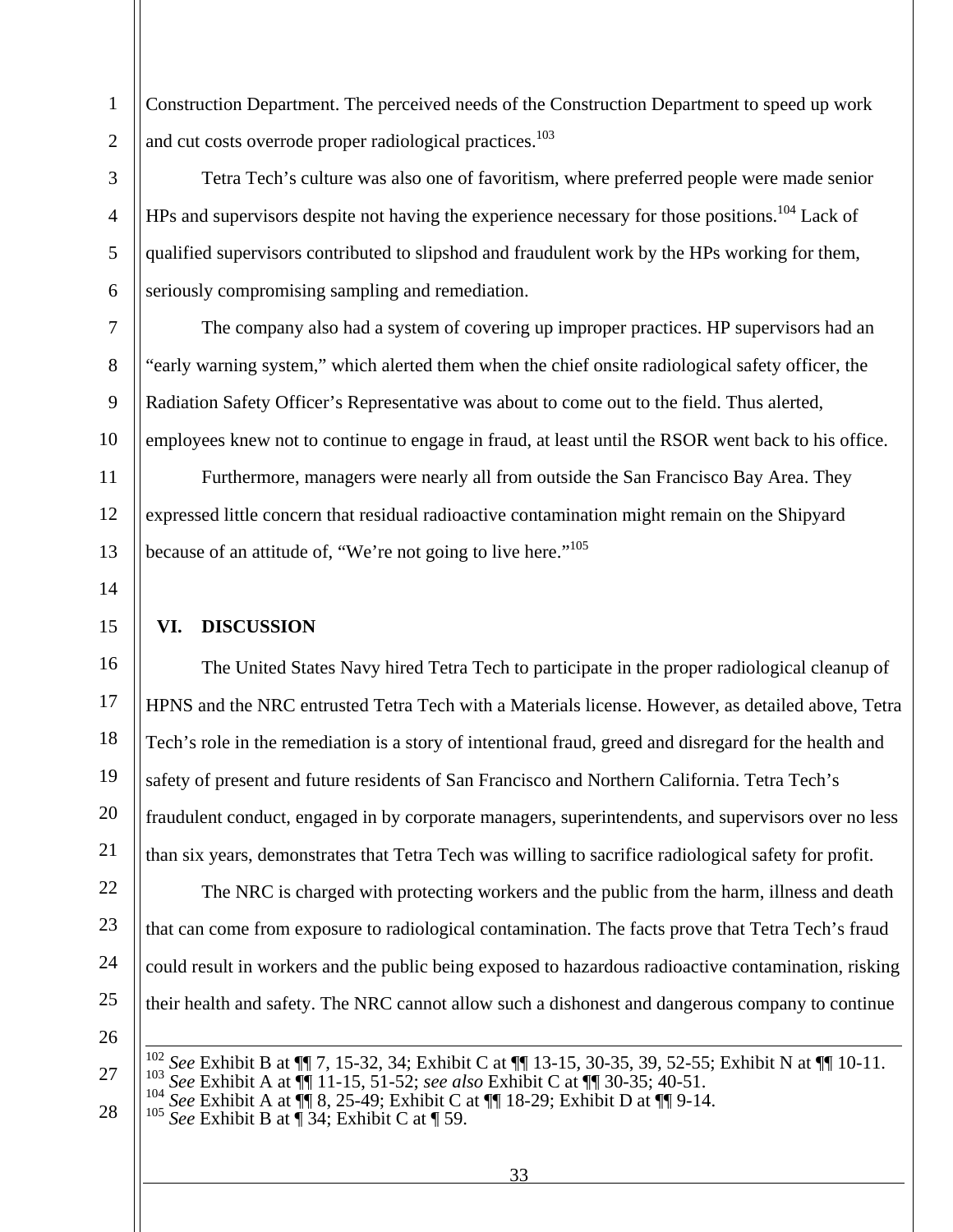2

3

4

5

6

7

8

9

10

11

12

13

14

15

16

17

18

19

20

21

22

23

 $24$ 

25

26

to retain an NRC license. Tetra Tech's NRC license should be revoked.

## **A. The Petition Establishes Tetra Tech Engaged in Widespread Fraud Incompatible with an NRC License.**

Although Tetra Tech acknowledged, after being caught, that it engaged in soil-sampling fraud, former employees and documents demonstrate more widespread intentional misconduct. The fraud went well beyond the phony soil sampling addressed in the *Anomalous Samples Report*. Fraud spanned virtually all remediation functions: fake soil sampling occurred across large portions of the Shipyard; COC documents were regularly falsified; building surveys were faked; inconvenient data were manipulated or destroyed; and soil was fraudulently remediated by individuals selected by the company because of their incompetence and willingness to cheat and keep quiet. This resulted in potentially contaminated soil being shipped offsite or being backfilled in Shipyard trenches.

Whereas the *Anomalous Samples Report* is limited to fake samples taken in lieu of real postremediation samples at the shell of Building 517, witnesses and records indicate that potentially thousands of samples taken throughout Hunters Point were phony.

Witnesses describe the fraudulent soil sampling changing over time. At first, the phony samples were taken in the general vicinity intended to be sampled but from locations where it was thought samples would come back "clean." However, when even those close-by samples came back too "hot," the fraud was adapted; phony samples were taken from one of three remote locations known to be clean, a trench in front of the 500 series, the old movie theater or the palm tree site, depending on the type of soil to be matched.

HPs were instructed to conceal their improper activity. They filled buckets with clean soil from these areas during lunch or after normal work hours, when they would not be observed, and delivered the known-clean soil to a Conex where samples were switched undercover. Fraudulent soil sampling effectively guaranteed that costly soil remediation and disposal would not be required. From employee statements and the records contained in the *Anomalous Samples Report,* it is certain the intentional fake soil sampling took place for years.

27 28

Samples that were known or suspected to be too "hot" were discarded along with their COCs. This was true not only of the samples from around Building 707 and the 500 series, but also for the background reference sample taken from Parcel A, the post-remediation samples of the soil in the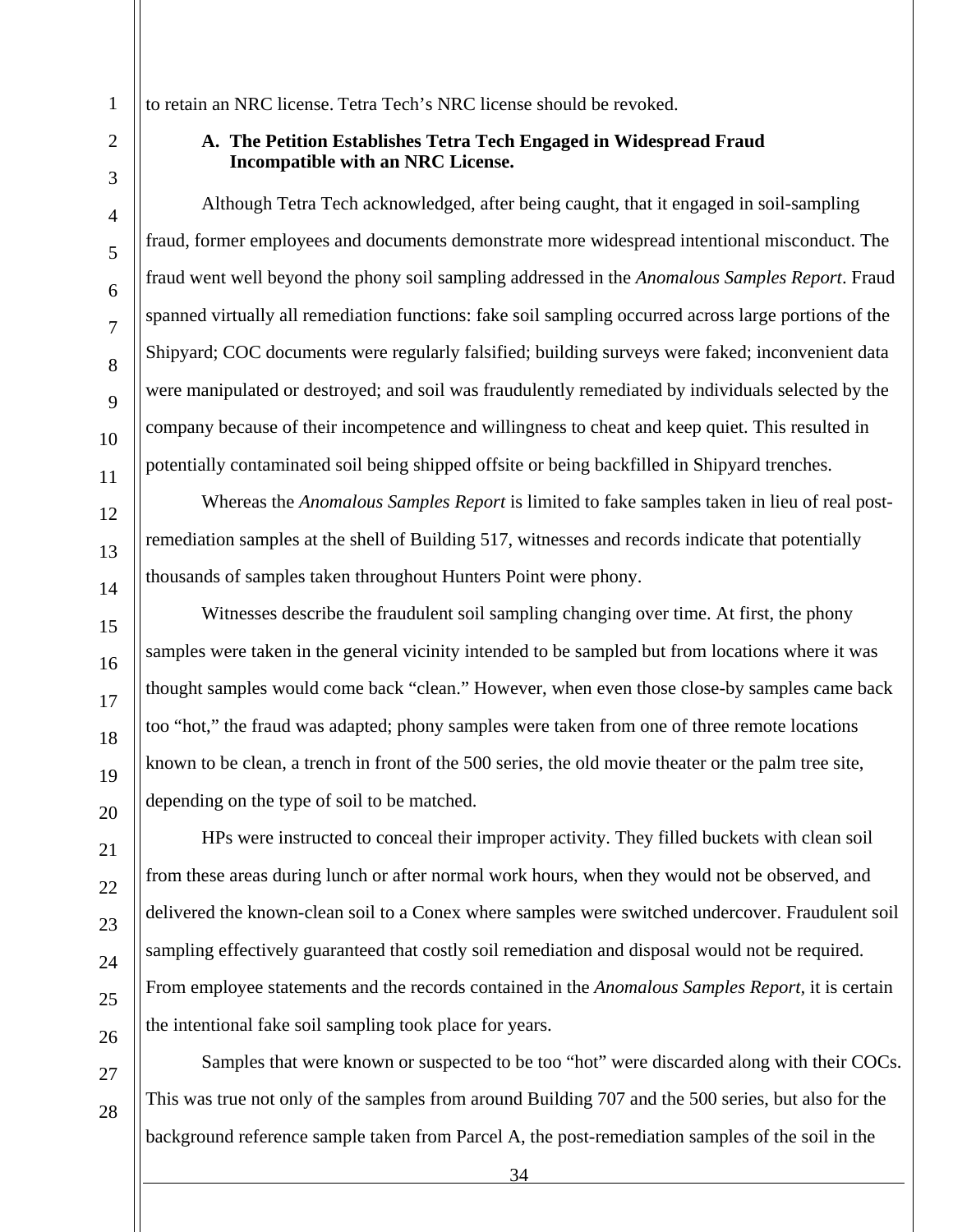crawl space under Building 351A and for radioactively-contaminated fencing.

1

2

3

4

5

6

7

8

9

10

In the case of the Parcel A sample, Tetra Tech knew from lab results that Parcel A had dangerous levels of cesium-137 contamination, many times the cleanup level. Tetra Tech directed that the sample and test result be discarded so no one would learn of the contamination, putting the health and safety of the community at risk, contrary to the NRC's fundamental mandate to protect the public from the health hazards of radiological contaminants.

In the case of Building 351A, Tetra Tech's top onsite executive, the Project Manager, was not only aware of sample destruction, but directed it. The fact that contaminated soil still remains under Building 351A would continue to be hidden but for the whistleblowers whose declarations are attached to this Petition.

11 12 13 14 15 Fraudulent soil sampling was accompanied by building-survey fraud in which Class 1 scans were done improperly and Class 2 and 3 scans were completely fabricated. "Just get some numbers," HPs were told by Tetra Tech's supervisor. The fraud entailed holding a scanner in place long enough to collect the required number of readings indicating an entire area was scanned when systematic scanning did not take place.

16 17 18 19 20 21 22 23 Portal Monitor procedures were altered in two fundamental ways: barring HPs from using the overhead scaffolding to scan down into a truckload; and no longer requiring every truck that tripped the Portal Monitor alarm to be reworked at an RSY pad. As a result, potentially hazardous radioactive soil was designated as "clean" when Tetra Tech knew hazardous radioactive contamination could remain in the soil shipped offsite. Tetra Tech was thereby able to dramatically reduce the costs it incurred for soil processing and increase its profits at the expense of proper radiological procedure, at the expense of actual radiological cleanup, and at the expense of those who may come into contact with the radiological dangers that Tetra Tech allowed to remain in place.

 $24$ 25 26 27 28 Taken together, the fraudulent conduct described by former shipyard employees demonstrates that the fraud was much more widespread than the previous investigations have revealed, was committed in furtherance of intentional and deliberate schemes rather than being isolated misconduct by a couple rogue employees, and was done with an awareness that people could be exposed to radioactive contaminants Tetra Tech knew were not going to be cleaned up.

Because Tetra Tech has not admitted the full extent of its fraud and because contamination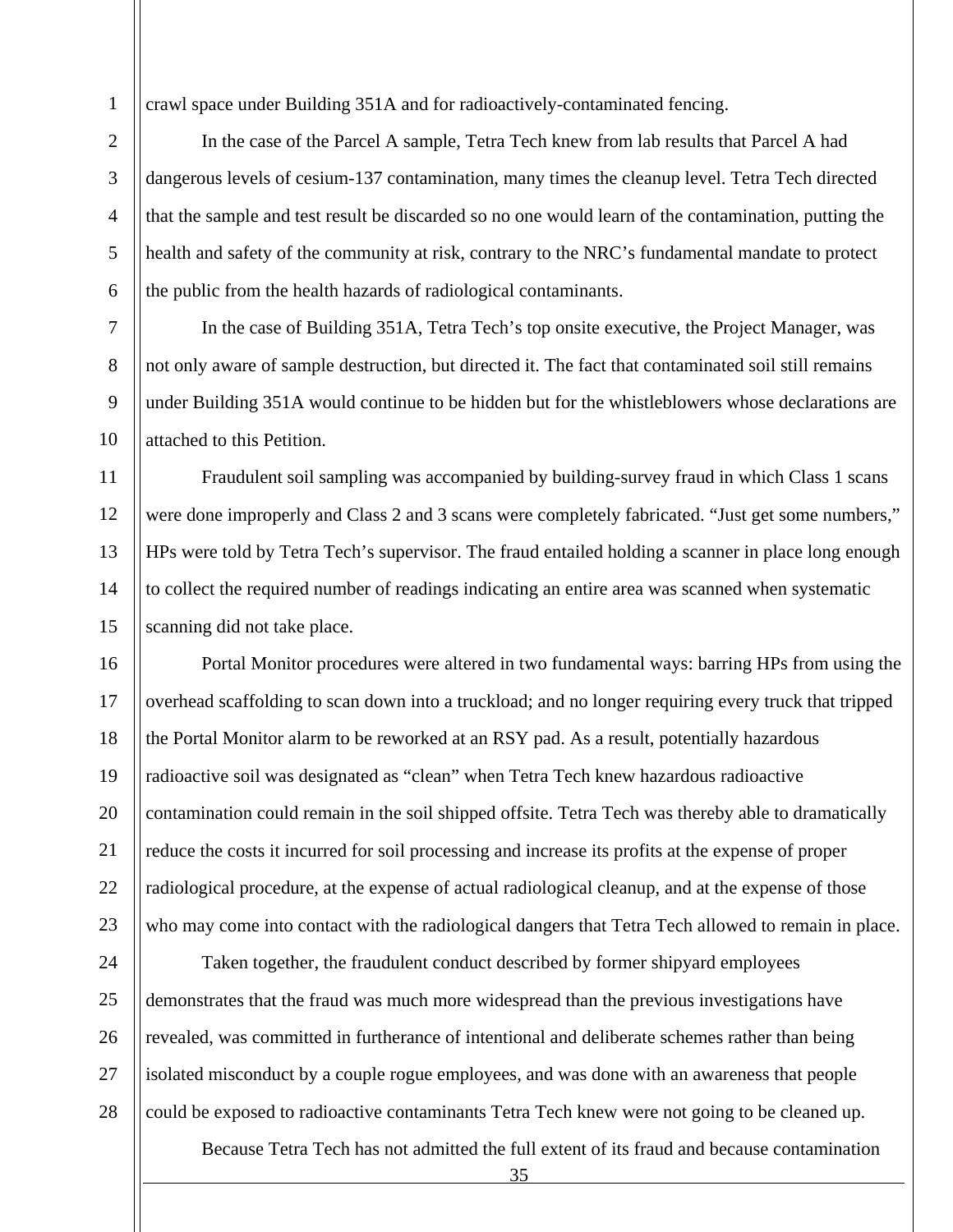above free-release levels remains un-remediated, the fraud is continuing.

# **B. Tetra Tech Was Willing to Sacrifice Radiological Safety for Profits**

The facts submitted in this Petition show that no later than 2006 and continuing to at least August 2012, corporate officials, managers, and supervisors of Tetra Tech directed widespread fraud knowing their conduct could result in radium-226 and other highly toxic radioactive materials being shipped throughout Northern California and remain buried in trenches at the Shipyard. Radium 226 and the other radioactive contaminants that Tetra Tech was charged with remediating have been deemed by the NRC to be highly toxic to humans; radium can cause cancer and has a half-life of nearly 1,600 years. $106$ 

10 11 12 13 As early at 2006, at the VP level of Tetra Tech, decisions were made to cripple the effectiveness of radiological remediation of soil. Tetra Tech management knew that much of the soil it fraudulently processed would be shipped to unsuspecting landfills and companies with Tetra Tech's false assurance the soil was free of radiological contamination.

14 15 16 17 Crippling the soil conveyor belt in 2006 was just the beginning of a growing corporate conspiracy to defraud the Navy, regulators, and the public. The fraud escalated after the contract changed from cost-plus to fixed-price in 2009. All the while, Tetra Tech knew its fraud increased the health risks to workers and the public, now and for hundreds of years into the future.

18 19 20 21 Fraudulent building scans and samples led to the improper free release of buildings. The possibility that excessive and dangerous radiation still exists in these buildings puts future workers who demolish or rehab them at risk, as well as future occupants, a risk that could remain for hundreds and hundreds of years.

22 23 24 25 26 Tetra Tech also manipulated scanning results, changing data in order to submit numbers that were neither too high to prevent free release nor too low to raise suspicion. This widespread and intentional alteration of scan data evidences disregard for the health of those who may be unknowingly exposed to radioactivity that could potentially cause serious illness like cancer. The use of unskilled laborers for the RSY pad soil processing under unqualified supervision resulted

27

1

2

3

4

5

6

7

8

9

<sup>106</sup> *Hunters Point Shipyard Final Historical Radiological Assessment*, Table 4-3, *available at*  http://pbadupws.nrc.gov/docs/ML0425/ML042580203.pdf.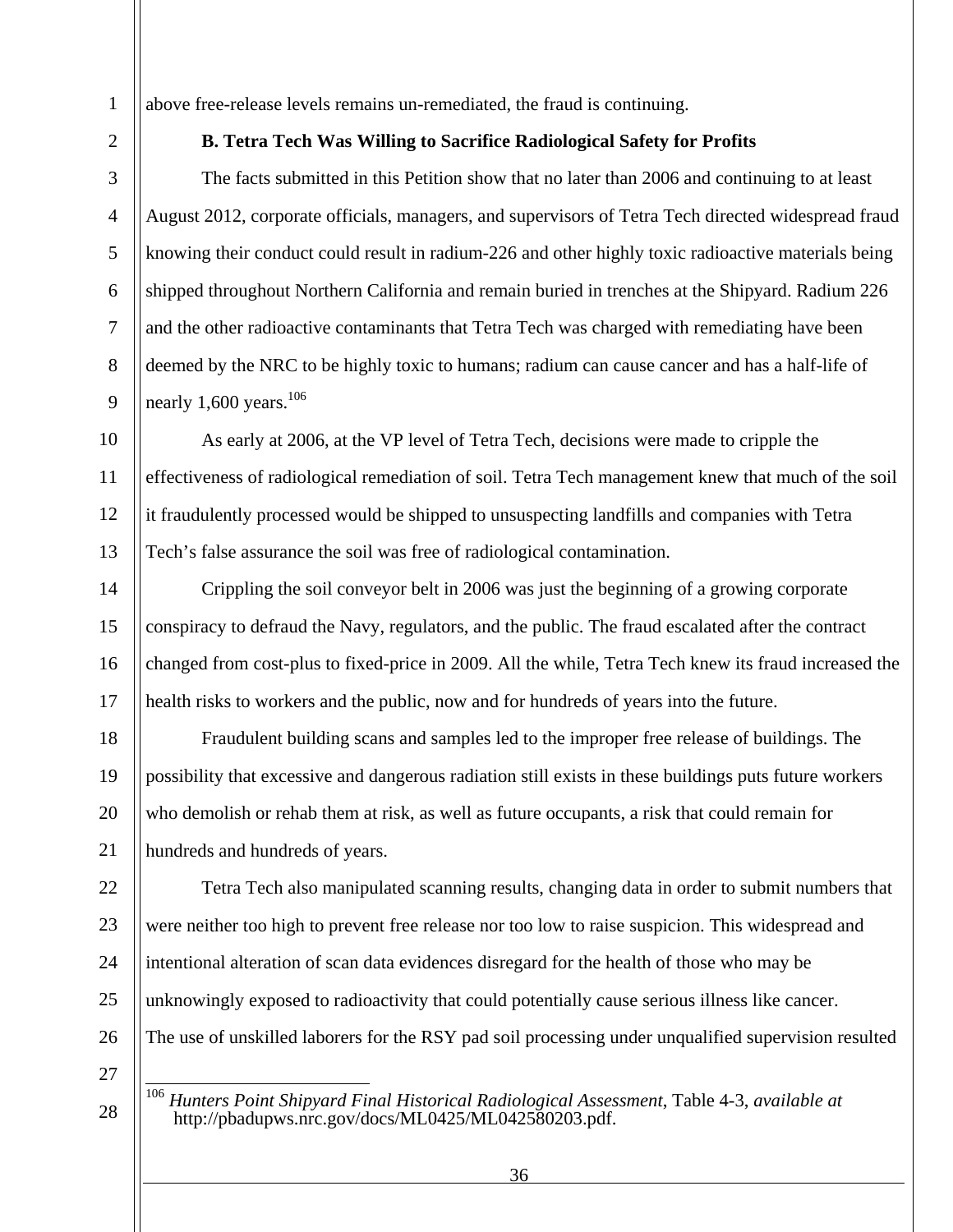1 2 3 4 in inadequate remediation, and unwarranted health risks to the laborers. Thousands of cubic yards of potentially contaminated soil were improperly remediated and backfilled into Hunters Point trenches, which could expose future workers and residents at Hunters Point to radioactive health hazards for centuries.

5 6 7 8 9 10 11 Tetra Tech management directed the destruction of samples and records showing excessive radioactive contamination because it chose not to spend the time and money to do a proper cleanup. Employees engaged in the conduct knew it was wrong. Management personnel who directed the fraud knew it was wrong. Tetra Tech's management pressured its supervisors to have HPs engage in fraud to guarantee free release of radiologically contaminated soil and buildings so Tetra Tech could get fully paid and profit without incurring the full costs of the cleanup. The fraudulent conduct went on for years because of corporate greed and employees' fear that to object meant termination.

12 13 14 15 16 17 Employees who knew the conduct was wrong and could result in the exposure of innocent people to hazardous radioactive contamination contributed to the fraud and kept their mouths shut due to the real threats by Tetra Tech of termination for breaking ranks with the conspiracy. Tetra Tech's conduct over no less than half a dozen years at Hunters Point risked the health and lives of innocent people for wrongful profits. Tetra Tech does not deserve to retain the NRC license it now holds.

18

#### **C. NRC Precedent Supports License Revocation**

19 20 21 22 23 24 25 Pursuant to its enforcement authority under the Atomic Energy Act and NRC regulations, the NRC may revoke any license for failure to comply with the requirements of the AEA and/or the rules and regulations of the NRC, or for the discovery of conditions that would have warranted license refusal at the time of application.<sup>107</sup> As previous NRC revocation decisions demonstrate, license revocation is an appropriate remedy in cases such as this where the licensee has engaged in repeated, willful and deliberate misconduct, and where a licensee's noncompliance unreasonably jeopardizes the public health and safety.

*In the Matter of Piping Specialists, Inc*. *and Forrest L. Roudebush*, the NRC revoked Piping Specialists' byproduct materials license following an investigation into alleged violations of its

28

26

27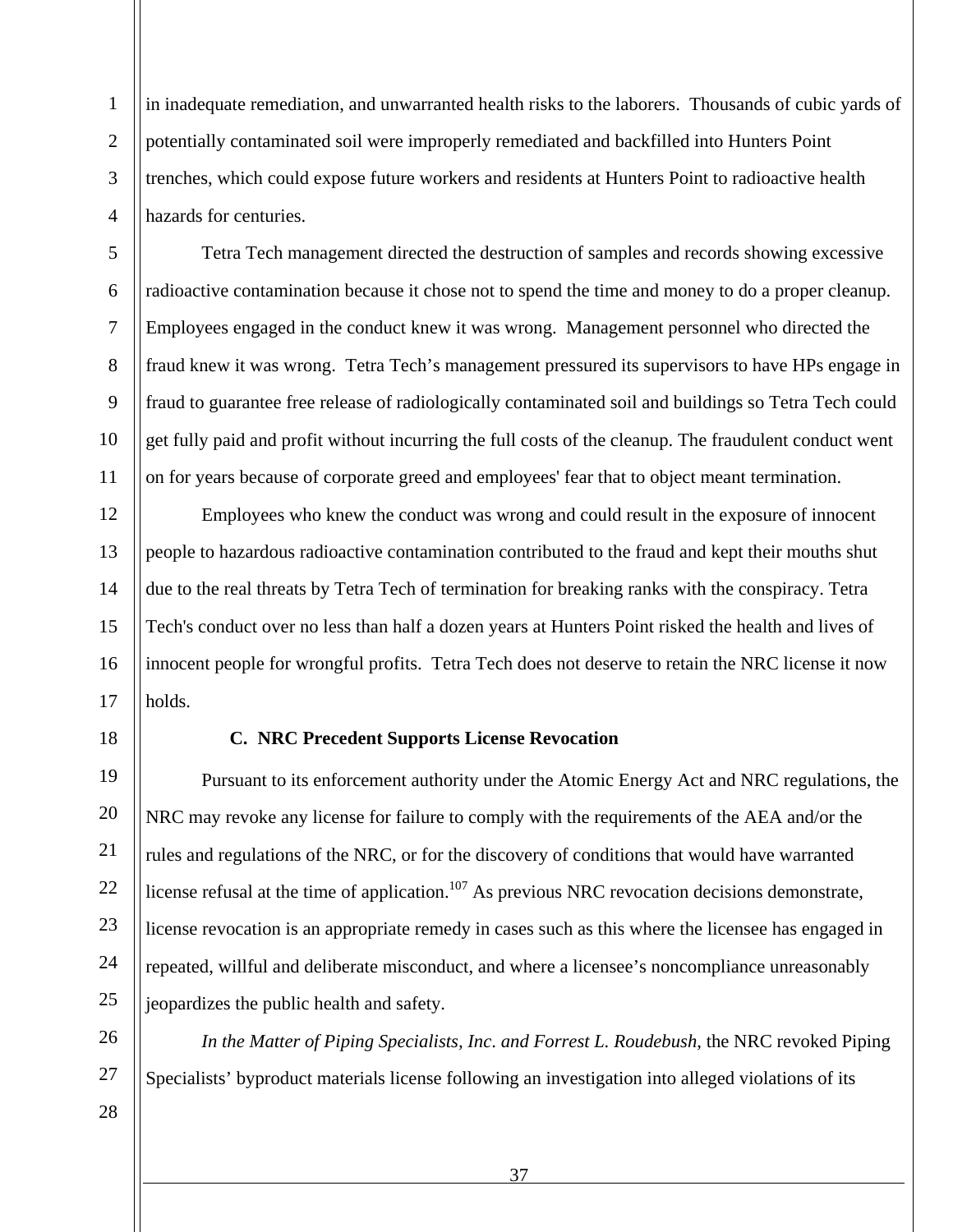| $\mathbf{1}$   | license conditions and NRC regulations. <sup>108</sup> In that case, an NRC inspection of the licensee's                                                                              |  |
|----------------|---------------------------------------------------------------------------------------------------------------------------------------------------------------------------------------|--|
| $\overline{2}$ | operations revealed that the company had both failed to maintain and falsified records of radioactive                                                                                 |  |
| 3              | materials usage; that it used unqualified personnel in unauthorized RAD positions; and that it failed                                                                                 |  |
| $\overline{4}$ | to properly post, mark or label radioactive materials or areas, among other violations. <sup>109</sup> In revoking                                                                    |  |
| $\mathfrak{S}$ | the license, the NRC emphasized that it "must be able to rely on its licensees to comply with                                                                                         |  |
| $\sqrt{6}$     | NRC requirements, including the requirement to provide information and maintain records that are                                                                                      |  |
| $\overline{7}$ | complete and in all respects material to the NRC." <sup>110</sup> Moreover, the NRC added, "[v]iolations, in                                                                          |  |
| 8              | particular willful violations of Commission requirements, cannot and will not be tolerated." <sup>111</sup>                                                                           |  |
| 9              | In upholding the NRC enforcement order revoking Piping Specialists' license, the Atomic                                                                                               |  |
| 10             | Safety and Licensing Board members further noted that it had "failed to act as a reasonable manager                                                                                   |  |
| 11             | of licensed activities; failed to detect and correct violations caused by an employee; willfully                                                                                      |  |
| 12             | attempted to conceal violations from NRC staff; and g[ave] untruthful information to the Staff                                                                                        |  |
| 13             | during its inspection and investigations." <sup>112</sup> Taken together, the violations "collectively                                                                                |  |
| 14             | demonstrated a lack of effective oversight in the Licensee's radiation safety program" and thus                                                                                       |  |
| 15             | warranted license revocation. <sup>113</sup>                                                                                                                                          |  |
| 16             | Similarly, In the Matter of Mattingly Testing Services, Inc., in 2009, the NRC revoked the                                                                                            |  |
| 17             | license of an industrial x-ray provider based on the lack of "reasonable assurance that Mattingly                                                                                     |  |
| 18             | w[ould] provide for the safe use and security of the radioactive materials in its possession or that the                                                                              |  |
| 19             | public health and safety is adequately protected by continuing activities under the existing                                                                                          |  |
| 20             | license." <sup>114</sup> Citing the repetitive nature of the violations, as well as the threat to public safety                                                                       |  |
| 21             | resulting from Mattingly's deliberate and willful violations, the NRC issued an order immediately                                                                                     |  |
| 22             |                                                                                                                                                                                       |  |
| 23             | 107<br>42 U.S.C. § 2236; 10 C.F.R. §§ 30.61, 40.71, 70.81.<br>$^{108}$ Piping Specials, Inc. Kansas City, MO; Order Suspending License (Effective Immediately), 56                    |  |
| 24             | Fed. Reg. 55,514 (Oct. 28, 1991); Forrest L. Roudebush, Kansas City, Missouri; Order<br>Prohibiting Involvement in NRC-Licensed Activities and Requiring Certain Notification to NRC, |  |
| 25             | 60 Fed. Reg. 13,739 (Mar. 14, 1995).<br>109<br>60 Fed. Reg. at 13,739-13,740.                                                                                                         |  |
| 26             | 110<br>Id. at 13,740.<br>111<br>56 Fed. Reg. at 55,514.                                                                                                                               |  |
| 27             | <sup>112</sup> 60 Fed. Reg. at 13739 (citing ASLB Final Initial Decision (Revoking License), LBP-92-156, 36<br>NRC 156 (1992)).                                                       |  |
| 28             | $113$ 56 Fed. Reg. at 55,514.<br><sup>114</sup> Order Revoking License In the Matter of Mattingly Testing Services, Inc., NRC OE EA-10-100,                                           |  |
|                | 38                                                                                                                                                                                    |  |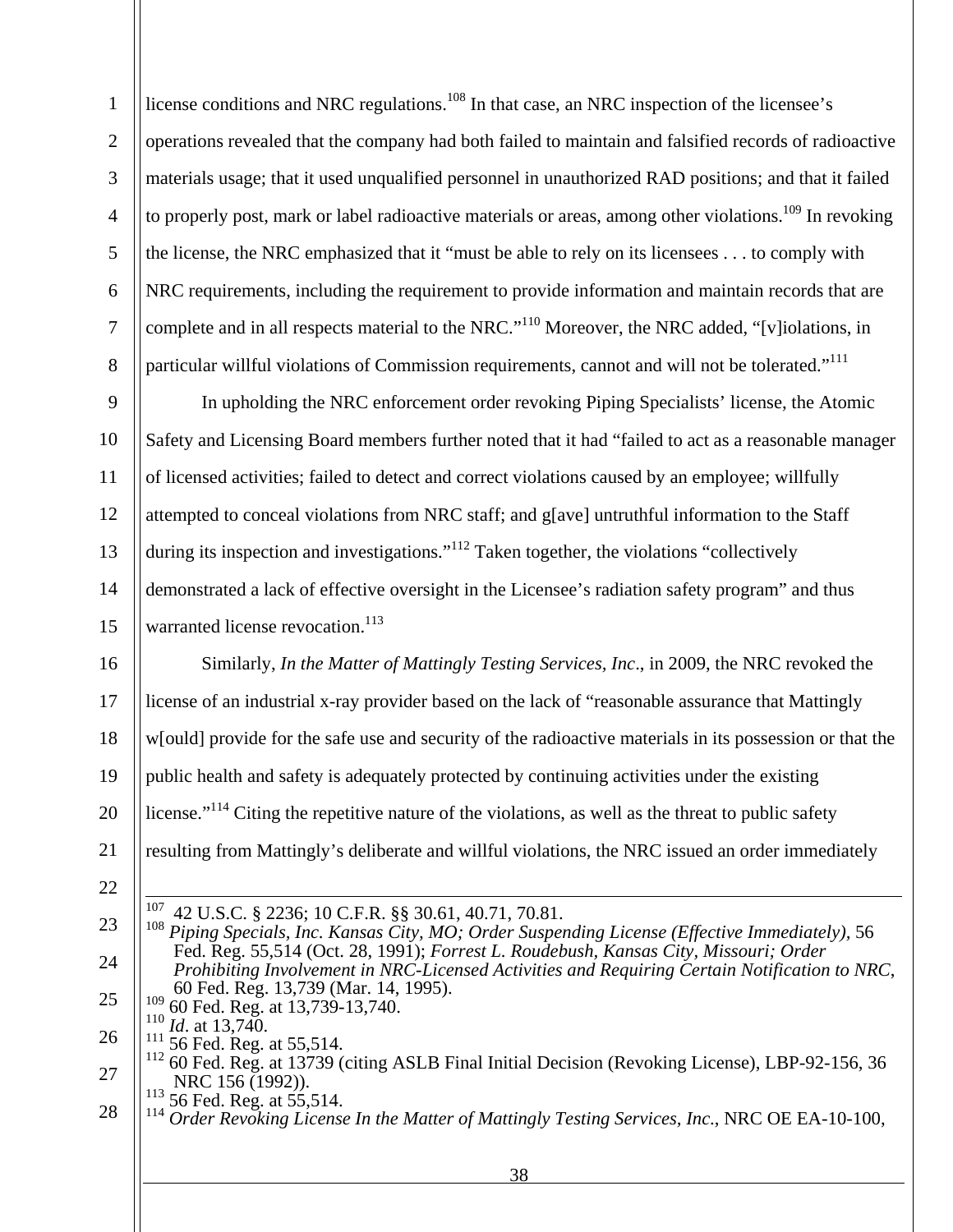2

3

4

5

suspending Mattingly's license.<sup>115</sup>

Applying the rationale of the prior NRC revocation decisions here, Tetra Tech's repeated falsification of soil samples and data, repeated failure to adhere to established radioactive materials safety protocols, and disregard for the health and safety of both onsite workers and the greater public provide ample justification for license revocation in this case.

6 7 8 9 10 11 12 13 14 15 Furthermore, during the NRC's investigation, Tetra Tech actively concealed the true scope and breadth of its fraudulent activities. Rather, Tetra Tech suggested in its own report that violations were limited to "anomalous" samples committed by a few employees. As detailed herein, however, Tetra Tech's violations far exceeded the fraudulent sampling addressed in its report and mirror many of the violations that warranted revocation in *Piping Specialists*: staff regularly manipulated and falsified records, such as scan data and COC forms; untrained and unqualified personnel were used throughout Shipyard, often in significant roles; and it permitted potentially contaminated soil to return to the ground as backfill or be shipped offsite. Indeed, the scale on which violations occurred at Hunters Point far exceeded the scale of violations in prior NRC revocation decisions, and created a far greater risk to public health and safety.

16

17

18

19

20

21

22

23

 $24$ 

25

26

# **D. The NRC License Must Be Revoked to Ensure Tetra Tech Is Never Again Entrusted with Radiological Remediation**

The Superfund cleanup of radiation at Hunters Point, for which the United States government has spent hundreds of millions of dollars, is a fraud due to Tetra Tech's corporate greed. The United States will have to spend millions of dollars to try to determine and correct the full extent to Tetra Tech's radiological fraud. Tetra Tech cannot be allowed to continue to perform cleanup work at the Shipyard, even under the guise of correcting its frauds. The fundamental confidence that the company can be entrusted with this critical work has been irreparably shattered by its intentional fraud.

No other community should be subjected to the fraudulent conduct of Tetra Tech. It has shown its willingness to put the health and lives of communities at risk for profit. No other

27 28

<u>.</u>

at 11 (Sept. 2, 2010) (Docket No. 030-20836). 115 *Id*. at 11-14.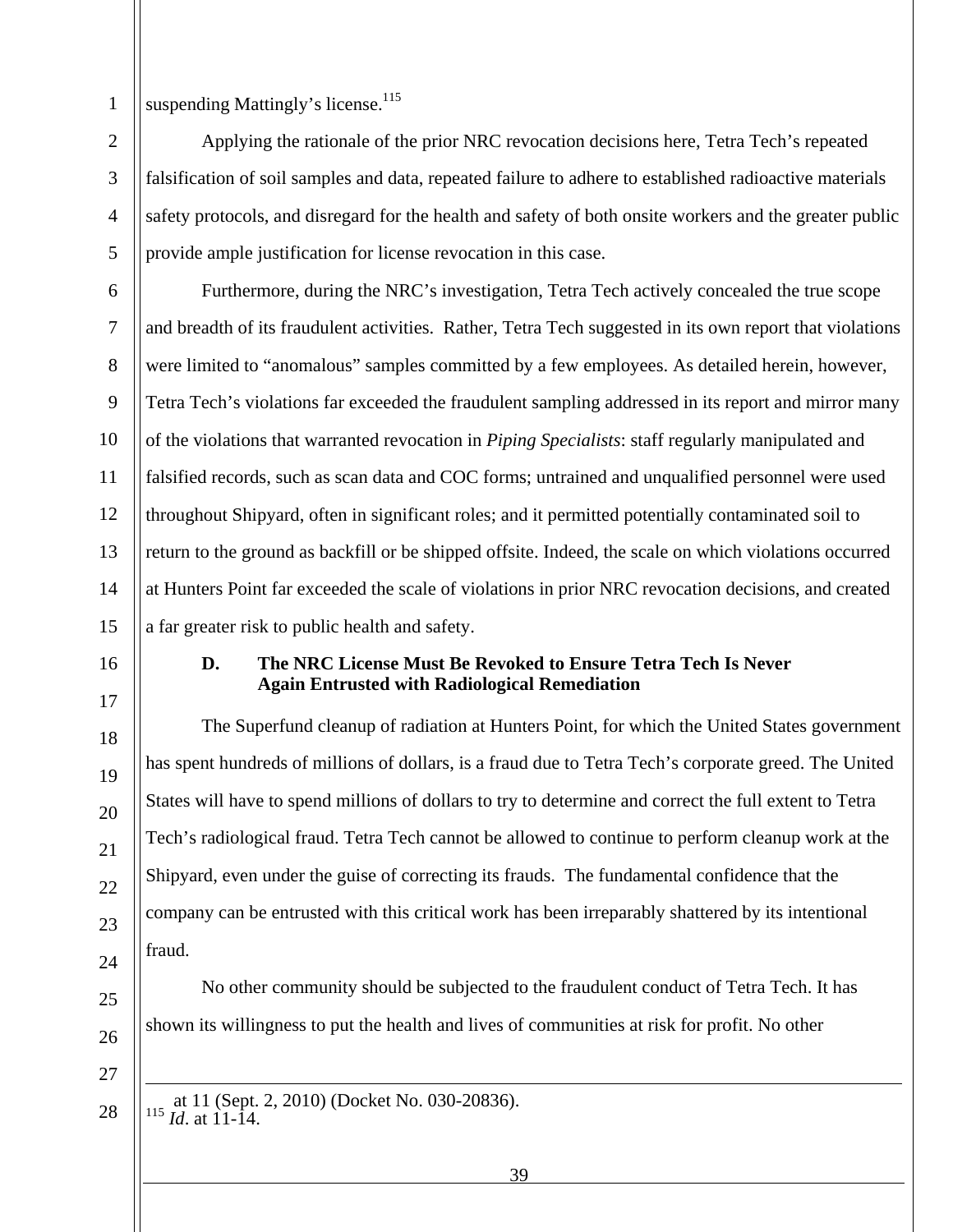community in America should experience the damage Tetra Tech has inflicted upon Hunters Point and San Francisco.

# **E. The NRC Should Conduct a Comprehensive Investigation into Tetra Tech's Fraud**

Petitioners have demonstrated that widespread fraud took place. However, this Petition only tells part of the story; Petitioner was only able to interview a small number of the employees who worked at the Shipyard for Tetra Tech and its subcontractors. Interviews of all former employees are necessary to document the extent of the fraud and the impact it had on the cleanup. Without their testimony, practices that may have compromised the cleanup will remain hidden. The NRC should conduct a comprehensive investigation into Tetra Tech, including interviewing as many former employees as can be located.

# **VII. CONCLUSION and PRAYER FOR RELIEF**

 The fraud was directed by all levels of Tetra Tech's management, from the VP level on down to supervisors. Tetra Tech's fraud was motivated by greed. The more Tetra Tech could lower costs, cut corners, and cheat the more it stood to profit. Tetra Tech put profits not only over proper radiological procedures, compromising the cleanup of radioactive materials at the Shipyard, but over the health of innocent people, now and for generations to come. License revocation is warranted because Tetra Tech's approach to the Hunters Point cleanup displayed a total disregard for established radiological procedures, and was a dereliction of the duty entrusted to Tetra Tech by the / / / / / / / / /  $1/1$ / / / / / / / / / / / /